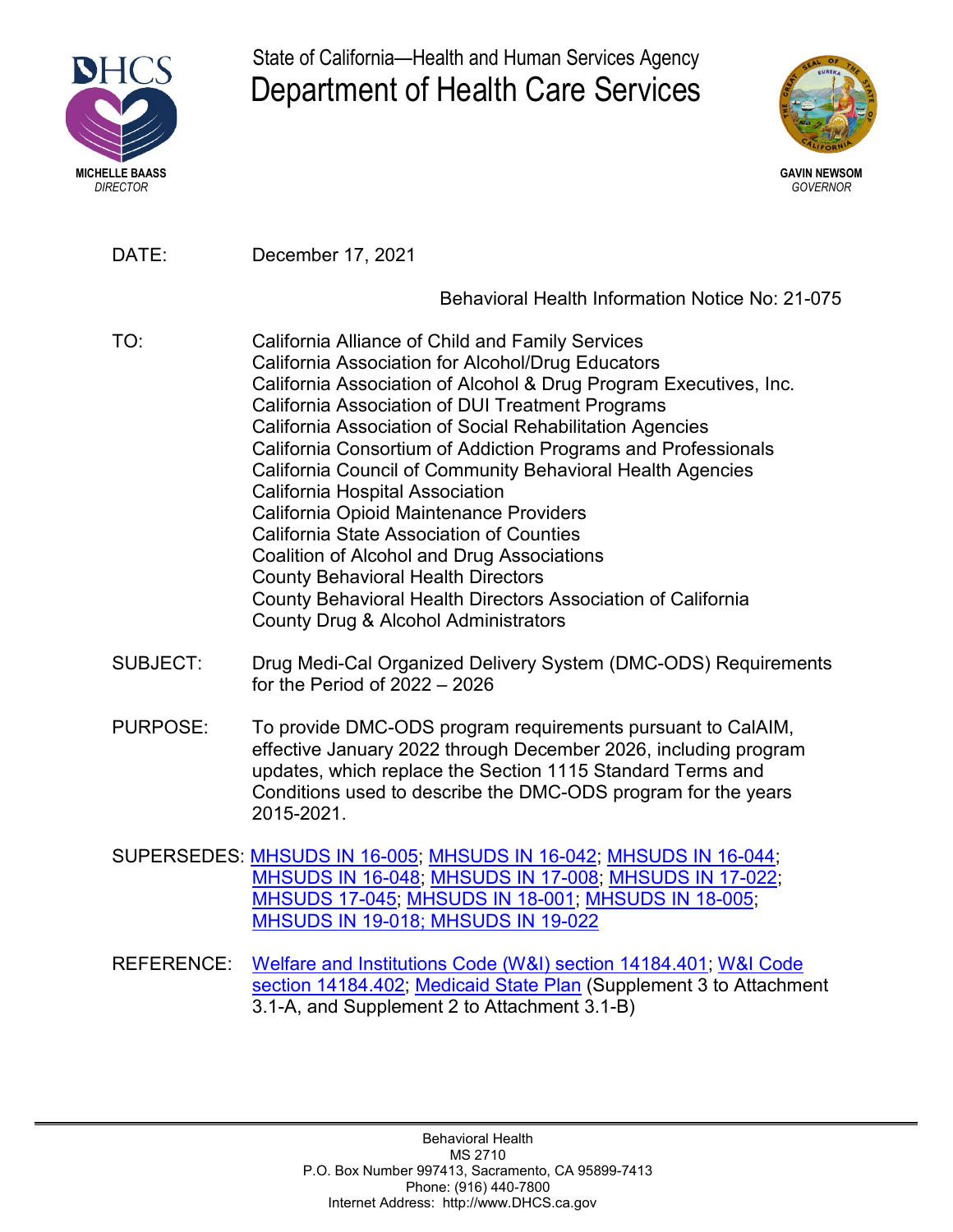Behavioral Health Information Notice No.: 21-075 Page 2 December 17, 2021

#### BACKGROUND:

CalAIM is a multi-year initiative by DHCS to improve the quality of life and health outcomes of our population by implementing broad delivery system, program and payment reform across the Medi-Cal program. DHCS conducted broad stakeholder engagement to elicit county, provider and beneficiary feedback on how to improve Medi-Cal programs, including the DMC-ODS. As a result of that input, DHCS proposed to the Centers for Medicare and Medicaid Services (CMS) a set of updates to DMC-ODS, some of which CMS approved for the January – December 2021 extension period (see Behavioral Health Information Notices (BHINs) [21-019](https://www.dhcs.ca.gov/Documents/BHIN-21-019-DMC-ODS-Updated-Policy-on-Medical-Necessity-and-Level-of-Care.pdf)[, 21-020,](https://www.dhcs.ca.gov/Documents/BHIN-21-020-DMC-ODS-Clarification-on-Recovery-Services.pdf) [21-021,](https://www.dhcs.ca.gov/Documents/BHIN-21-021-DMC-ODS%e2%80%93Updated-Policy-on-Residential-Treatment-Limitations.pdf) and [21-024](https://www.dhcs.ca.gov/Documents/BHIN-21-024-DMC-ODS-Expanding-Access-to-Medications-for-Addiction-Treatment-MAT.pdf)), and others which will be effective January 2022. The following policy guidance implements those updates.

In addition, the following policy guidance updates and replaces the Section 1115 Standard Terms and Conditions (STCs) that were used to describe the DMC-ODS program for the years 2015-2021.In accordance with W&I § 14184.102(d),until county contract amendments are executed, DMC-ODS counties shall adhere to the terms of this Information Notice where current contracts are silent or in conflict with the terms of this Information Notice.

#### POLICY:

#### **Drug Medi-Cal Organized Delivery System**

DMC-ODS is a program for the organized delivery of substance use disorder (SUD) services to Medi-Cal-eligible individuals with SUD residing in a county that has elected to participate in the DMC-ODS. Since the DMC-ODS pilot program began in 2015, all California counties have had the option to participate in the program to provide their resident Medi-Cal beneficiaries with a range of evidence-based SUD treatment services in addition to those available under the Medi-Cal State Plan. Critical elements of DMC-ODS include providing a continuum of care modeled after the American Society of Addiction Medicine (ASAM) Criteria® for SUD treatment services, increased local control and accountability, greater administrative oversight, creation of utilization controls to improve care and efficient use of resources, evidence-based practices in substance use treatment, and increased coordination with other systems of care.

Any county, or consortium of counties in a regional model, or Tribal or Indian managed care entity that elects to opt in to the DMC-ODS (hereinafter referred to as "DMC-ODS County"), that does not already have a DHCS-approved implementation plan, must submit an implementation plan using the template provided in Enclosure 4 to DHCS for approval. Upon DHCS approval, DHCS will enter into an intergovernmental agreement with the DMC-ODS County (or consortium of counties in a regional model, or Tribal or Indian managed care entity), to administer DMC-ODS through a Prepaid Inpatient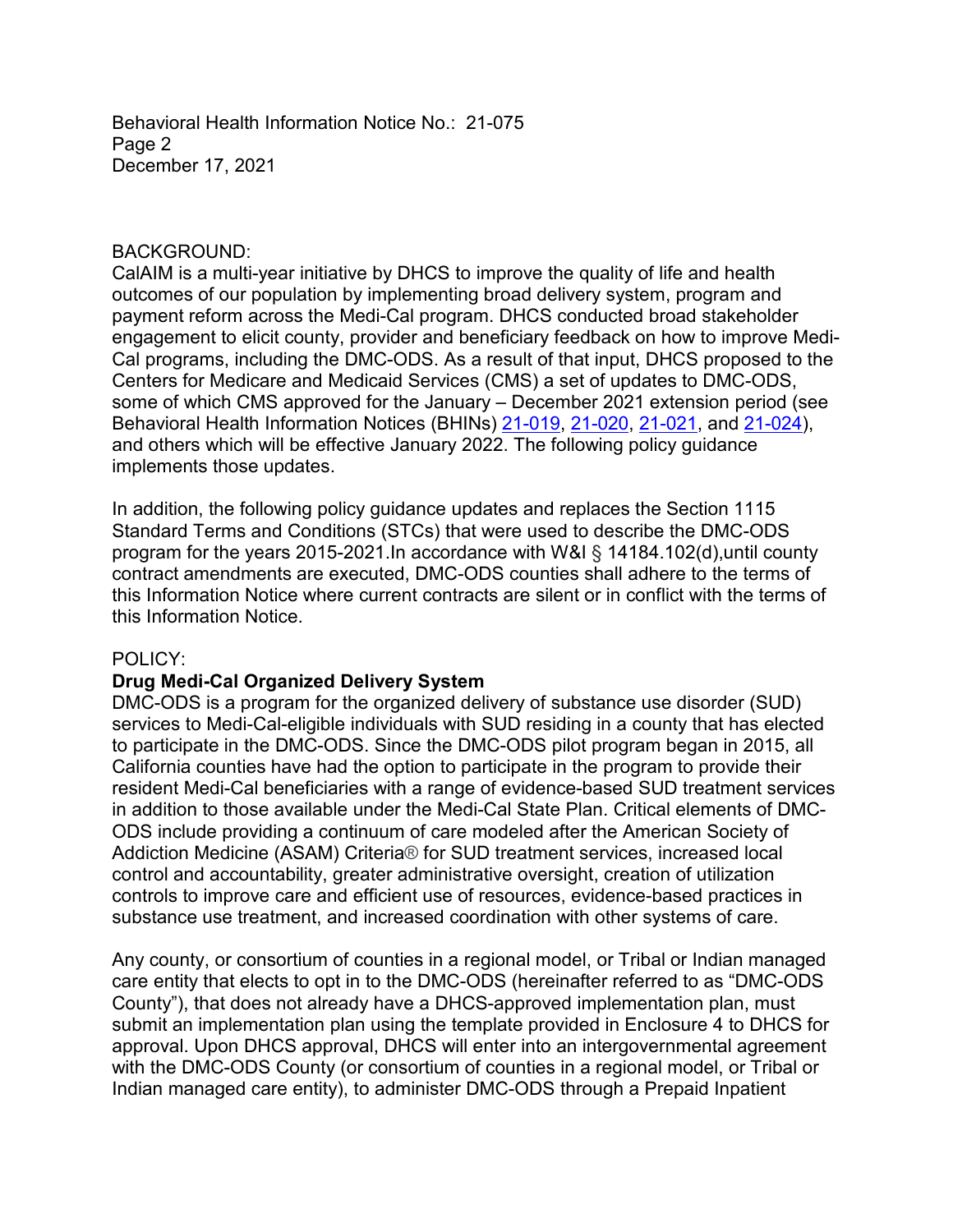Behavioral Health Information Notice No.: 21-075 Page 3 December 17, 2021

Health Plan as defined in 42 CFR 438.2 or 42 CFR 438.14 respectively. To receive services through the DMC-ODS, a beneficiary must be enrolled in Medi-Cal, reside in a participating county, and meet the criteria for DMC-ODS services established below in the "DMC-ODS Program Criteria for Services" subsection.

The DMC-ODS County (or consortium of counties through a regional model, or Tribal or Indian managed care entity) shall provide or arrange for all DMC-ODS services and all providers shall be Drug Medi-Cal certified. DMC-ODS Counties, consortia of counties through a regional model, and Tribal or Indian managed care entities may also contract with a Managed Care Plan (MCP) to provide services. DMC-ODS Counties, consortia of counties through a regional model, or Tribal or Indian managed care entities may request flexibility in delivery system design subject to DHCS approval.

# **EPSDT**

In accordance with the Early Periodic Screening, Diagnostic and Treatment (EPSDT) mandate under [Section 1905\(r\) of the Social](https://www.ssa.gov/OP_Home/ssact/title19/1905.htm) Security Act, all Counties, irrespective of their participation in the DMC-ODS program, shall ensure that all beneficiaries under age 21 receive all applicable SUD services needed to correct or ameliorate health conditions that are coverable under Section 1905(a) of the Social Security Act. Nothing in the DMC-ODS limits or modifies the scope of the EPSDT mandate. DMC-ODS counties are responsible for the provision of SUD services pursuant to the EPSDT mandate. Counties should refer to forthcoming DHCS guidance regarding Medi-Cal SUD treatment services for beneficiaries under age 21 for further compliance with EPSDT requirements.

#### **DMC-ODS Program Criteria for Services**

Medi-Cal beneficiaries whose county of responsibility is a DMC-ODS county are able to receive DMC-ODS services consistent with the following assessment, access, and level of care determination criteria<sup>1</sup>

#### *Initial Assessment and Services Provided During the Assessment Process2*

Covered and clinically appropriate DMC-ODS services (except for residential treatment services) are Medi-Cal reimbursable for up to 30 days following the first visit with a Licensed Practitioner of the Healing Arts (LPHA) or registered/certified counselor, whether or not a DSM diagnosis for Substance-Related and Addictive Disorders is established, or up to 60 days if the beneficiary is under age 21, or if a provider documents that the client is experiencing homelessness and therefore requires

 $\overline{a}$ <sup>1</sup> Counties should refer to forthcoming DHCS guidance regarding Medi-Cal SUD treatment services for beneficiaries under age 21 for further compliance with EPSDT requirements.

<sup>&</sup>lt;sup>2</sup> This subsection of the BHIN supersedes **[MHSUDS IN 16-044](https://www.dhcs.ca.gov/formsandpubs/Documents/Info%20Notice%202015/MHSUDS_IN_16-044.pdf)**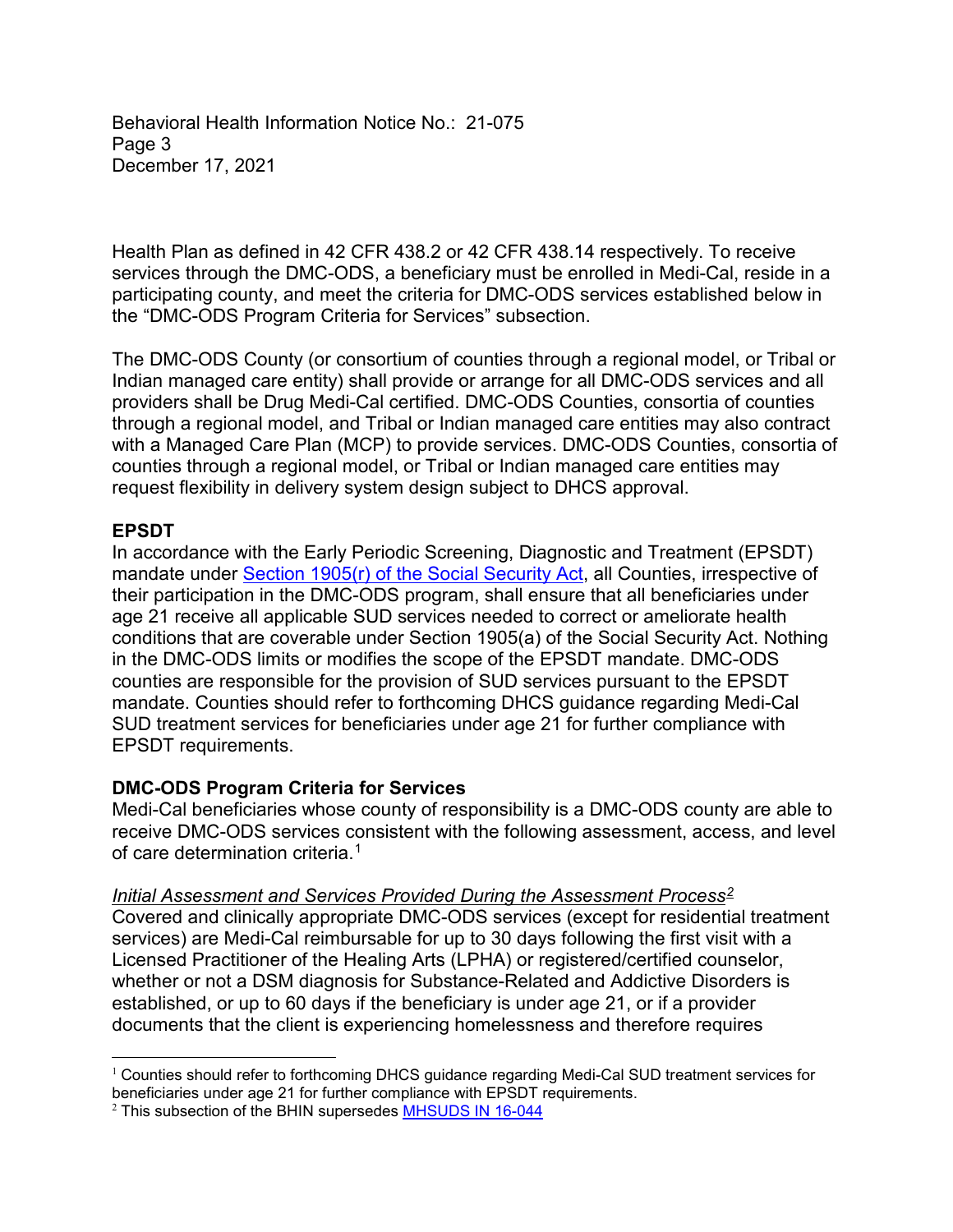Behavioral Health Information Notice No.: 21-075 Page 4 December 17, 2021

additional time to complete the assessment. If a beneficiary withdraws from treatment prior to establishing a DSM diagnosis for Substance-Related and Addictive Disorders, and later returns, the 30-day time period starts over.

The initial assessment shall be performed face-to-face, by telehealth ("telehealth" throughout this document is defined as synchronous audio and video) or by telephone (synchronous audio-only) by an LPHA or registered or certified counselor and may be done in the community or the home. <sup>3</sup> If the assessment of the beneficiary is completed by a registered or certified counselor, then the LPHA shall evaluate that assessment with the counselor and the LPHA shall make the initial diagnosis. The consultation between the LPHA and the registered or certified counselor can be conducted in person, by video conferencing, or by telephone.

### *DMC-ODS Access Criteria for Beneficiaries After Assessment*

- a. *Beneficiaries 21 years and older:* To qualify for DMC-ODS services after the initial assessment process, beneficiaries 21 years of age and older must meet one of the following criteria:
	- i. Have at least one diagnosis from DSM for Substance-Related and Addictive Disorders, with the exception of Tobacco-Related Disorders and Non-Substance-Related Disorders, OR
	- ii. Have had at least one diagnosis from the DSM for Substance-Related and Addictive Disorders, with the exception of Tobacco-Related Disorders and Non-Substance-Related Disorders, prior to being incarcerated or during incarceration, determined by substance use history.
- b. *Beneficiaries under the age of 21*: Beneficiaries under age 21 qualify to receive all medically necessary DMC-ODS services as required pursuant to Section 1396d(r) of Title 42 of the United States Code. Federal EPSDT statutes and regulations require States to furnish all Medicaid-coverable, appropriate, and medically necessary services needed to correct and ameliorate health conditions, regardless of whether those services are covered in the state's Medicaid State Plan. Consistent with federal guidance, services need not be curative or completely restorative to ameliorate a mental health condition, including substance misuse and SUDs. Services that sustain, support, improve, or make more tolerable

 $\overline{a}$ <sup>3</sup> Narcotic Treatment Programs (NTPs) shall conduct a history and physical exam by an LPHA pursuant to state and federal regulations. This history and physical exam done at admission to a NTP qualifies for the purpose of determining medical necessity under the DMC-ODS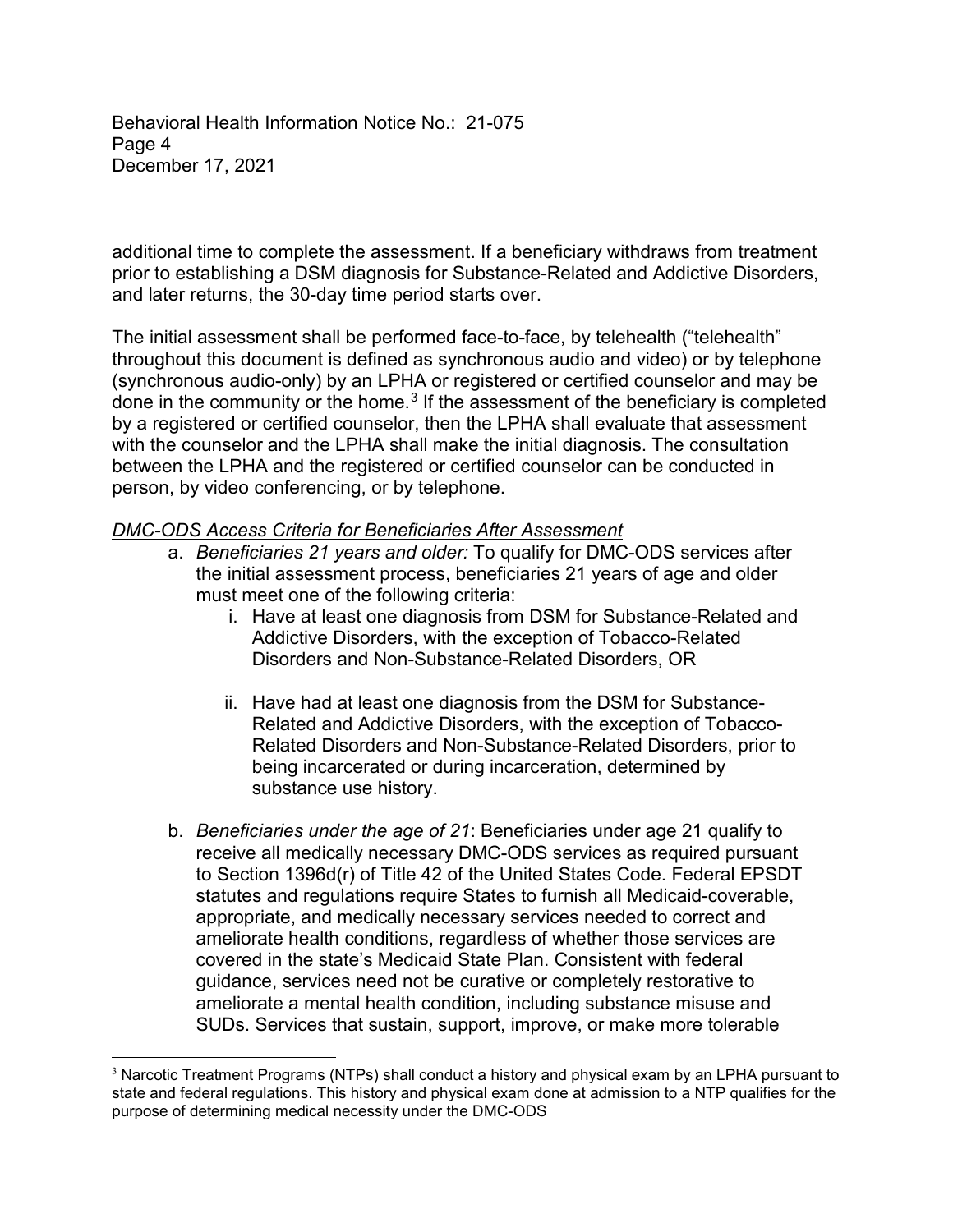Behavioral Health Information Notice No.: 21-075 Page 5 December 17, 2021

> substance misuse or an SUD are considered to ameliorate the condition and are thus covered as EPSDT services.

# *Additional Coverage Requirements and Clarifications*

Consistent with [W&I Code section 14184.402\(f\)](https://casetext.com/statute/california-codes/california-welfare-and-institutions-code/division-9-public-social-services/part-3-aid-and-medical-assistance/chapter-7-basic-health-care/article-551-california-advancing-and-innovating-medi-cal-act/section-14184402-medically-necessary-determinations-for-covered-specialty-mental-health-services-and-substance-use-disorder-services-nonspecialty-mental-health-services-coverage), covered SUD prevention, screening, assessment, and treatment services are reimbursable Medi-Cal services when:

- 1) Services are provided prior to determination of a diagnosis or prior to determination of whether DMC-ODS criteria are met, as described above;
- 2) The prevention, screening, assessment, treatment, or recovery services were not included in an individual treatment plan; or
- 3) The beneficiary has a co-occurring mental health condition.

Regarding (1), clinically appropriate and covered DMC-ODS services provided to beneficiaries over 21 are reimbursable during the assessment process as described above in the "*Initial Assessment and Services Provided During the Assessment Process"* subsection. In addition, DMC-ODS county(ies) shall not disallow reimbursement for clinically appropriate and covered DMC-ODS services provided during the assessment process if the assessment determines that the beneficiary does **not** meet the *DMC-ODS Access Criteria for Beneficiaries After Assessment*.

This does not eliminate the requirement that all Medi-Cal claims, including DMC-ODS claims, include a CMS approved International Classification of Diseases, Tenth Revision (ICD-10) diagnosis code<sup>4</sup> as described in forthcoming DHCS guidance. In cases where services are provided due to a suspected SUD that has not yet been diagnosed or due to trauma as noted above, options are available in the CMS approved ICD-10 diagnosis code list, for example, codes for "Other specified" and "Unspecified" disorders," or "Factors influencing health status and contact with health services".

Regarding (2), forthcoming guidance will provide clarification regarding new policies and criteria for DMC-ODS documentation standards and requirements. The existing documentation standards and requirements remain in effect until replaced. However, for dates of service on or after January 1, 2022, DMC-ODS counties shall not disallow reimbursement for clinically appropriate and covered SUD prevention, screening, assessment, and treatment services due to lack of inclusion in an individual treatment plan, or lack of client signature on the treatment plan.

 $\overline{a}$ <sup>4</sup> The ICD 10 Tabular (October 1<sup>st</sup> thru September 30<sup>th</sup>) at <https://www.cms.gov/medicare/icd-10/2022-icd-10-cm>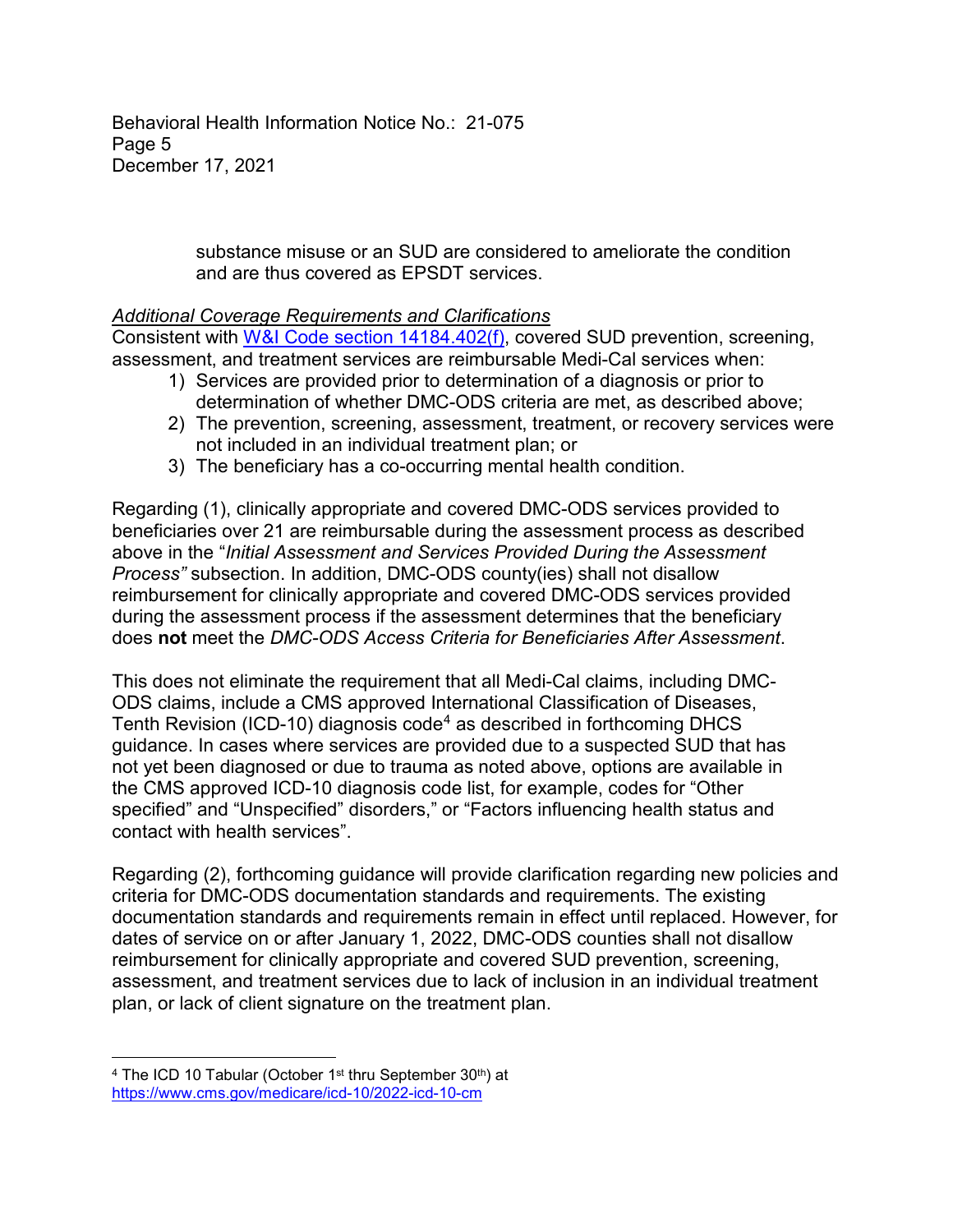Behavioral Health Information Notice No.: 21-075 Page 6 December 17, 2021

Regarding (3), medically necessary covered DMC-ODS services delivered by DMC-ODS providers are covered and reimbursable Medi-Cal services whether or not the beneficiary has a co-occurring mental health condition. DMC-ODS counties shall not disallow reimbursement for covered DMC-ODS services provided to a beneficiary who has a co-occurring mental health condition if the beneficiary meets the *DMC-ODS Criteria for Beneficiaries After Assessment*.

# *Level of Care Determination*

The ASAM Criteria shall be used to determine placement into the appropriate level of care for all beneficiaries, and is separate and distinct from determining medical necessity.

- a. For beneficiaries 21 and over, a full assessment using the ASAM Criteria shall be completed within 30 days of the beneficiary's first visit with an LPHA or registered/certified counselor.
- b. For beneficiaries under 21, or for adults experiencing homelessness, a full assessment using the ASAM Criteria shall be completed within 60 days of the beneficiary's first visit with an LPHA or registered/certified counselor.
- c. A full ASAM Criteria Assessment is not required to deliver prevention and early intervention services for beneficiaries under 21; a brief screening ASAM Criteria tool is sufficient for these services (see below regarding details about ASAM level of care 0.5).
- d. If a beneficiary withdraws from treatment prior to completing the ASAM Criteria assessment and later returns, the time period starts over.
- e. A full ASAM assessment, or initial provisional referral tool for preliminary level of care recommendations, shall not be required to begin receiving DMC-ODS services.
- f. A full ASAM assessment does not need to be repeated unless the beneficiary's condition changes.

Beneficiary placement and level of care determinations shall ensure that beneficiaries are able to receive care in the least intensive level of care that is clinically appropriate to treat their condition.

# *Medical Necessity of Services*

DMC-ODS services must be medically necessary. Pursuant to W&I Section 14059.5(a), for individuals 21 years of age or older, a service is "medically necessary" or a "medical necessity" when it is reasonable and necessary to protect life, to prevent significant illness or significant disability, or to alleviate severe pain.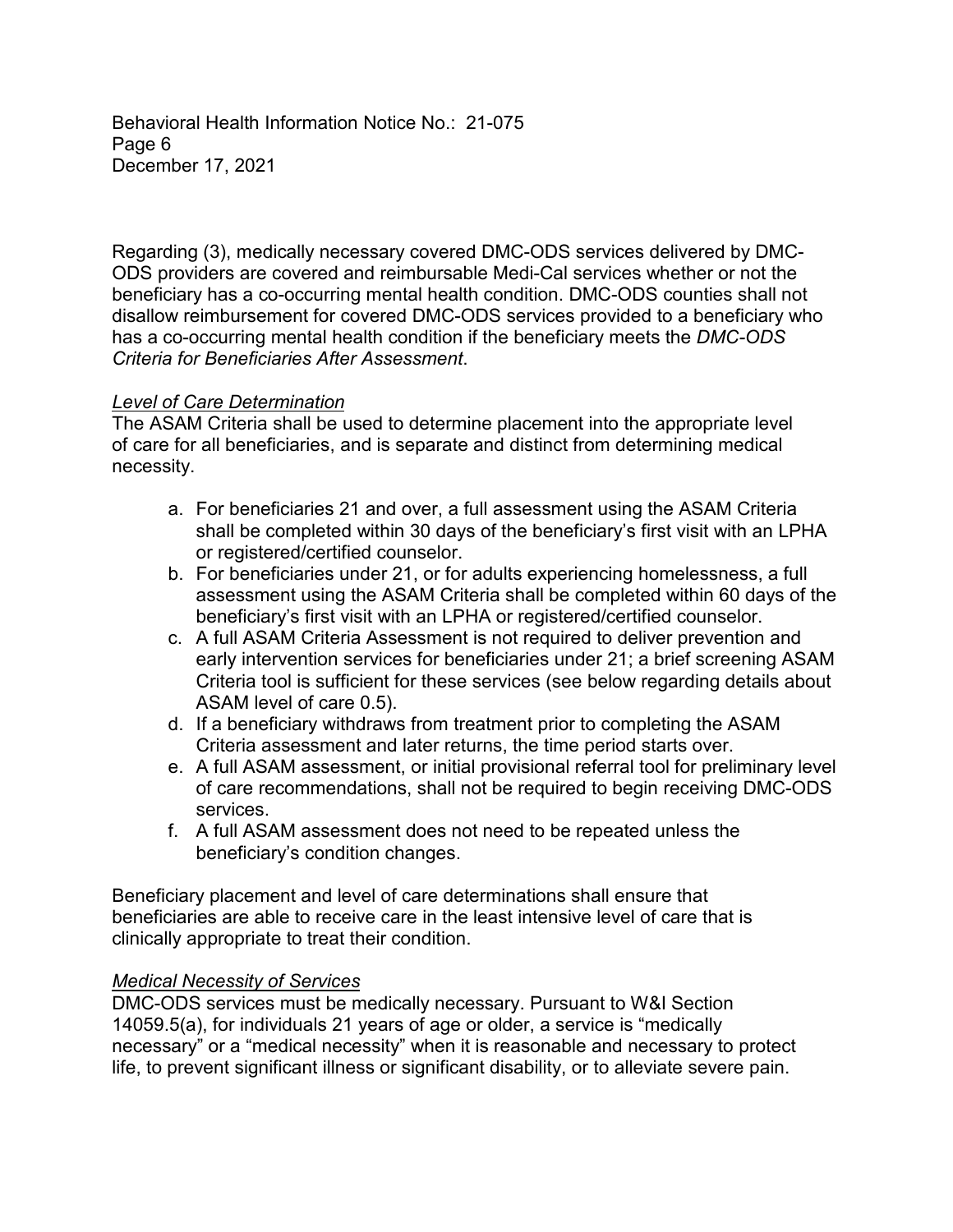Behavioral Health Information Notice No.: 21-075 Page 7 December 17, 2021

For individuals under 21 years of age, a service is "medically necessary" or a "medical necessity" if the service is necessary to correct or ameliorate screened health conditions. Consistent with federal guidance, services need not be curative or completely restorative to ameliorate a health condition, including substance misuse and SUDs. Services that sustain, support, improve, or make more tolerable substance misuse or an SUD are considered to ameliorate the condition and are thus covered as EPSDT services. (Section 1396d(r)(5) of Title 42 of the United States Code; W&I Section 14059.5(b)(1)).

All DMC-ODS counties shall update policies and procedures, provider contracts, beneficiary handbooks, and related material to ensure the medical necessity standard is accurately reflected in all materials consistent with [W&I section 14059.5](https://leginfo.legislature.ca.gov/faces/codes_displaySection.xhtml?sectionNum=14059.5.&lawCode=WIC) and the terms of this BHIN.

### **Covered DMC-ODS Services**

DMC-ODS services include the following comprehensive continuum of outpatient, residential, and inpatient evidence-based SUD services. Service components are defined in Enclosure #1. Additional guidance on how service components should be claimed can be found in the [DMC/DMC-ODS Billing Manual.](https://www.dhcs.ca.gov/provgovpart/Pages/Fiscal_Management.aspx) Please see Enclosure 2 for a quick reference table that depicts required and optional services/levels of care within the DMC-ODS benefits.

DMC-ODS services must be recommended by licensed practitioners of the healing arts, within the scope of their practice. DMC-ODS services are provided by DMC-certified providers and are based on medical necessity.

#### **1.** *Screening, Brief Intervention, Referral to Treatment and Early Intervention Services (ASAM Level 0.5)*

Alcohol and Drug Screening, Assessment, Brief Interventions and Referral to Treatment (SABIRT) (commonly known as Screening, Brief Intervention, and Referral to Treatment, or SBIRT) is not a DMC-ODS benefit. It is a benefit in Medi-Cal Fee-for-Service and Medi-Cal managed care delivery system for beneficiaries aged 11 years and older.

Early intervention services are covered DMC-ODS services for beneficiaries under the age of 21. Any beneficiary under the age of 21 who is screened and determined to be at risk of developing an SUD may receive any service component covered under the outpatient level of care as early intervention services. An SUD diagnosis is not required for early intervention services. As noted above, this does not eliminate the requirement that all Medi-Cal claims,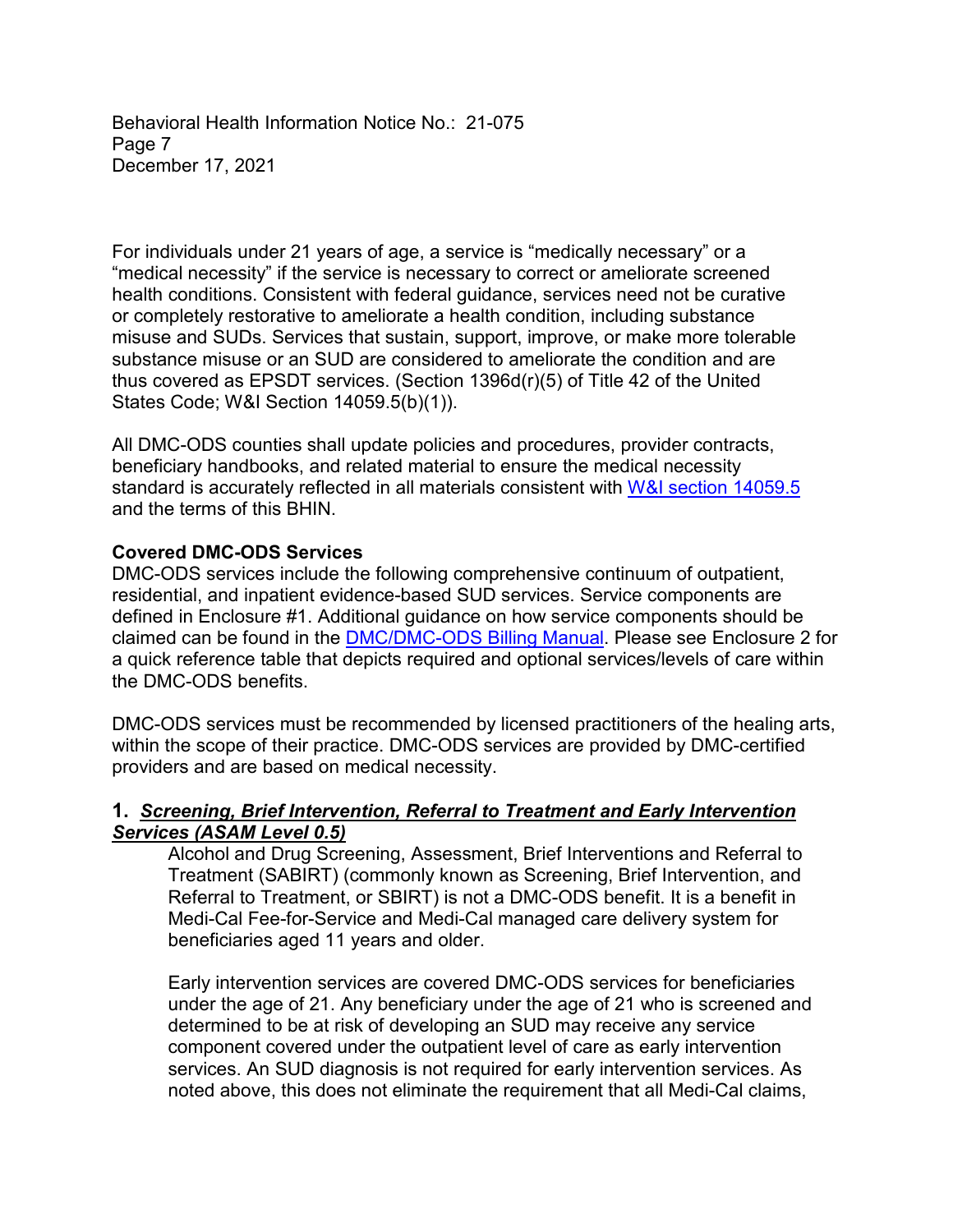Behavioral Health Information Notice No.: 21-075 Page 8 December 17, 2021

> including DMC-ODS claims, include a CMS approved ICD-10 diagnosis code.<sup>5</sup> In cases where services are provided due to a suspected SUD that has not yet been diagnosed or due to trauma as noted above, options are available in the CMS approved ICD-10 diagnosis code list. For example, these include codes for "Other specified" and "Unspecified" disorders," or "Factors influencing health status and contact with health services". Early intervention services are provided under the outpatient treatment modality and must be available as needed based on individual clinical need, even if the beneficiary under age 21 is not participating in the full array of outpatient treatment services.

> A full assessment utilizing the ASAM criteria is not required for a DMC beneficiary under the age of 21 to receive early intervention services; an abbreviated ASAM screening tool may be used. If the beneficiary under 21 meets diagnostic criteria for SUD, a full ASAM assessment shall be performed and the beneficiary shall receive a referral to the appropriate level of care indicated by the assessment.

> Early intervention services may be delivered in a wide variety of settings, and can be provided in person, by telehealth, or by telephone.

Nothing in this section limits or modifies the scope of the EPSDT mandate.

# **2.** *Outpatient Treatment Services (ASAM Level 1)*

Outpatient treatment services are provided to beneficiaries when medically necessary (offering up to nine hours a week for adults, and six hours a week for adolescents). Services may exceed the maximum based on individual medical necessity. Outpatient Treatment Services may be provided in person, by telehealth, or by telephone. Providers are required to either offer medications for addiction treatment (MAT, also known as medication-assisted treatment) directly, or have effective referral mechanisms in place to the most clinically appropriate MAT services (defined as facilitating access to MAT off-site for beneficiaries while they are receiving outpatient treatment services if not provided on-site. Providing a beneficiary the contact information for a treatment program is insufficient). Outpatient treatment services (also known as Outpatient Drug Free or ODF) include the following service components:

 $\overline{a}$ <sup>5</sup> The ICD 10 Tabular (October 1<sup>st</sup> thru September 30<sup>th</sup>) at <https://www.cms.gov/medicare/icd-10/2022-icd-10-cm>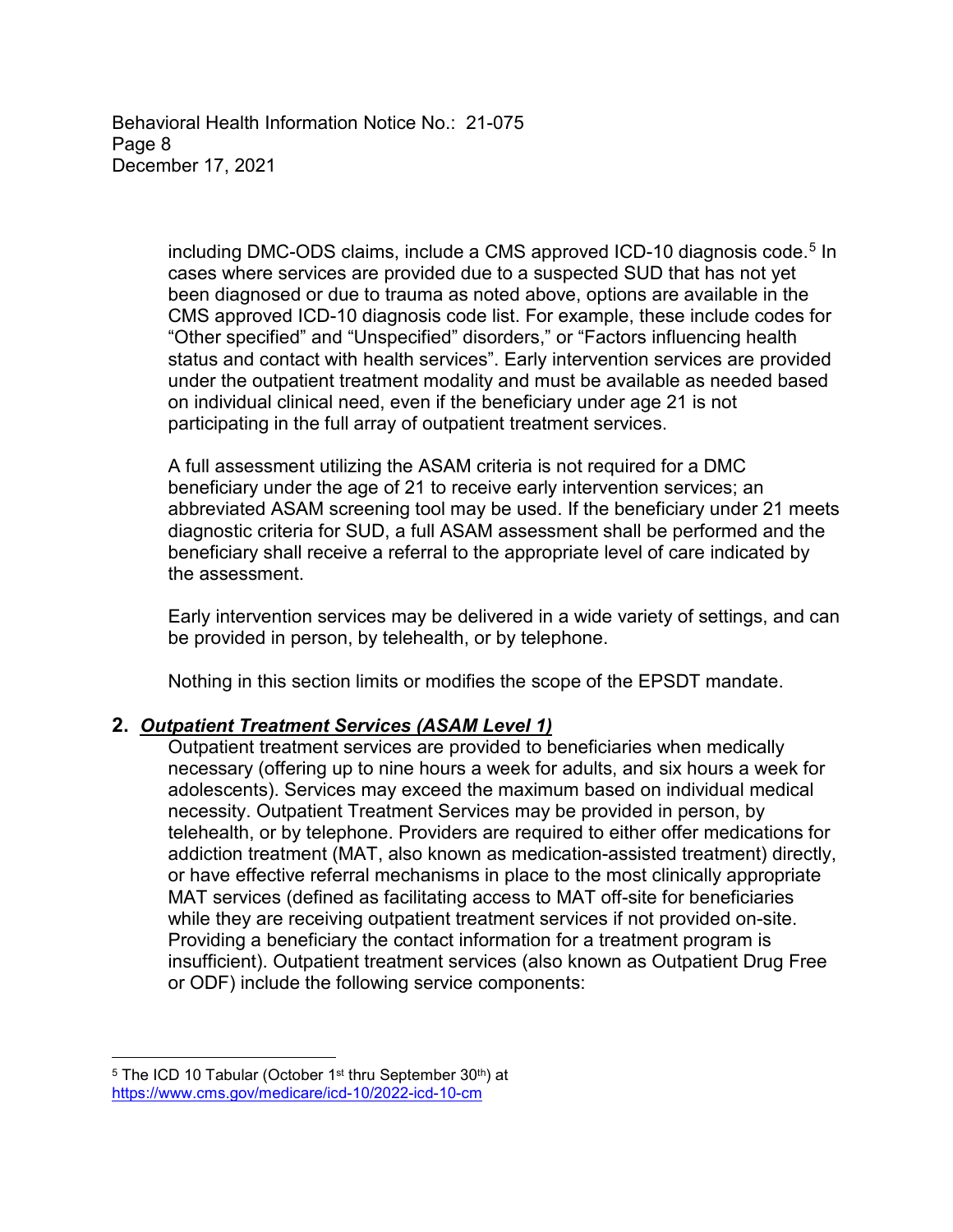Behavioral Health Information Notice No.: 21-075 Page 9 December 17, 2021

- Assessment
- Care Coordination
- Counseling (individual and group)
- Family Therapy
- Medication Services
- MAT for Opioid Use Disorder (OUD)
- MAT for Alcohol Use Disorder (AUD) and other non-opioid SUDs
- Patient Education
- Recovery Services
- SUD Crisis Intervention Services
- *3. Intensive Outpatient Treatment Services (ASAM Level 2.1)*
	- Intensive Outpatient Treatment Services are provided to beneficiaries when medically necessary in a structured programming environment (offering a minimum of nine hours with a maximum of 19 hours a week for adults, and a minimum of six hours with a maximum of 19 hours a week for adolescents). Services may exceed the maximum based on individual medical necessity. Intensive Outpatient Treatment Services may be provided in person, by telehealth, or by telephone. Providers must offer MAT directly or have effective referral mechanisms in place to the most clinically appropriate MAT services (defined as facilitating access to MAT off-site for beneficiaries while they are receiving intensive outpatient treatment services if not provided on-site. Providing a beneficiary the contact information for a treatment program is insufficient). Intensive Outpatient Treatment Services include the following service components:
	- Assessment
	- Care Coordination
	- Counseling (individual and group)
	- Family Therapy
	- Medication Services
	- MAT for OUD
	- MAT for AUD and other non-opioid SUDs
	- Patient Education
	- Recovery Services
	- SUD Crisis Intervention Services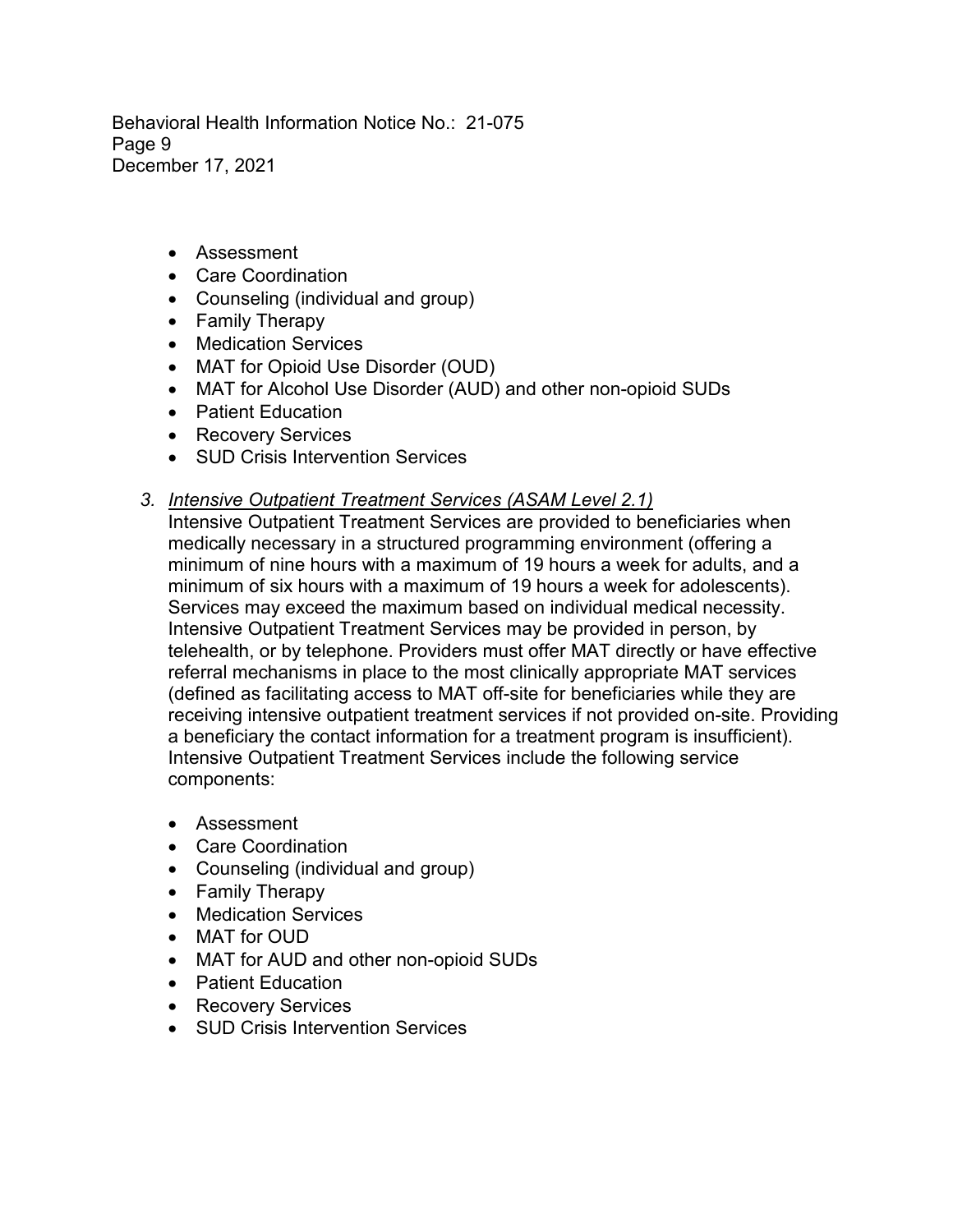Behavioral Health Information Notice No.: 21-075 Page 10 December 17, 2021

# *4. Partial Hospitalization Services (ASAM Level 2.5)*

Partial Hospitalization Services are delivered to beneficiaries when medically necessary in a clinically intensive programming environment (offering 20 or more hours of clinically intensive programming per week). Partial Hospitalization Services are clinically intensive programming designed to address the treatment needs of beneficiaries with severe SUD requiring more intensive treatment services than can be provided at lower levels of care. Services may be provided in person, by synchronous telehealth, or by telephone. Level 2.5 Partial Hospitalization Programs typically have direct access to psychiatric, medical, and laboratory services, and are to meet the identified needs that warrant daily monitoring or management, but that can be appropriately addressed in a structured outpatient setting. Providing this level of service is optional for DMC-ODS Counties. Providers must offer MAT directly or have effective referral mechanisms in place to the most clinically appropriate MAT services (defined as facilitating access to MAT off-site for beneficiaries while they are receiving partial hospitalization services if not provided on-site. Providing a beneficiary the contact information for a treatment program is insufficient). Partial Hospitalization Services include the following service components:

- Assessment
- Care Coordination
- Counseling (individual and group)
- Family Therapy
- Medication Services
- MAT for OUD
- MAT for AUD and other non-opioid SUDs
- Patient Education
- Recovery Services
- **SUD Crisis Intervention Services**

*5. Residential Treatment and Inpatient Services (ASAM Levels 3.1 – 4.0) (This section of the BHIN supersedes [MHSUDS IN 16-042](https://www.dhcs.ca.gov/formsandpubs/Documents/MHSUDS-IN-16-042.pdf) and [MHSUDS IN 18-001\)](https://www.dhcs.ca.gov/formsandpubs/Documents/MHSUDS%20Information%20Notices/MHSUDS_Info_Notice_18-001-Residential_Reimbursement.pdf)* Residential Treatment Services are delivered to beneficiaries when medically necessary in a short-term residential program corresponding to at least one of the following levels:

- Level 3.1 Clinically Managed Low-Intensity residential Services
- Level 3.3 Clinically Managed Population-Specific High Intensity Residential Services
- Level 3.5 Clinically Managed High Intensity Residential Services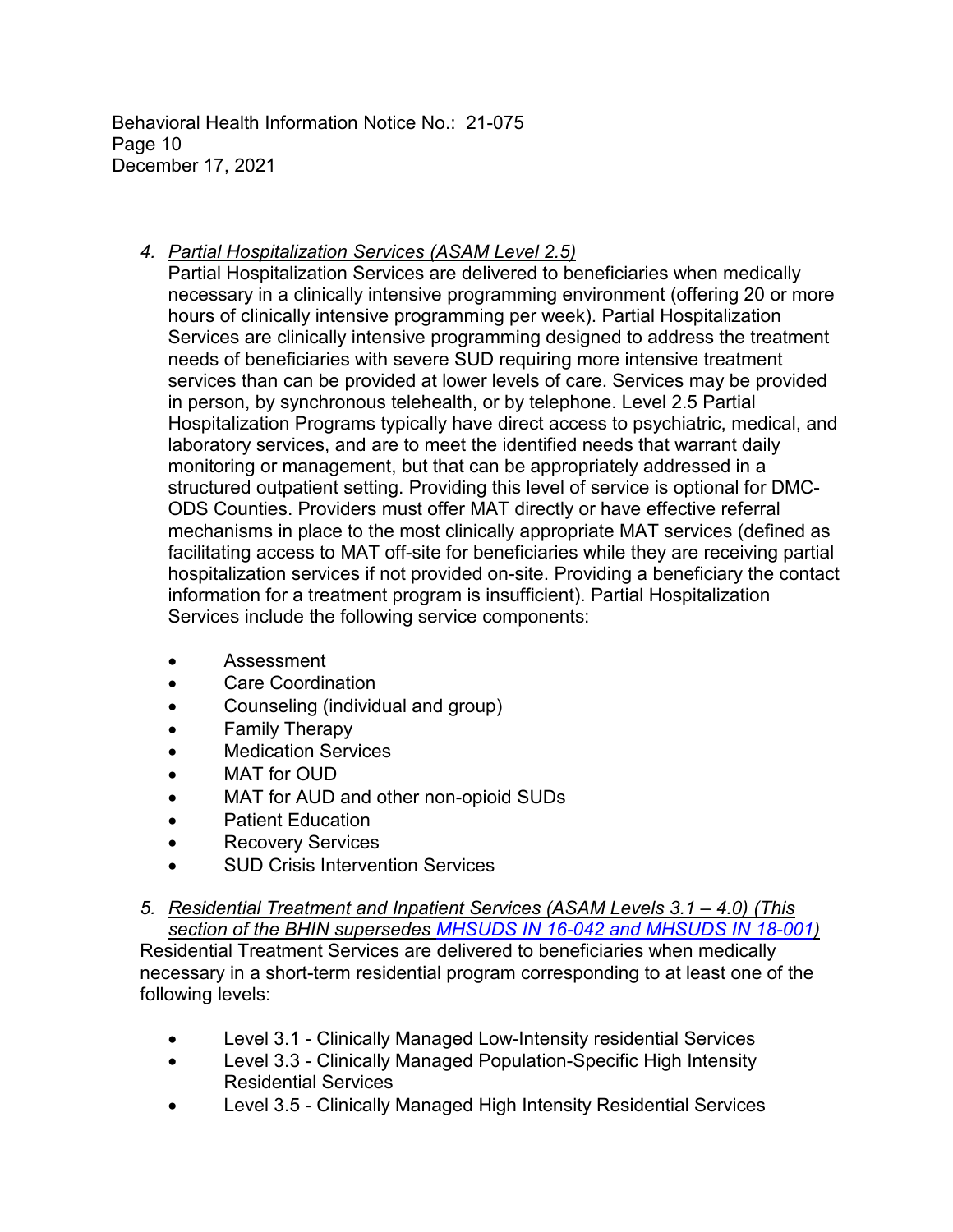Behavioral Health Information Notice No.: 21-075 Page 11 December 17, 2021

Inpatient Treatment Services are delivered to beneficiaries when medically necessary in a short-term inpatient program corresponding to at least one of the following levels:

- Level 3.7 Medically Monitored Intensive Inpatient Services
- Level 4.0 Medically Managed Intensive Inpatient Services

All Residential and Inpatient Treatment services provided to a client while in a residential or inpatient treatment facility may be provided in person, by telehealth, or telephone. Telehealth and telephone services, when provided, shall supplement, not replace, the in-person services and the in-person treatment milieu; most services in a residential or inpatient facility shall be in-person. A client receiving Residential or Inpatient services pursuant to DMC-ODS, regardless of the length of stay, is a "short-term resident" of the residential or inpatient facility in which they are receiving the services. These services are intended to be individualized to treat the functional deficits identified in the ASAM Criteria. Each client shall live on the premises and shall be supported in their efforts to restore, maintain, and apply interpersonal and independent living skills and access community support systems. Providers are required to either offer MAT directly, or have effective referral mechanisms in place to clinically appropriate MAT services (defined as facilitating access to MAT off-site for beneficiaries while they are receiving residential treatment services if not provided on-site. Providing a beneficiary the contact information for a treatment program is insufficient).

#### *Residential Treatment Services*

Residential Treatment services for adults in ASAM Levels 3.1, 3.3., and 3.5 are provided by DMC-certified providers who must be licensed and enrolled in accordance with all applicable state and federal laws and regulations. This includes residential facilities licensed by DHCS, residential facilities licensed by the Department of Social Services, Chemical Dependency Recovery Hospitals (CDRHs) licensed by the Department of Public Health (DPH), and Freestanding Acute Psychiatric Hospitals (FAPHs) licensed by DPH.

All facilities delivering Residential Treatment services under DMC-ODS must also be designated as capable of delivering care consistent with the ASAM Criteria. Residential treatment facilities licensed by DHCS offering ASAM levels 3.1, 3.3, 3.5, and 3.2-WM must also have a DHCS Level of Care (LOC) Designation and/or an [ASAM LOC Certification](https://www.asam.org/asam-criteria/level-of-care-certification) that indicates that the program is capable of delivering care consistent with the ASAM Criteria.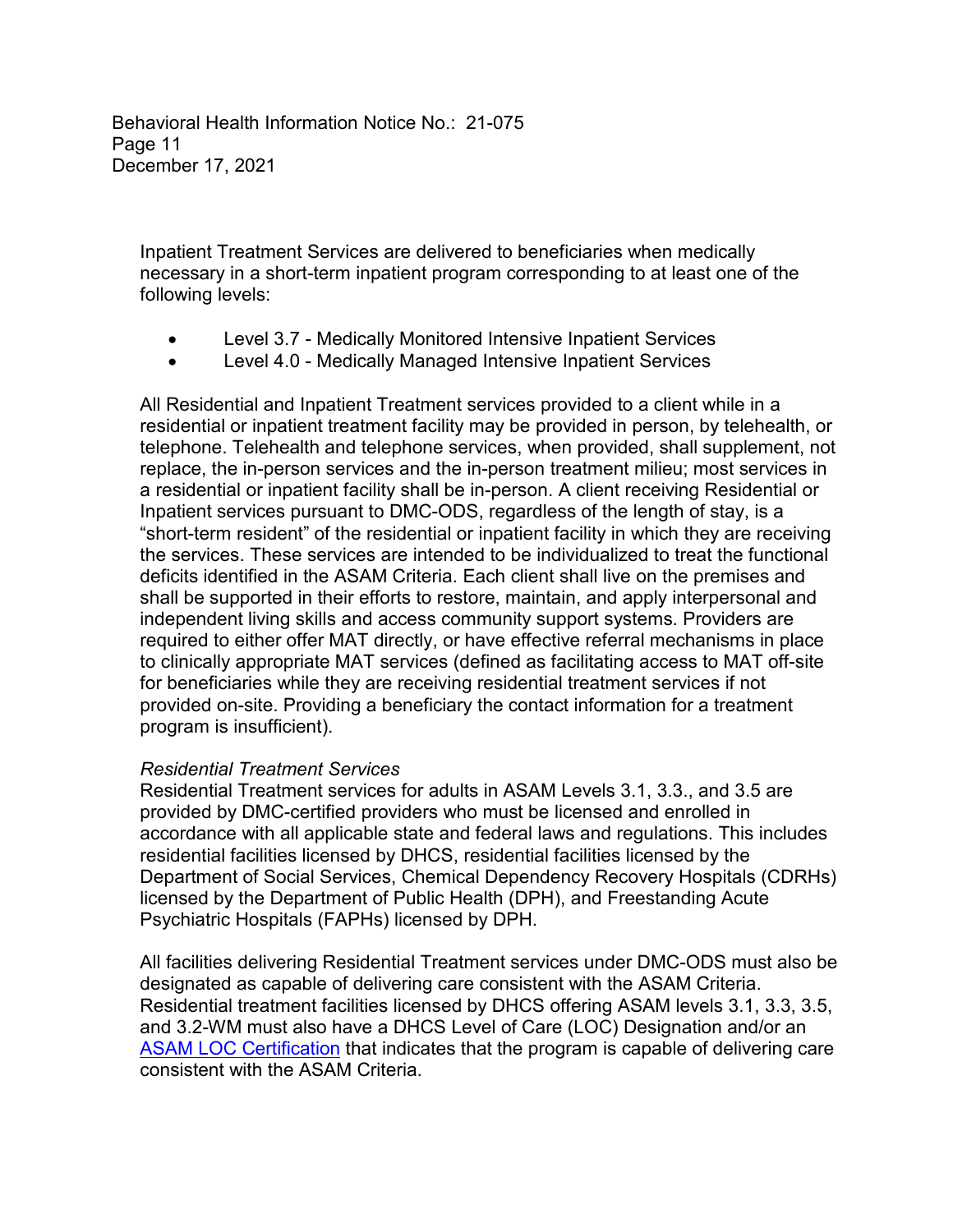Behavioral Health Information Notice No.: 21-075 Page 12 December 17, 2021

In order to participate in the DMC-ODS program and offer ASAM Levels of Care 3.1, 3.3, or 3.5, residential providers licensed by a state agency other than DHCS must be DMC-certified. In addition, facilities licensed by a state agency other than DHCS must have an ASAM LOC Certification for each level of care provided by the facility under the DMC-ODS program by January 1, 2024. DMC-ODS counties will be responsible for ensuring and verifying that DMC-ODS providers delivering ASAM Levels of care 3.1, 3.3 or 3.5 obtain an ASAM LOC Certification for each level of care provided effective January 1, 2024.

Residential Treatment services can be provided in facilities of any size. The statewide goal for the average length of stay for residential treatment services provided by participating counties is 30 days. The goal for a statewide average length of stay for residential services of 30 days is not a quantitative treatment limitation or hard "cap" on individual stays; lengths of stay in residential treatment settings shall be determined by individualized clinical need. Counties shall ensure that beneficiaries receiving residential treatment are transitioned to another level of care when clinically appropriate based on treatment progress. DMC-ODS Counties shall adhere to the length of stay monitoring requirements set forth by DHCS and length of stay performance measures established by DHCS and reported by the external quality review organization.

DMC-ODS counties shall implement coverage and ensure access for residential SUD treatment services as follows:

- At least one ASAM level of care upon implementation
- ASAM Level 3.5 available within two years of DMC-ODS implementation
- ASAM Levels 3.1-3.5 available within three years of DMC-ODS implementation Residential Treatment Services include the following services:
- Assessment
- Care Coordination
- Counseling (individual and group)
- Family Therapy
- Medication Services
- MAT for OUD
- MAT for AUD and other non-opioid SUDs
- Patient Education
- Recovery Services
- SUD Crisis Intervention Services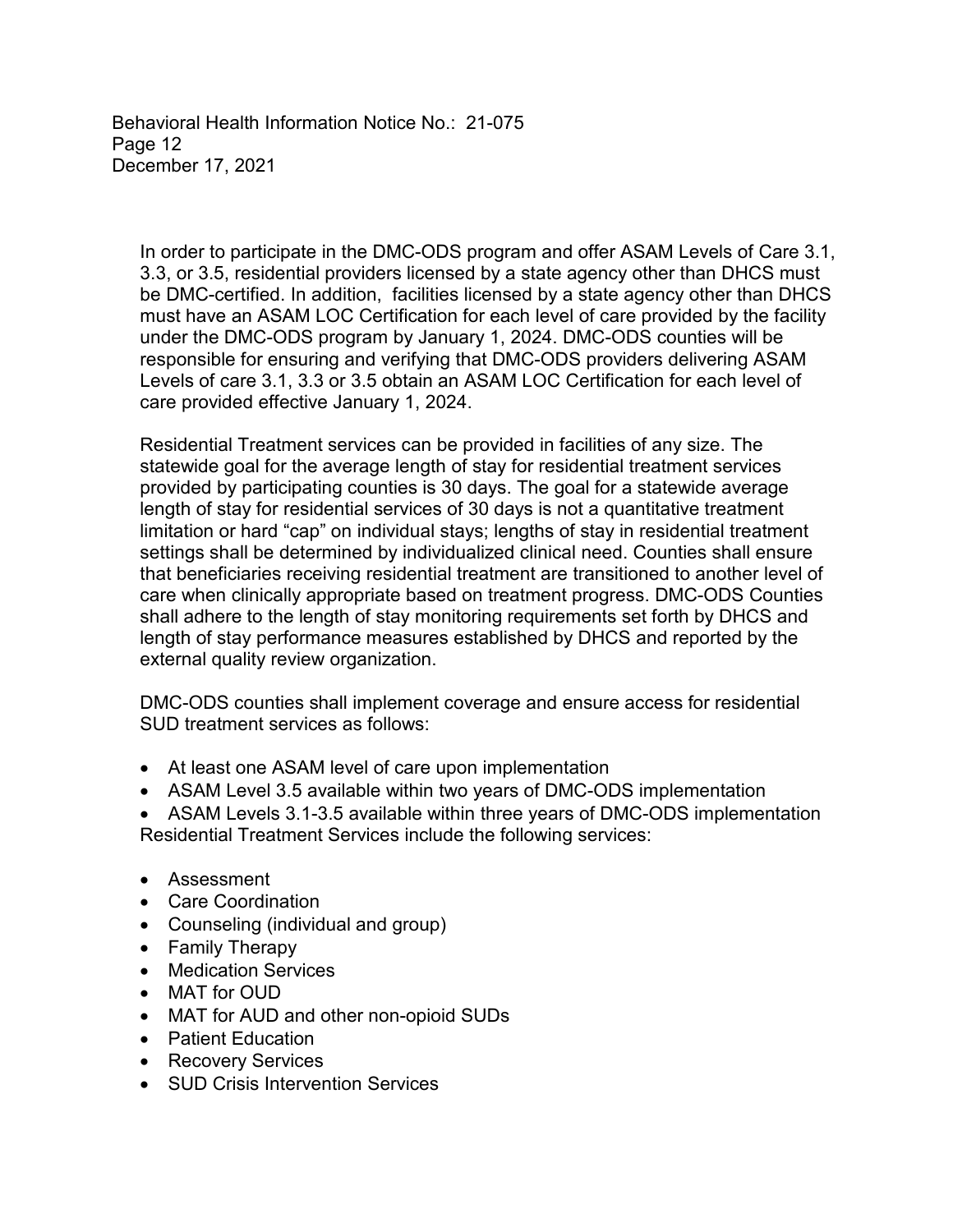Behavioral Health Information Notice No.: 21-075 Page 13 December 17, 2021

#### *Inpatient Services*

DMC-ODS counties are able to voluntarily cover and receive reimbursement through the DMC-ODS program for inpatient ASAM Levels 3.7 and 4.0 delivered in general acute care hospitals, FAPHs, or CDRHs. Regardless of whether the DMC-ODS county covers ASAM Levels 3.7 or 4.0, the DMC-ODS County implementation plan must describe referral mechanisms and care coordination for ASAM Levels 3.7 and 4.0. DHCS [All-Plan Letter 18-001](https://www.dhcs.ca.gov/formsandpubs/Documents/MMCDAPLsandPolicyLetters/APL2018/APL18-001.pdf) clarifies coverage of voluntary inpatient detoxification through the Medi-Cal Fee-For-Service program.

In order to participate in the DMC-ODS program and offer ASAM Levels of Care 3.7 and 4.0, inpatient providers licensed by a state agency other than DHCS must be DMC-certified.

Inpatient Treatment Services include the following services:

- Assessment
- Care Coordination
- Counseling (individual and group)
- Family Therapy
- Medication Services
- MAT for OUD
- MAT for AUD and other non-opioid SUDs
- Patient Education
- Recovery Services
- SUD Crisis Intervention Services

# *6. Narcotic Treatment Program (This section of the information notice supersedes [MHSUDS IN 16-048](https://www.dhcs.ca.gov/formsandpubs/ADPBulletins/MHSUDS-IN_16-048-MAT_NTPS_WAIVER.pdf))*

Narcotic Treatment Program (NTP), also described in the ASAM criteria as an Opioid Treatment Program (OTP), is an outpatient program that provides Food and Drug Administration (FDA)-approved medications and biological products to treat SUDs when ordered by a physician as medically necessary. NTPs are required to administer, dispense, or prescribe medications to patients covered under the DMC-ODS formulary including methadone, buprenorphine (transmucosal and long-acting injectable), naltrexone (oral and long-acting injectable), disulfiram, and naloxone. If the NTP is unable to directly administer or dispense medically necessary medications covered under the DMC-ODS formulary, the NTP must prescribe the medication for dispensing at a pharmacy or refer the beneficiary to a provider capable of dispensing the medication. The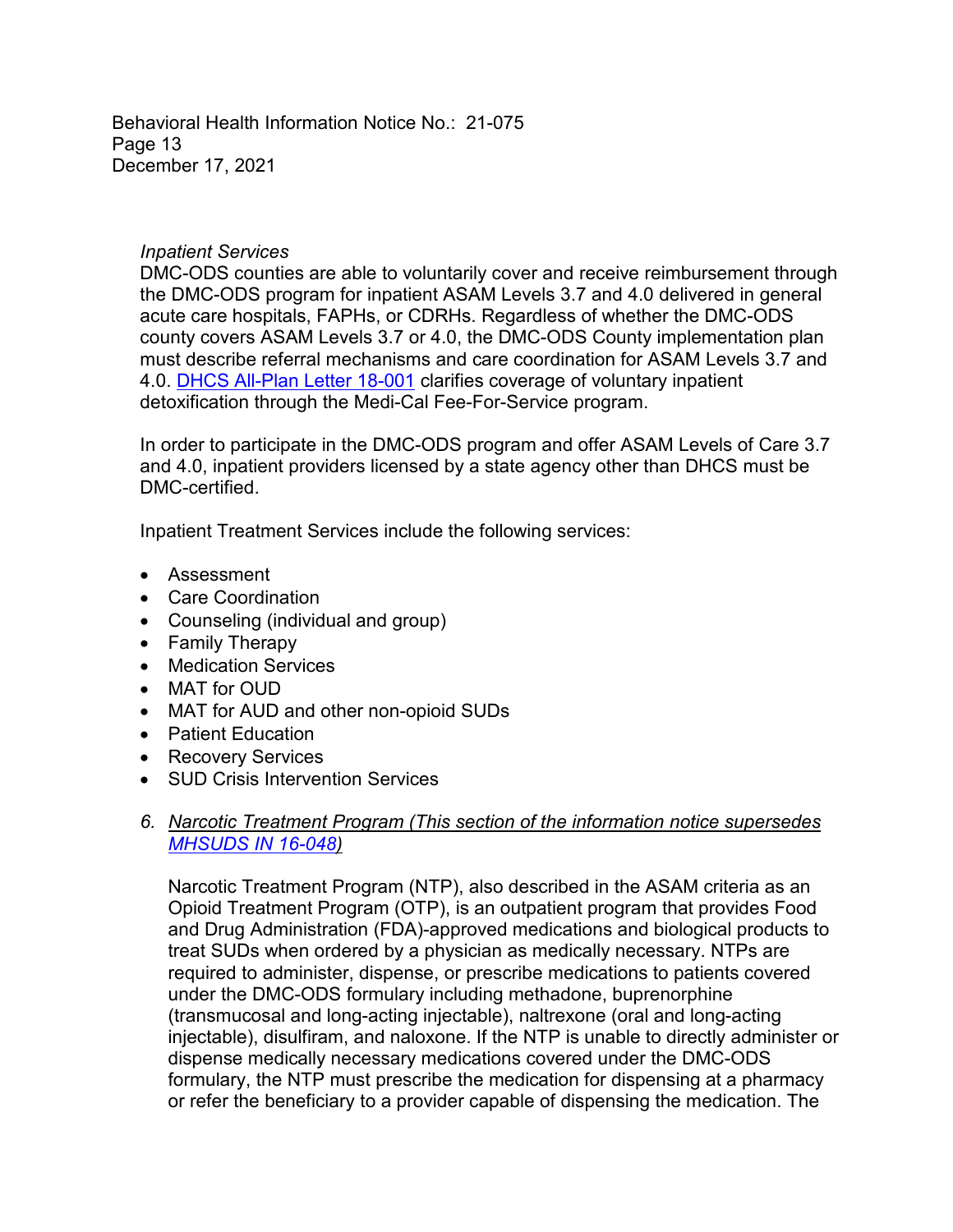Behavioral Health Information Notice No.: 21-075 Page 14 December 17, 2021

> NTP shall offer the beneficiary a minimum of fifty minutes of counseling services per calendar month. NTPs shall comply with all federal and state NTP licensing requirements. If the NTP cannot comply with all federal and state NTP requirements, then the NTP must assist the beneficiary in choosing another MAT provider, ensure continuity of care, and facilitate a warm hand-off to ensure engagement. NTP services are provided in DHCS-licensed NTP facilities pursuant to the California Code of Regulations, Title 9, Chapter 4, Division 4, and title 42 of the CFR. Counseling services provided in the NTP modality can be provided in person, by telehealth, or by telephone. However, the medical evaluation for methadone treatment (which consists of a medical history, laboratory tests, and a physical exam) must be conducted in-person. NTP Services include the following service components:

- Assessment
- Care Coordination
- Counseling (individual and group)
- Family Therapy
- Medical Psychotherapy
- Medication Services
- MAT for OUD
- MAT for AUD and other non-opioid SUDs
- Patient Education
- Recovery Services
- SUD Crisis Intervention Services

# *7. Withdrawal Management Services*

Withdrawal Management Services are provided to beneficiaries experiencing withdrawal in the following outpatient and residential settings:

- Level 1-WM: Ambulatory withdrawal management without extended on-site monitoring (Mild withdrawal with daily or less than daily outpatient supervision)
- Level 2-WM: Ambulatory withdrawal management with extended on-site monitoring (Moderate withdrawal with daytime withdrawal management and support and supervision in a non-residential setting)
- Level 3.2-WM: Clinically managed residential withdrawal management (24 hour support for moderate withdrawal symptoms that are not manageable in outpatient setting)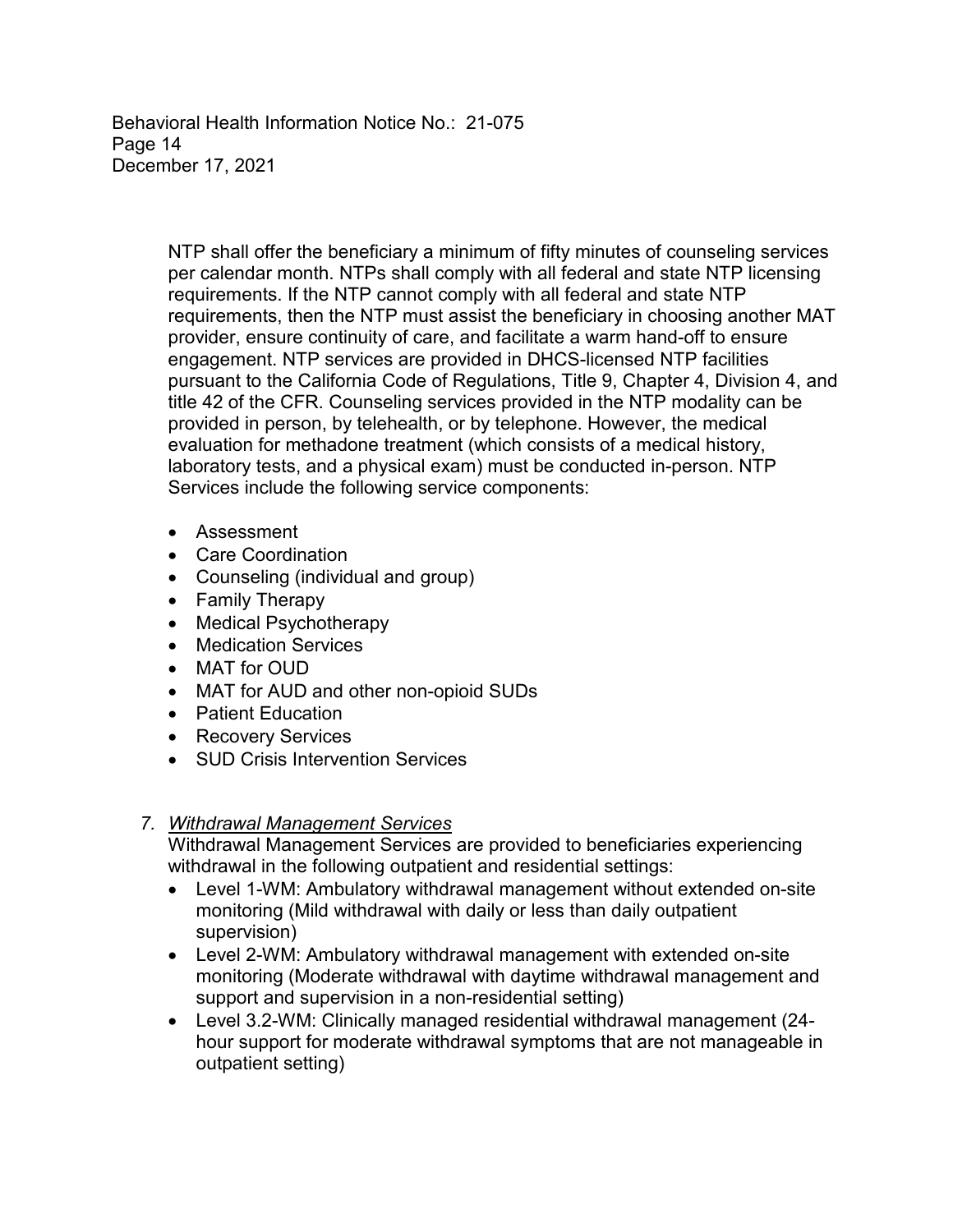Behavioral Health Information Notice No.: 21-075 Page 15 December 17, 2021

- Level 3.7-WM: Medically Managed Inpatient Withdrawal Management (24 hour care for severe withdrawal symptoms requiring 24-hour nursing care and physician visits)
- Level 4-WM: Medically managed intensive inpatient withdrawal management (Severe, unstable withdrawal requiring 24-hour nursing care and daily physician visits to modify withdrawal management regimen and manage medical instability)

Withdrawal Management Services include the following service components:

- Assessment
- Care Coordination
- Medication Services
- MAT for OUD
- MAT for AUD and other non-opioid SUDs
- Observation
- Recovery Services

Withdrawal Management Services may be provided in an outpatient, residential or inpatient setting. If beneficiary is receiving Withdrawal Management in a residential setting, each beneficiary shall reside at the facility. All beneficiaries receiving Withdrawal Management services, regardless in which type of setting, shall be monitored during the detoxification process. Providers are required to either offer MAT directly, or have effective referral mechanisms to the most clinically appropriate MAT services in place (defined as facilitating access to MAT off-site for beneficiaries while they are receiving withdrawal management services if not provided on-site. Providing a beneficiary the contact information for a treatment program is insufficient).

Withdrawal management services are urgent and provided on a short-term basis. When provided as part of withdrawal management services, service activities, such as the assessment, focus on the stabilization and management of psychological and physiological symptoms associated with withdrawal, engagement in care and effective transitions to a level of care where comprehensive treatment services are provided. A full ASAM Criteria assessment shall not be required as a condition of admission to a facility providing Withdrawal Management. To facilitate an appropriate care transition, a full ASAM assessment, brief screening, or other tool to support referral to additional services is appropriate. If it has not already been completed in relation to the Withdrawal Management episode, the full ASAM Criteria assessment shall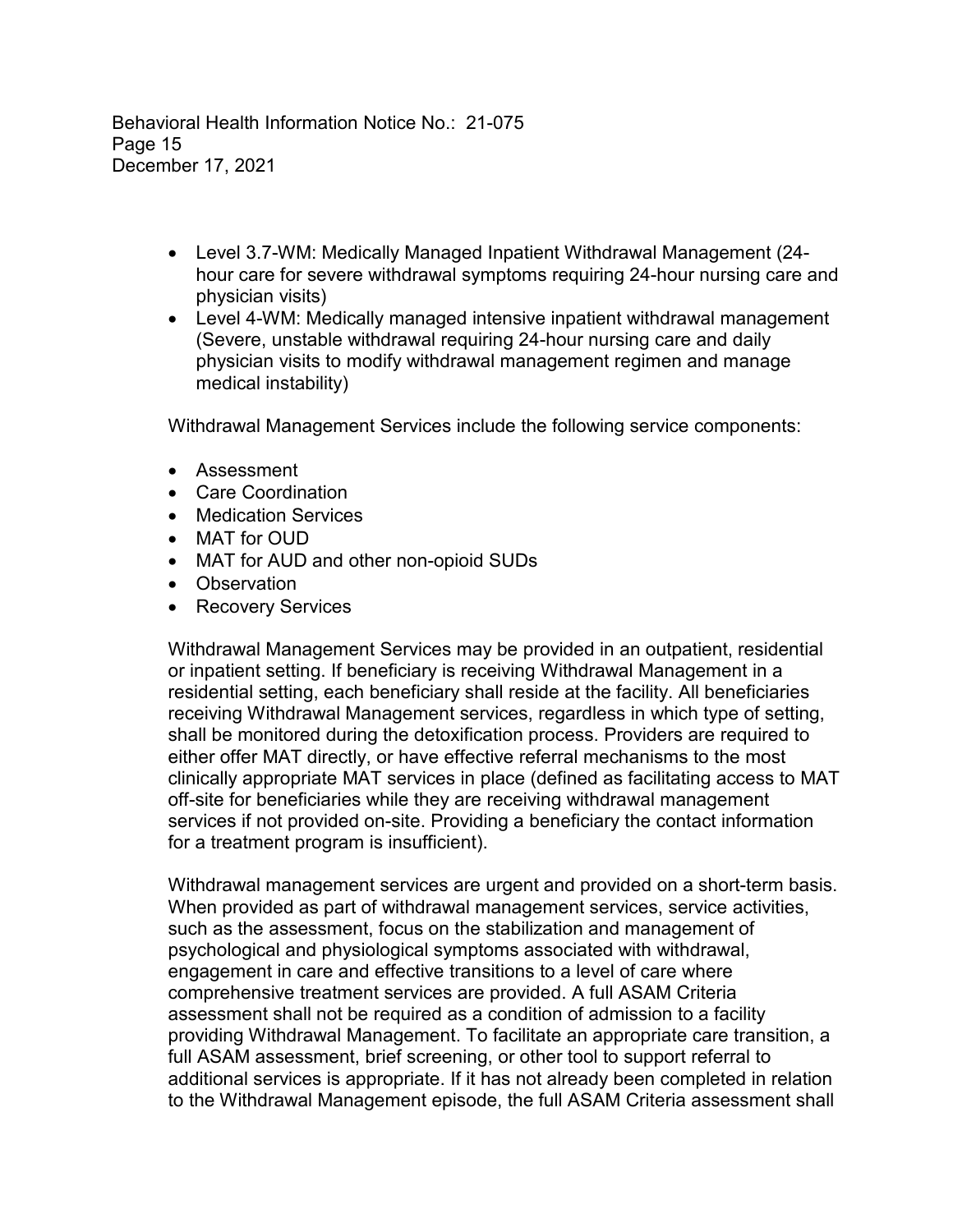Behavioral Health Information Notice No.: 21-075 Page 16 December 17, 2021

> be completed within 30 days of the beneficiary's first visit with an LPHA or registered/certified counselor for non-Withdrawal Management services (or 60 days for beneficiaries under 21, or beneficiaries experiencing homelessness), as described above.

# 8. *Medications for Addiction Treatment (also known as medication-assisted treatment or MAT)*

Medications for addiction treatment include all FDA-approved medications and biological products to treat AUD, OUD, and any SUD. MAT may be provided in clinical or non-clinical settings and can be delivered as a standalone service or as a service delivered as part of a level of care listed in this "Covered DMC-ODS Services" section. MAT may be provided with the following service components:

- Assessment
- Care Coordination
- Counseling (individual and group)
- Family Therapy
- Medication Services
- Patient Education
- Recovery Services
- SUD Crisis Intervention Services
- Withdrawal Management Services
- *9. Peer Support Services (This section of the information notice supersedes [MHSUDS IN 17-008.](https://www.dhcs.ca.gov/provgovpart/Documents/DMC-ODS_Waiver/MHSUDS_Information_Notice_17-008_ODS_Peer_Support_Services.pdf) For additional guidance regarding Peer Support Specialist Certification, please refer to [BHIN 21-041.](https://www.dhcs.ca.gov/Documents/CSD_BL/BHIN-21-041.pdf))*

Peer Support Services are culturally competent individual and group services that promote recovery, resiliency, engagement, socialization, self-sufficiency, self-advocacy, development of natural supports, and identification of strengths through structured activities such as group and individual coaching to set recovery goals and identify steps to reach the goals. Services aim to prevent relapse, empower beneficiaries through strength-based coaching, support linkages to community resources, and to educate beneficiaries and their families about their conditions and the process of recovery. Peer support services may be provided with the beneficiary or significant support person(s) and may be provided in a clinical or non-clinical setting. Peer support services can include contact with family members or other people supporting the beneficiary (defined as collaterals) if the purpose of the collateral's participation is to focus on the treatment needs of the beneficiary by supporting the achievement of the beneficiary's treatment goals. Peer Support Services are delivered and claimed as a standalone service. Beneficiaries may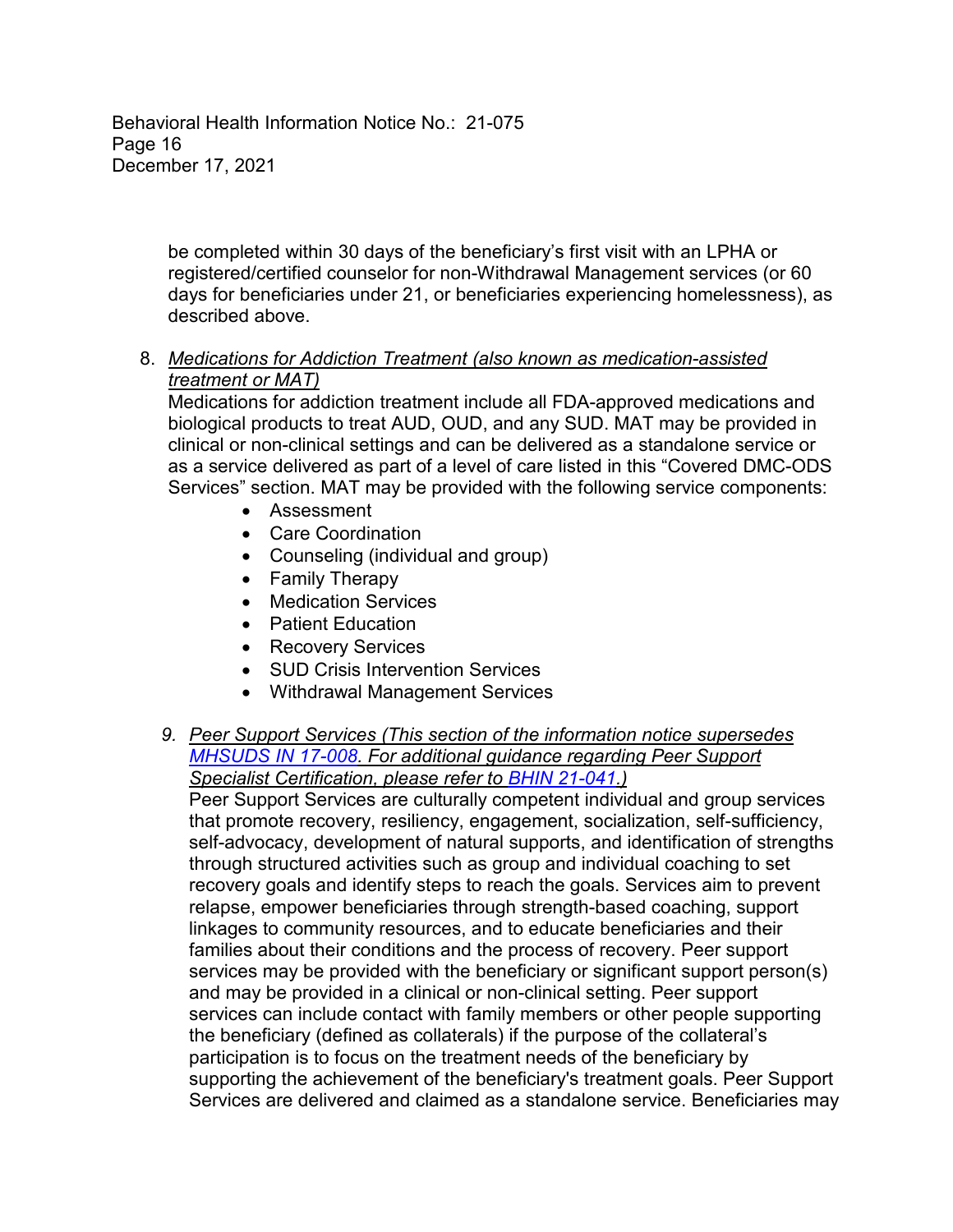Behavioral Health Information Notice No.: 21-075 Page 17 December 17, 2021

> concurrently receive Peer Support Services and services from other levels of care described in this "Covered DMC-ODS Services" section. Peer support services are based on a plan of care approved by a Behavioral

Health Professional (see definition of Behavioral Health Professional below; this term is specific to the administration of Peer Support Services). Peer Support Services consist of Educational Skill Building Groups, Engagement and Therapeutic Activity services as defined below:

- Educational Skill Building Groups means providing a supportive environment in which beneficiaries and their families learn coping mechanisms and problem-solving skills in order to help the beneficiaries achieve desired outcomes. These groups promote skill building for the beneficiaries in the areas of socialization, recovery, self-sufficiency, selfadvocacy, development of natural supports, and maintenance of skills learned in other support services.
- Engagement services means activities and coaching led by Peer Support Specialists to encourage and support beneficiaries to participate in behavioral health treatment. Engagement may include supporting beneficiaries in their transitions between levels of care and supporting beneficiaries in developing their own recovery goals and processes.
- Therapeutic Activity means a structured non-clinical activity provided by Peer Support Specialists to promote recovery, wellness, self-advocacy, relationship enhancement, development of natural supports, selfawareness and values, and the maintenance of community living skills to support the beneficiary's treatment to attain and maintain recovery within their communities. These activities may include, but are not limited to, advocacy on behalf of the beneficiary; promotion of self-advocacy; resource navigation; and collaboration with the beneficiaries and others providing care or support to the beneficiary, family members, or significant support persons.

A Peer Support Specialist is an individual in recovery with a current Stateapproved Medi-Cal Peer Support Specialist Certification Program certification. The individual must meet all other applicable California state requirements, including ongoing education requirements. Peer Support Specialists must provide services under the direction of a Behavioral Health Professional. Behavioral Health Professionals must be licensed, waivered, or registered in accordance with applicable State of California licensure requirements and listed in the California Medicaid State Plan as a qualified provider of DMC-ODS or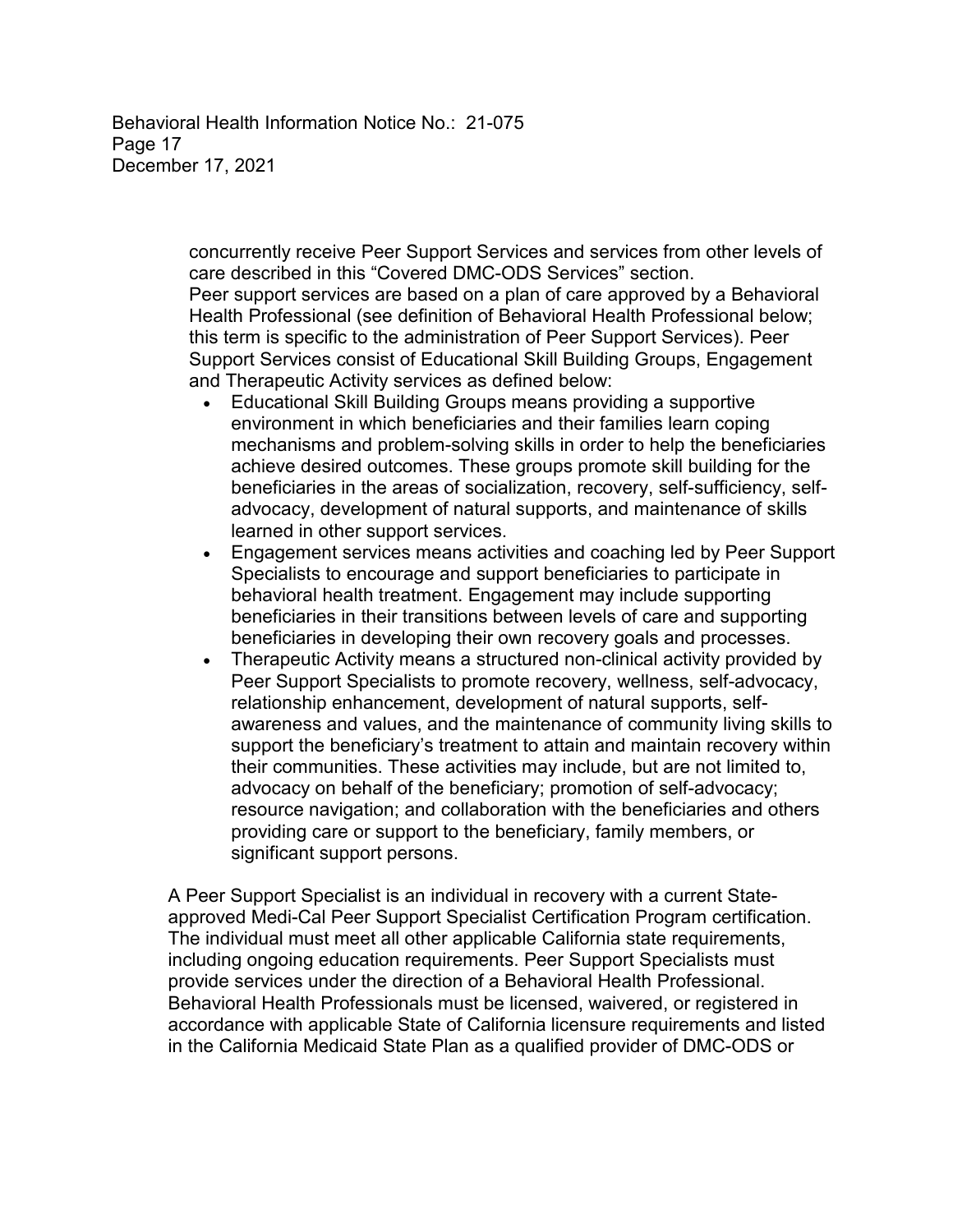Behavioral Health Information Notice No.: 21-075 Page 18 December 17, 2021

> Specialty Mental Health Services. <sup>6</sup> Although Peer Support Services must be provided under the direction of a Behavioral Health Professional, Peer Support Specialists may be supervised by a Peer Support Specialist Supervisor who must meet applicable California state requirements. For additional guidance regarding Peer Support Specialist Certification information and Peer Support Specialist Supervisor standards, please refer to [BHIN 21-041.](https://www.dhcs.ca.gov/Documents/CSD_BL/BHIN-21-041.pdf)

> Peer Support Services will be implemented as a county option and have an effective date of July 1, 2022. Counties that choose to opt in to cover the Peer Support Services benefit will be required to notify DHCS of their implementation date. DHCS will issue forthcoming guidance regarding county implementation of Peer Support Services.

10.*Recovery Services*

Recovery Services are designed to support recovery and prevent relapse with the objective of restoring the beneficiary to their best possible functional level. Recovery Services emphasize the beneficiary's central role in managing their health, use effective self-management support strategies, and organize internal and community resources to provide ongoing self-management support to beneficiaries. Beneficiaries may receive Recovery Services based on selfassessment or provider assessment of relapse risk. Beneficiaries do not need to be diagnosed as being in remission to access Recovery Services. Beneficiaries may receive Recovery Services while receiving MAT services, including NTP services. Beneficiaries may receive Recovery Services immediately after incarceration with a prior diagnosis of SUD. Services may be provided in person, by telehealth, or by telephone. Recovery Services can be delivered and claimed as a standalone service, concurrently with the other levels of care described in this "Covered DMC-ODS Services" section, or as a service delivered as part of these levels of care. 7

Recovery Services include the following service components:

- Assessment
- Care Coordination
- Counseling (individual and group)
- Family Therapy

 $\overline{a}$ 

<sup>6</sup> See [Supplement 3 to Attachment 3.1-A](https://www.dhcs.ca.gov/formsandpubs/laws/Documents/Supplement_3_to_Attachment_3.1-A.pdf) of the California State Plan. DMC-ODS services are described in the "Expanded SUD Treatment Services" section.

<sup>7</sup> For additional information, see BHIN 21-020. Available at [https://www.dhcs.ca.gov/Documents/BHIN-21-](https://www.dhcs.ca.gov/Documents/BHIN-21-020-DMC-ODS-Clarification-on-Recovery-Services.pdf) [020-DMC-ODS-Clarification-on-Recovery-Services.pdf.](https://www.dhcs.ca.gov/Documents/BHIN-21-020-DMC-ODS-Clarification-on-Recovery-Services.pdf)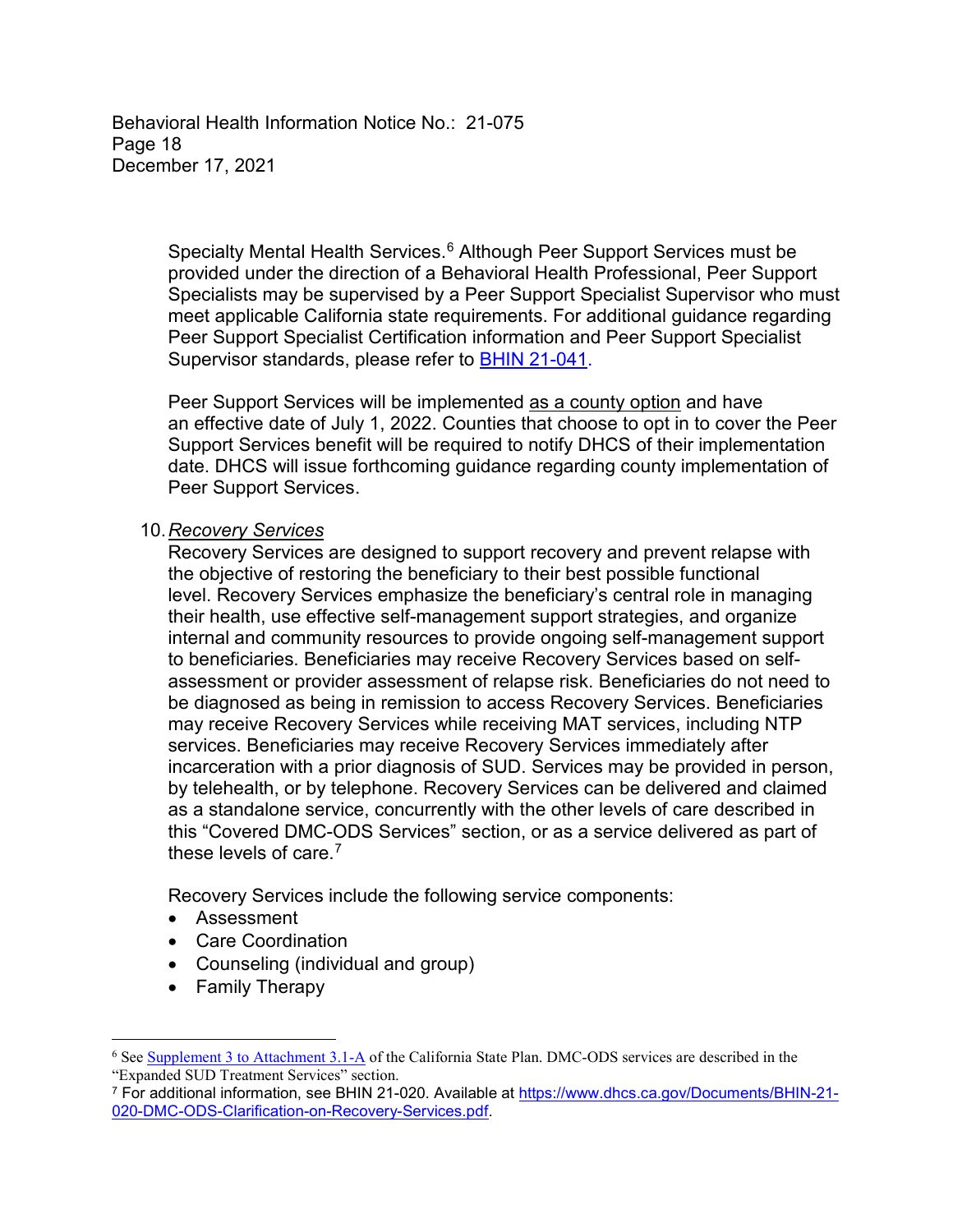Behavioral Health Information Notice No.: 21-075 Page 19 December 17, 2021

- Recovery Monitoring, which includes recovery coaching and monitoring designed for the maximum reduction of the beneficiary's SUD.
- Relapse Prevention, which includes interventions designed to teach beneficiaries with SUD how to anticipate and cope with the potential for relapse for the maximum reduction of the beneficiary's SUD.
- 11.*Care Coordination* (This section of the information notice supersedes [MHSUDS](https://www.dhcs.ca.gov/provgovpart/Documents/MHSUDS-Information-Notice-18-005.pdf) [IN 18-005](https://www.dhcs.ca.gov/provgovpart/Documents/MHSUDS-Information-Notice-18-005.pdf) and in part [MHSUDS IN 17-045](https://www.dhcs.ca.gov/formsandpubs/Documents/MHSUDS%20Information%20Notices/MHSUDS_Information_Notice_17-045.pdf) regarding the Healthcare Common Procedure Coding System (HCPCS) codes for claiming Case Management) Care coordination was previously referred to as "case management" in the Section 1115 STCs that were used to describe the DMC-ODS program for the years 2015-2021. Per CMS feedback, DHCS has retitled and re-described this benefit as "care coordination."

Care coordination shall be provided to a client in conjunction with all levels of treatment. It may also be delivered and claimed as a standalone service. DMC-ODS Counties, through executed memoranda of understanding, shall implement care coordination services with other SUD, physical, and/or mental health services in order to ensure a client-centered and whole-person approach to wellness.

Care coordination consists of activities to provide coordination of SUD care, mental health care, and medical care, and to support the beneficiary with linkages to services and supports designed to restore the beneficiary to their best possible functional level. Care coordination can be provided in clinical or nonclinical settings (including the community) and can be provided face-to-face, by telehealth, or by telephone. Care coordination includes one or more of the following components:

- Coordinating with medical and mental health care providers to monitor and support comorbid health conditions.
- Discharge planning, including coordinating with SUD treatment providers to support transitions between levels of care and to recovery resources, referrals to mental health providers, and referrals to primary or specialty medical providers.
- Coordinating with ancillary services, including individualized connection, referral, and linkages to community-based services and supports including but not limited to educational, social, prevocational, vocational, housing, nutritional, criminal justice, transportation, child care, child development, family/marriage education, cultural sources, and mutual aid support groups.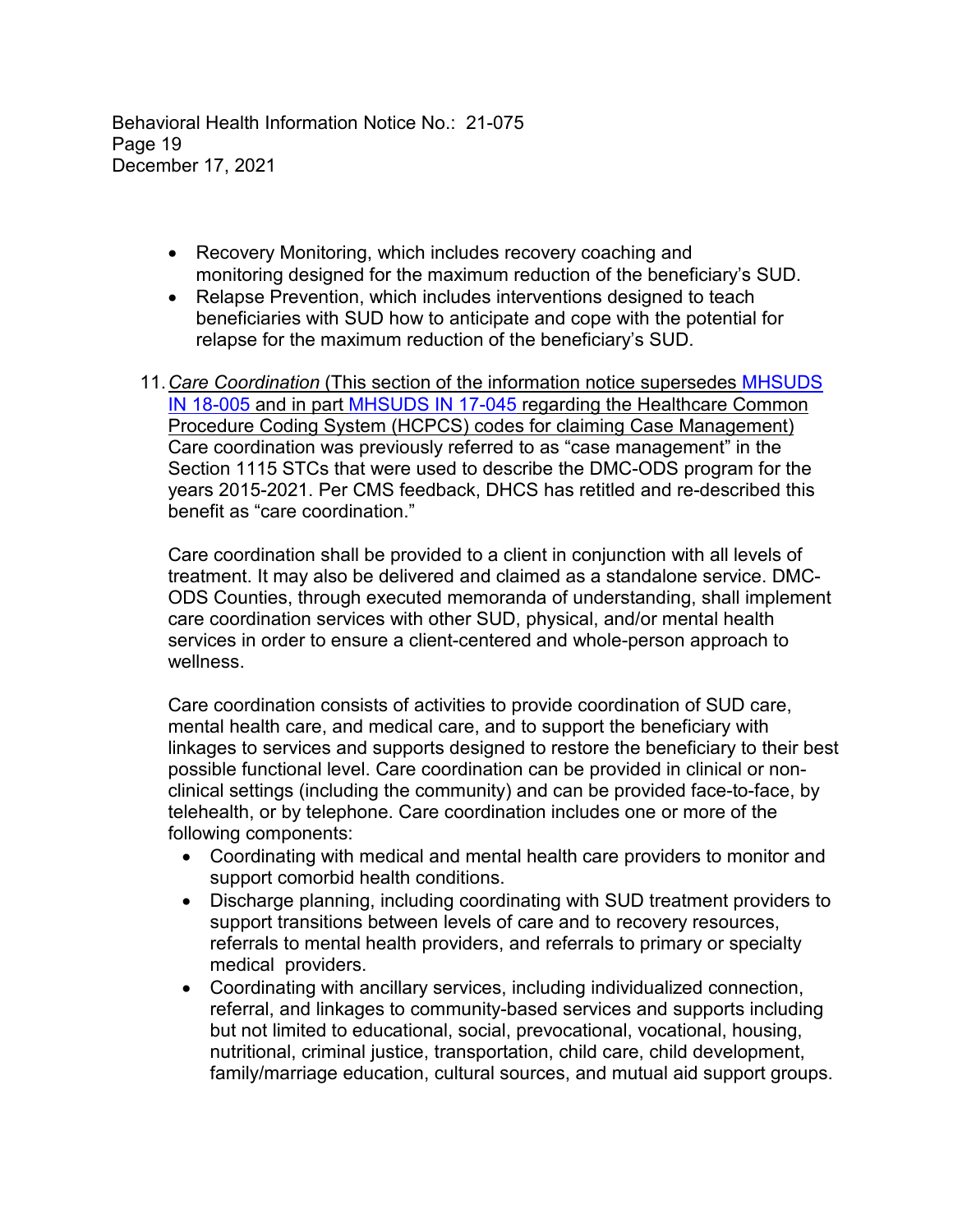Behavioral Health Information Notice No.: 21-075 Page 20 December 17, 2021

#### **12.** *Clinician Consultation (This section of the information notice supersedes, in part, [MHSUDS IN 17-045](https://www.dhcs.ca.gov/formsandpubs/Documents/MHSUDS%20Information%20Notices/MHSUDS_Information_Notice_17-045.pdf) regarding the Healthcare Common Procedure Coding System (HCPCS) codes for claiming Physician Consultation)*

Clinician Consultation replaces and expands the previous "Physician Consultation" service referred to in the Section 1115 STCs that were used to describe the DMC-ODS program during the years 2015-2021.

Clinician Consultation consists of DMC-ODS LPHAs consulting with LPHAs, such as addiction medicine physicians, addiction psychiatrists, licensed clinicians, or clinical pharmacists, to support the provision of care.

Clinician Consultation is not a direct service provided to DMC-ODS beneficiaries. Rather, Clinician Consultation is designed to support DMC-ODS licensed clinicians with complex cases and may address medication selection, dosing, side effect management, adherence, drug-drug interactions, or level of care considerations. It includes consultations between clinicians designed to assist DMC clinicians with seeking expert advice on treatment needs for specific DMC-ODS beneficiaries. DMC-ODS Counties may contract with one or more physicians, clinicians, or pharmacists specializing in addiction in order to provide consultation services. These consultations can occur in person, by telehealth, by telephone, or by asynchronous telecommunication systems.

# **MAT Policy Clarifications8**

 $\overline{a}$ 

# Previous DMC-ODS MAT Policy

Originally in the DMC-ODS 1115 Waiver, methadone, buprenorphine, naloxone and disulfiram were only available in the NTP setting. However, under the "MAT Delivered at Alternative Sites" option, DMC-ODS counties had the option to cover drug product costs for MAT when the medications are purchased and administered or dispensed outside of the pharmacy or NTP benefit (in other words, purchased by providers and administered or dispensed on-site or in the community, and billed to the county DMC-ODS plan). DMC-ODS counties that made this election could then reimburse providers for the medications, such as naloxone, trans-mucosal buprenorphine, and/or long-acting injectable medications (such as buprenorphine or naltrexone), administered in DMC facilities, justice settings, and non-clinical or community settings.

On December 29, 2020, DHCS obtained a one-year extension for the DMC-ODS 1115 Waiver. In the DMC-ODS one-year extension, the required MAT medications were expanded to include all medications and biological products Food and Drug administration (FDA)-approved to treat OUDs and AUDs. Additionally, DMC-ODS

<sup>&</sup>lt;sup>8</sup> See BHIN 21-024. Available at [https://www.dhcs.ca.gov/Documents/BHIN-21-024-DMC-ODS-](https://www.dhcs.ca.gov/Documents/BHIN-21-024-DMC-ODS-Expanding-Access-to-Medications-for-Addiction-Treatment-MAT.pdf)[Expanding-Access-to-Medications-for-Addiction-Treatment-MAT.pdf.](https://www.dhcs.ca.gov/Documents/BHIN-21-024-DMC-ODS-Expanding-Access-to-Medications-for-Addiction-Treatment-MAT.pdf)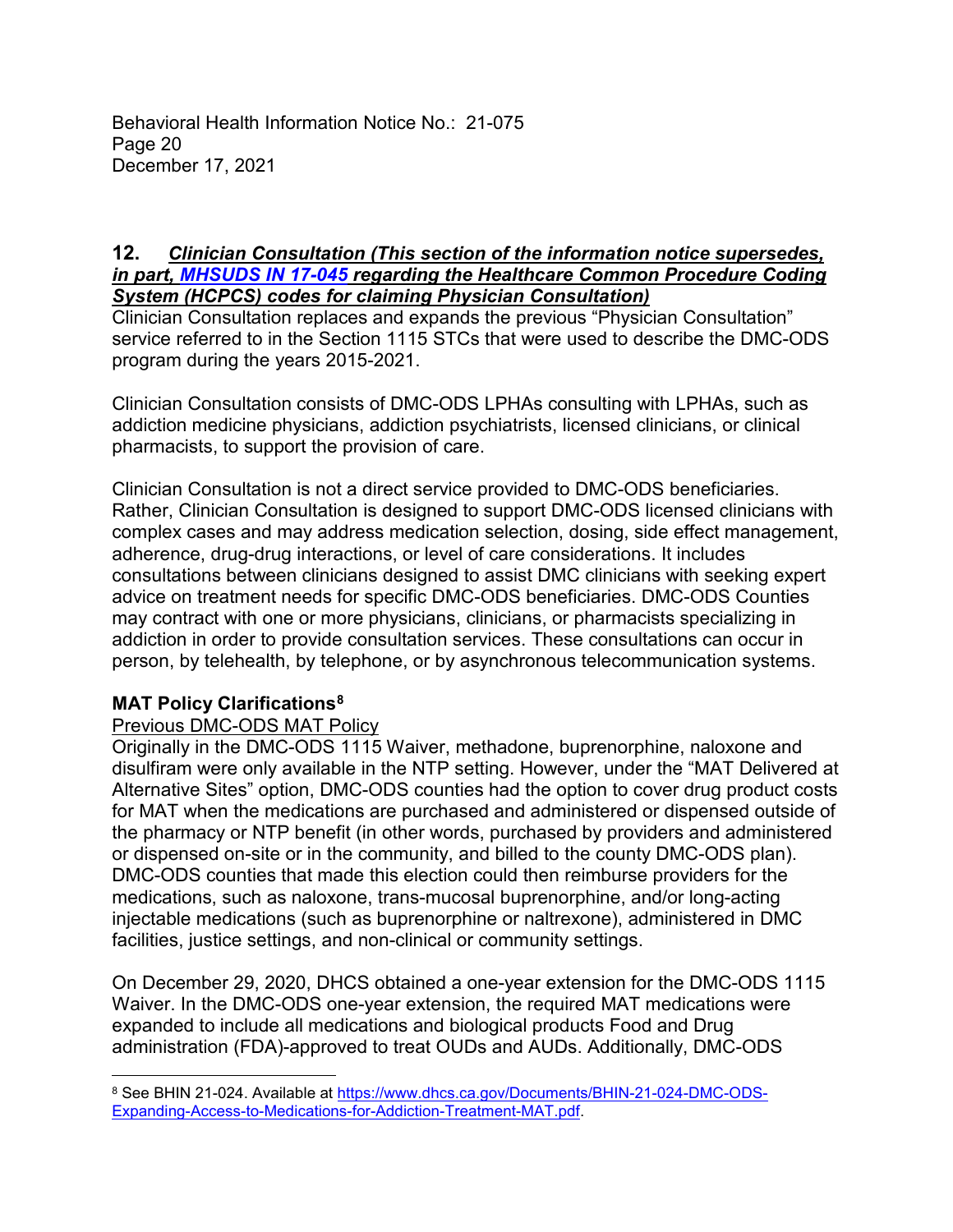Behavioral Health Information Notice No.: 21-075 Page 21 December 17, 2021

counties were required to ensure that all DMC-ODS providers, at all levels of care, demonstrate that they either directly offer or have an effective referral mechanisms/process to MAT to beneficiaries with SUD diagnoses. Furthermore, under the "MAT Delivered at Alternative Sites" option, DMC-ODS counties had the option to cover drug product costs for MAT when the medications are purchased and administered or dispensed in a non-clinical setting (e.g. criminal justice settings or street-based outreach).

#### CalAIM DMC-ODS MAT Policy

Under CalAIM, DMC-ODS counties shall ensure that all DMC-ODS providers, at all levels of care, demonstrate that they either directly offer or have an effective referral mechanism to the most clinically appropriate MAT services for beneficiaries with SUD diagnoses that are treatable with medications or biological products (defined as facilitating access to MAT off-site for beneficiaries if not provided on-site. Providing a beneficiary the contact information for a treatment program is insufficient). An appropriate facilitated referral to any Medi-Cal provider rendering MAT to the beneficiary is compliant whether or not that provider seeks reimbursement through DMC-ODS. DMC-ODS Counties shall monitor the referral process or provision of MAT services.

DMC-ODS counties still have the option to cover drug product costs for MAT when the medications are purchased and administered or dispensed outside of the pharmacy or NTP benefit (in other words, purchased by providers and administered or dispensed onsite or in the community, and billed to the county DMC-ODS plan). DMC-ODS counties that make this election could reimburse providers for the medications, including naloxone, trans-mucosal buprenorphine, and/or long-acting injectable medications (such as buprenorphine or naltrexone), administered in DMC facilities,and non-clinical or community settings.

However, consistent with the DMC-ODS State Plan and as described above in the "Covered DMC-ODS Services" section, even if DMC-ODS counties do not choose to cover the drug product costs for MAT outside of the pharmacy or NTP benefit, DMC-ODS counties are still required to reimburse for MAT services even when provided by DMC-ODS providers in non-clinical settings and when provided as a standalone service.

All medications and biological products utilized to treat SUDs, including long-acting injectables, continue to be available through the Medi-Cal pharmacy benefit without prior authorization, and can be delivered to provider offices by pharmacies.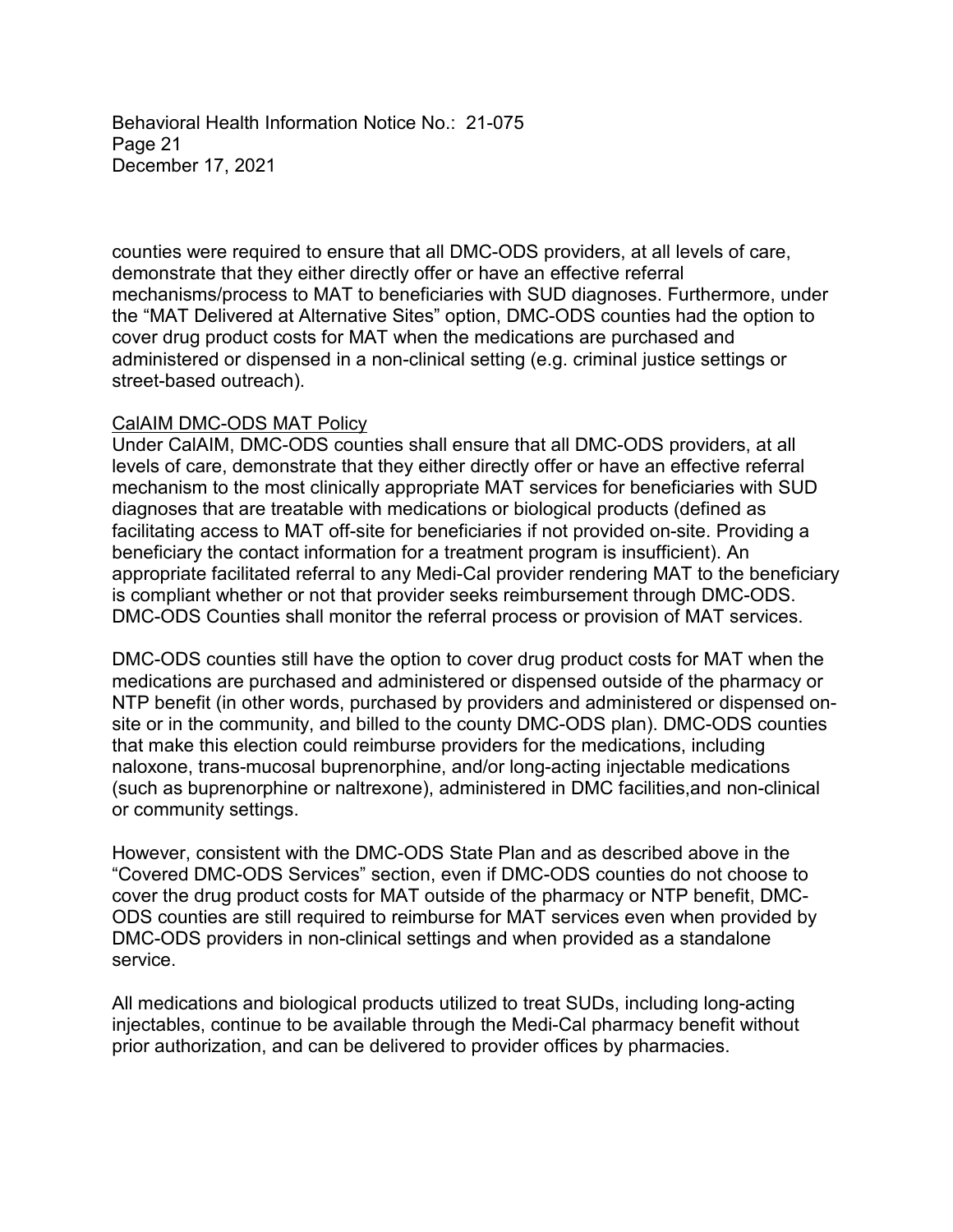Behavioral Health Information Notice No.: 21-075 Page 22 December 17, 2021

Beneficiaries needing or utilizing MAT must be served and cannot be denied treatment services or be required to decrease dosage or be tapered off medications as a condition of entering or remaining in the program.

DMC-ODS providers offering MAT shall not deny access to medication or administratively discharge a beneficiary who declines counseling services. For patients with lack of connection to psychosocial services, more rigorous attempts at engagement in care may be indicated, such as using different evidence-based practices, different modalities (e.g., telehealth), different staff, and/or different services (e.g., peer support services). If the DMC-ODS provider is not capable of continuing to treat the beneficiary, the DMC-ODS provider must assist the member in choosing another MAT provider, ensure continuity of care, and facilitate a warm hand-off to ensure engagement.

### **DMC-ODS Provider Qualifications**

DMC-ODS services are provided by DMC-certified providers. DMC certified providers providing DMC-ODS services must: 1) be licensed, registered, enrolled, and/or approved in accordance with all applicable state and federal laws and regulations; 2) abide by the definitions, rules, and requirements for stabilization and rehabilitation services established by the Department of Health Care Services; and 3) sign a provider agreement with the DMC-ODS county or counties in which DMC-ODS services will be rendered.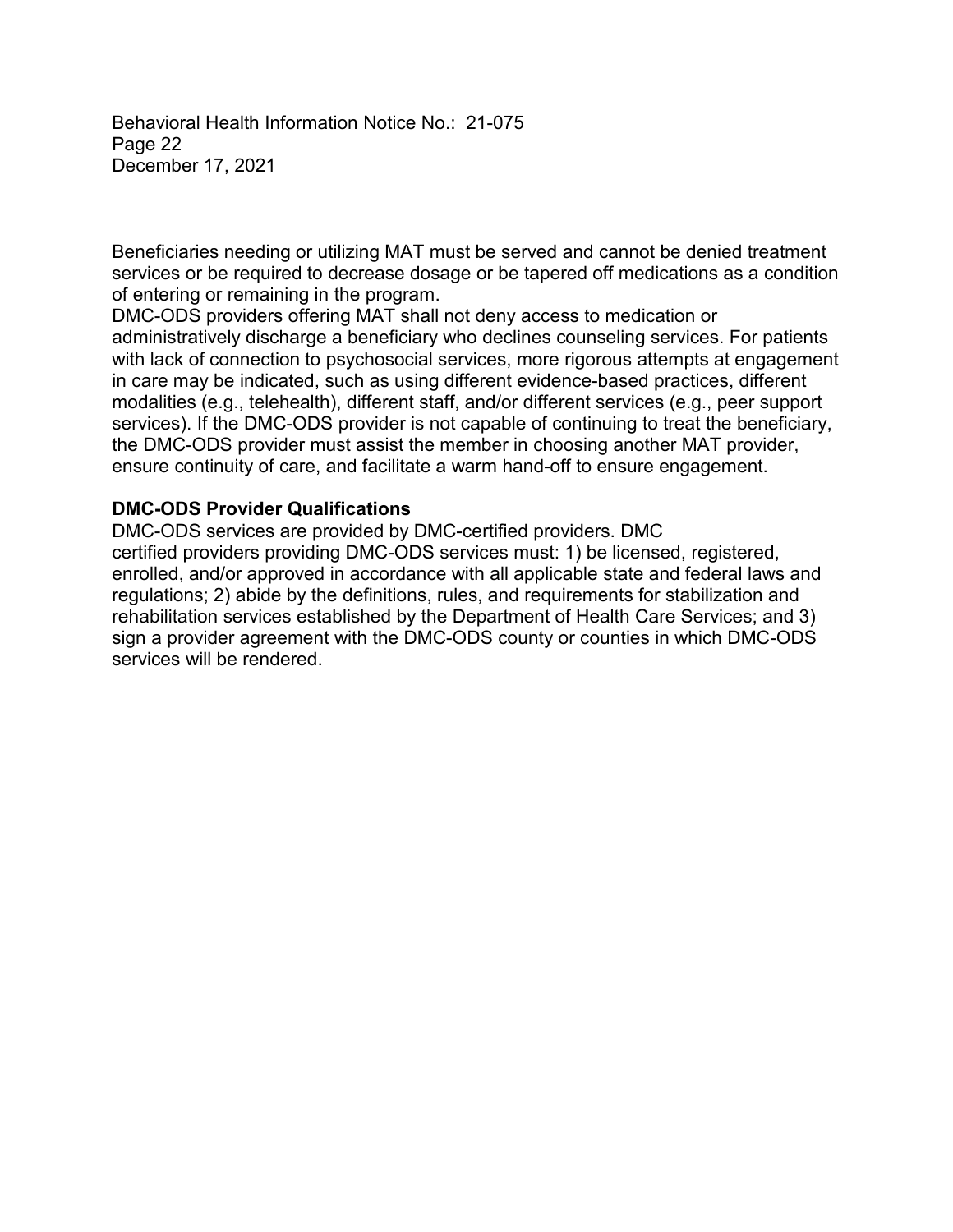#### Behavioral Health Information Notice No.: 21-075 Page 23 December 17, 2021

|                                | <b>DMC-ODS Services</b>     |                            |                                   |                  |                                       |                              |                              |                           |                                    |                    |                         |
|--------------------------------|-----------------------------|----------------------------|-----------------------------------|------------------|---------------------------------------|------------------------------|------------------------------|---------------------------|------------------------------------|--------------------|-------------------------|
|                                | Assess<br>ment <sup>*</sup> | Care<br>Coordinat<br>ion** | <b>Crisis</b><br>Interventi<br>on | Family<br>Therap | Counseling<br>(Individual<br>& Group) | Medical<br>Psychoth<br>erapy | Medicatio<br><b>Services</b> | Patient<br>Educatio<br>n. | Peer<br>Support<br><b>Services</b> | Observati<br>on    | Recove<br>ry<br>Service |
| Practitioner<br>Qualifications | $C, L^*$                    | $\sim$<br>し,L              | C, L                              |                  | ⌒<br>U, L                             | M                            | C, L                         | C, L                      | D                                  | <b>x**</b><br>C, L | C, L                    |

#### C = Counselors

An Alcohol or other Drug (AOD) counselor that is 1) either certified or registered by an organization that is recognized by the Department of Health Care Services and accredited with the National Commission for Certifying Agencies (NCCA), and 2) meets all California State education, training, and work experience requirements set forth in the Counselor Certification Regulations, Title 9, Division 4, Chapter 8.

#### L = Licensed Practitioner of the Healing Arts

A Licensed Practitioner of the Healing Arts (LPHA) includes any of the following: Physician, Nurse Practitioner (NP), Physician Assistant (PA), Registered Nurse, Registered Pharmacist, Licensed Clinical Psychologist (LCP), Licensed Clinical Social Worker (LCSW), Licensed Professional Clinical Counselor (LPCC), and Licensed Marriage and Family Therapist (LMFT), and licensed-eligible practitioner registered with the Board of Psychology or Behavioral Science Board working under the supervision of a licensed clinician.

#### M = Medical director of a Narcotic Treatment Program

The medical director of a Narcotic Treatment Program is a licensed physician in the State of California.

#### P = Peer Support Specialist

A Peer Support Specialist is an individual in recovery with a current State-approved Medi-Cal Peer Support Specialist Certification Program certification and must meet all other applicable California state requirements, including ongoing education requirements. Peer Support Specialists provide services under the direction of a Behavioral Health Professional. For additional guidance, please refer to [BHIN 21-041.](https://www.dhcs.ca.gov/Documents/CSD_BL/BHIN-21-041.pdf)

#### **Notes**

\* The physical examination by an LPHA in accordance within their scope of practice and licensure. An SUD diagnosis may only be made by an LPHA.

\*\* Certified counselors may assist with some aspects of this service, however, a licensed provider is responsible for this service component.

\*\*\* All personnel performing observations must comply with applicable California State withdrawal management training requirements.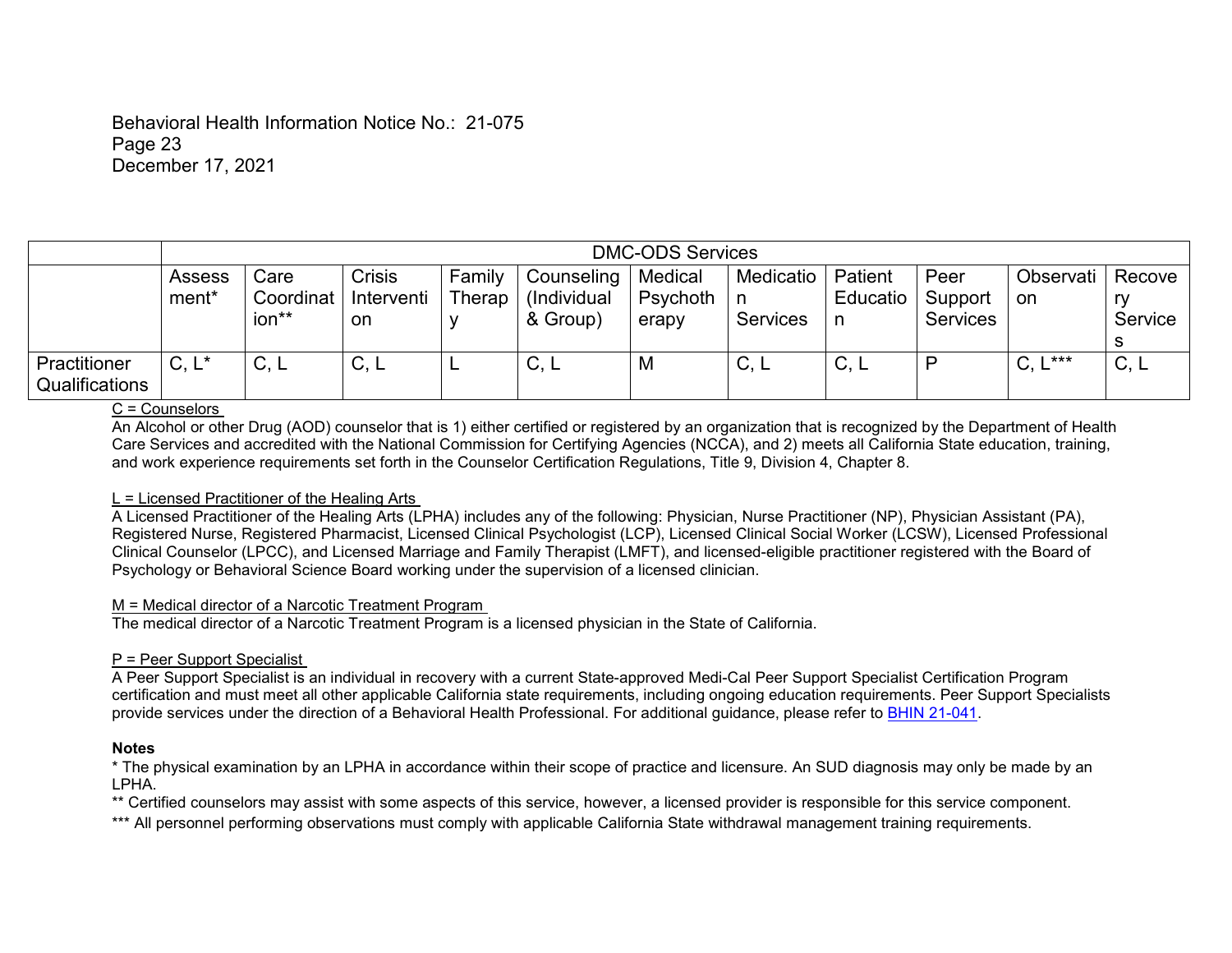Behavioral Health Information Notice No.: 21-075 Page 24 December 17, 2021

# **Indian Health Care Providers**

American Indian and Alaska Native individuals who are eligible for Medicaid and reside in counties that have opted in to the DMC-ODS can also receive DMC-ODS services through Indian Health Care Providers (IHCPs). Please refer to [BHIN 20-065](https://www.dhcs.ca.gov/Documents/BHIN-20-065-Obligations-Related-to-Indian-Health-Care-Providers-in-DMC-ODS-Counties.pdf) for additional guidance.

IHCPs include:

 $\overline{a}$ 

- *Indian Health Service (IHS) facilities* Facilities and/or health care programs administered and staffed by the federal Indian Health Service.
- *Tribal 638 Providers* Federally recognized Tribes or Tribal organizations that contract or compact with IHS to plan, conduct and administer one or more individual programs, functions, services or activities under Public Law 93-638.
	- $\circ$  Tribal 638 providers enrolled in Medi-Cal as an Indian Health Services-Memorandum of Agreement (IHS-MOA) provider must appear on the " List of [American](https://www.dhcs.ca.gov/formsandpubs/Documents/MMCDAPLsandPolicyLetters/APL2017/APL17-020-Att1.pdf) Indian Health Program Providers" set forth in [APL](https://www.dhcs.ca.gov/formsandpubs/Documents/MMCDAPLsandPolicyLetters/APL2017/APL17-020.pdf) 17- [020](https://www.dhcs.ca.gov/formsandpubs/Documents/MMCDAPLsandPolicyLetters/APL2017/APL17-020.pdf), Attachment 1 in order to qualify for reimbursement as a Tribal 638 Provider under this BHIN.
	- o Tribal 638 providers enrolled in Medi-Cal as a Tribal FQHC provider, must do so consistent with the Tribal FQHC criteria established in the California State Plan, the Tribal FQHC section of the Medi-Cal provider manual, and <u>APL 21-008</u>.<sup>9</sup> Tribal 638 providers enrolled in Medi-Cal as a Tribal FQHC must appear on the "List of [Tribal Federally Qualified](https://www.dhcs.ca.gov/formsandpubs/Documents/MMCDAPLsandPolicyLetters/APL2021/APL21-008-Att2.pdf) [Health Center Providers](https://www.dhcs.ca.gov/formsandpubs/Documents/MMCDAPLsandPolicyLetters/APL2021/APL21-008-Att2.pdf)"
- *Urban Indian Organizations (UIO)* A Nonprofit corporate body situated in an urban center, governed by an urban Indian controlled board of directors, and providing for the maximum participation of all interested Indian groups and individuals, which body is capable of legally cooperating with other public and private entities for the purpose of performing the activities described in section 1653(a) of U.S. Code: Title 25, Chapter 18.

<sup>9</sup> See Supplement 6 to Attachment 4.19-B of the California Medicaid State Plan. The Tribal FQHC section of the Medi-Cal provider manual is available at: [https://files.medi](https://files.medi-cal.ca.gov/pubsdoco/publications/masters-mtp/part2/tribalfqhc.pdf)[cal.ca.gov/pubsdoco/publications/masters-mtp/part2/tribalfqhc.pdf.](https://files.medi-cal.ca.gov/pubsdoco/publications/masters-mtp/part2/tribalfqhc.pdf) APL 21-008 is available at: [https://www.dhcs.ca.gov/formsandpubs/Documents/MMCDAPLsandPolicyLetters/APL2021/APL-21-](https://www.dhcs.ca.gov/formsandpubs/Documents/MMCDAPLsandPolicyLetters/APL2021/APL-21-008.pdf) [008.pdf.](https://www.dhcs.ca.gov/formsandpubs/Documents/MMCDAPLsandPolicyLetters/APL2021/APL-21-008.pdf)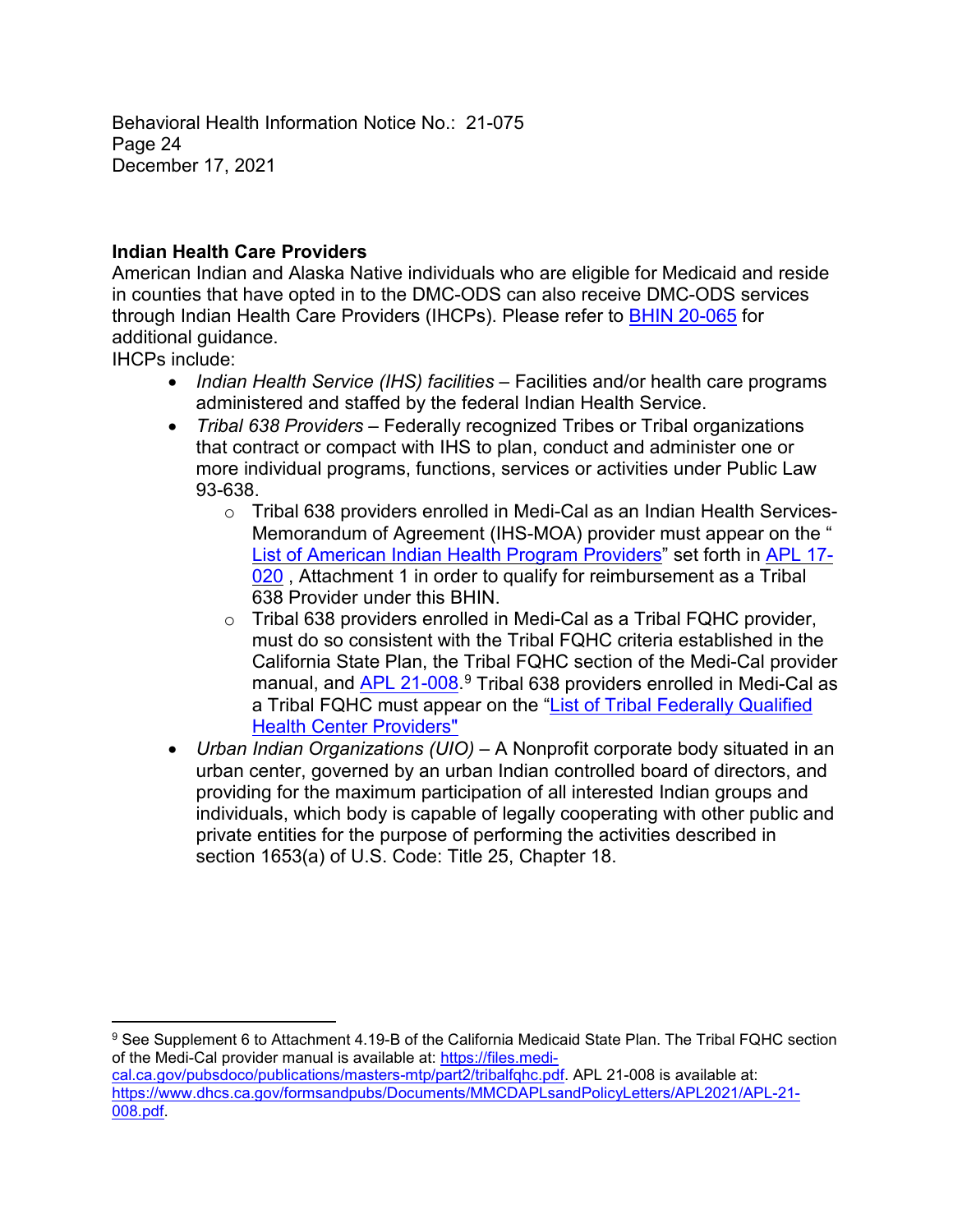Behavioral Health Information Notice No.: 21-075 Page 25 December 17, 2021

All American Indian and Alaska Native (AI/AN) Medi-Cal beneficiaries whose county of responsibility is a DMC-ODS county may choose to receive DMC-ODS services at any DMC-certified IHCP, whether or not the IHCP has a current contract with the beneficiary's county of responsibility and whether or not the IHCP is located in the beneficiary's county of responsibility. DMC-ODS counties must reimburse DMC-certified IHCPs for the provision of these services to AI/AN Medi-Cal beneficiaries, even if the DMC-ODS county does not have a contract with the IHCP. DMC-ODS counties are not obligated to pay for services provided to non-AI/AN beneficiaries by IHCPs that are not contracted with the DMC-ODS county. 10

In order to receive reimbursement from a county or the state for the provision of DMC-ODS services (whether or not the IHCP is contracted with the county), an IHCP must be enrolled as a DMC provider and certified by DHCS to provide those services. As required by 42 CFR 438.14, DMC-ODS Counties must demonstrate that there are sufficient IHCPs participating in the provider network to ensure timely access to DMC-ODS services. DMC-ODS Counties must adhere to all 42 CFR 438.14 requirements.<sup>11</sup>

### **Responsibilities of DMC-ODS Counties for DMC-ODS Benefits**

The responsibilities of DMC-ODS Counties for the DMC-ODS benefit shall be included in each DMC-ODS County's intergovernmental agreement with DHCS and shall require the DMC-ODS Counties to comply with the following.

### *Selective Provider Contracting Requirements for DMC-ODS Counties (This section of the information notice supersedes [MHSUDS IN 19-018](https://www.dhcs.ca.gov/formsandpubs/Documents/MHSUDS%20Information%20Notices/MHSUDS_Information_Notices_2019/MHSUDS_IN_19-018_DMC-ODS_Provider_Selection_Review_Process.pdf))*

DMC-ODS Counties select the DMC-certified providers with whom they contract to establish their DMC-ODS provider networks, with the exception of IHCPs as described above in the "Indian Health Care Providers" section. DMC-certified providers that do not receive a DMC-ODS County contract cannot receive a direct contract with the State to provide services to residents of DMC-ODS Counties.

#### *Contract Denial and Appeal Process*

Counties shall serve providers that apply to be a contract provider but are not selected a written decision including the basis for the denial.

Any solicitation document utilized by counties for the selection of DMC providers must include a protest provision. Counties shall have a protest procedure for providers that are not awarded a contract. The protest procedure shall include requirements outlined in the State/County contract. Providers that submit a bid to be a contract provider, but

 $\overline{a}$ 

<sup>&</sup>lt;sup>10</sup> See BHIN [No. 20-065 for additional information.](https://www.dhcs.ca.gov/Documents/BHIN-20-065-Obligations-Related-to-Indian-Health-Care-Providers-in-DMC-ODS-Counties.pdf)

<sup>11</sup> See BHIN [No. 20-065 for additional information.](https://www.dhcs.ca.gov/Documents/BHIN-20-065-Obligations-Related-to-Indian-Health-Care-Providers-in-DMC-ODS-Counties.pdf)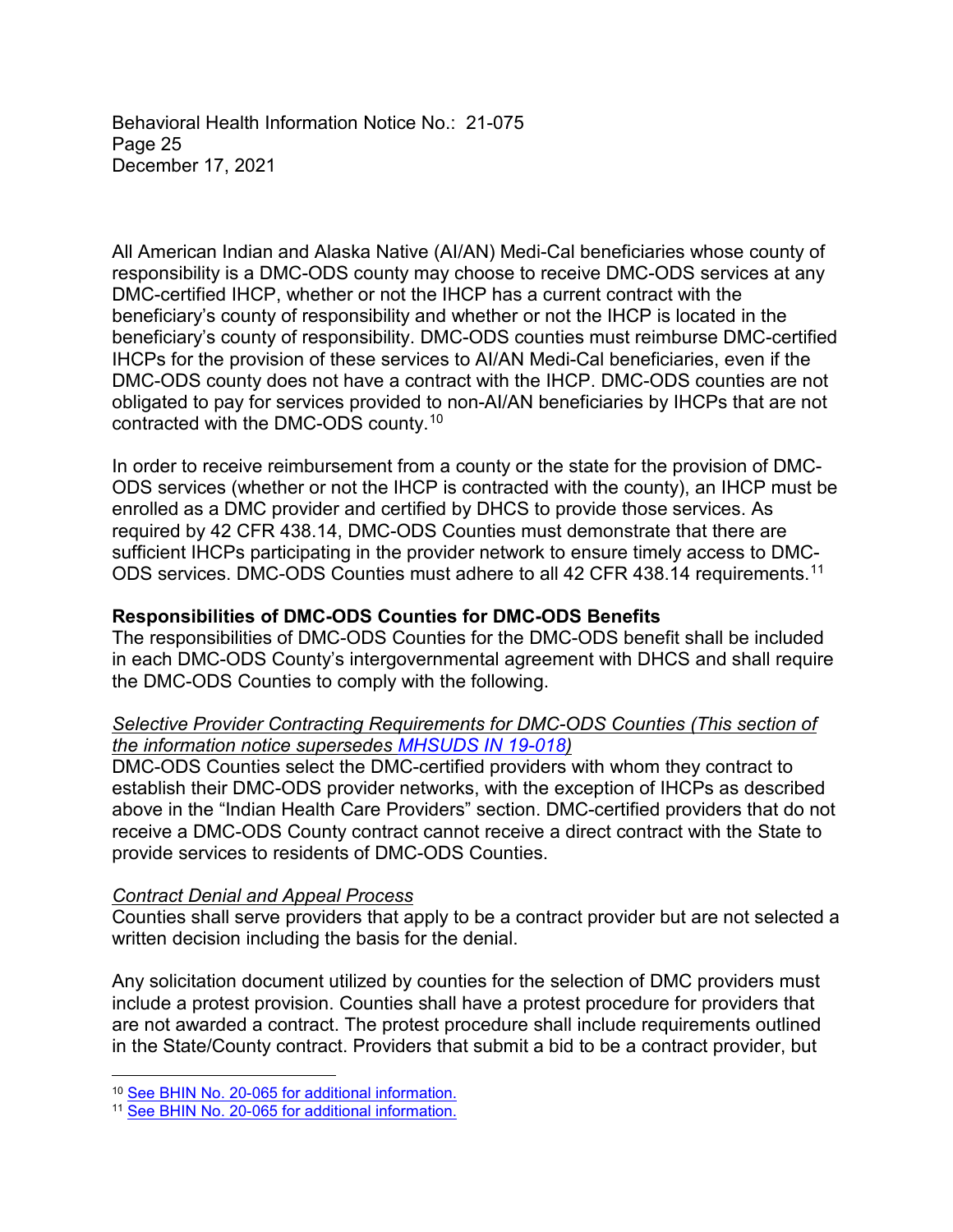Behavioral Health Information Notice No.: 21-075 Page 26 December 17, 2021

are not selected, must exhaust the county's protest procedure if a provider wishes to challenge the denial to DHCS. If the county does not render a decision within 30 calendar days after the protest was filed with the county, the protest shall be deemed denied and the provider may appeal the failure to DHCS. A provider may appeal to DHCS as outlined in Enclosure 4.

### *Residential and Inpatient Treatment Provider*

DMC-ODS counties will be responsible for ensuring and verifying that DMC-ODS residential treatment providers licensed by a state agency other than DHCS obtain an ASAM LOC Certification effective January 1, 2024. By January 1, 2024, all providers delivering Residential Treatment services Levels 3.1, 3.3, or 3.5 billed to DMC-ODS must have either a DHCS LOC Designation and/or an ASAM LOC Certification.

#### *Access*

Each DMC-ODS County must ensure that all required services covered under the DMC-ODS are available and accessible to enrollees of the DMC-ODS in accordance with the applicable state and federal time and distance standards for network providers developed by the DHCS, including those set forth in 42 CFR 438.68, and W&I Section 14197 and any Information Notices issued pursuant to those requirements. Access to medically necessary services, including all FDA-approved medications for OUD, cannot be denied for beneficiaries meeting criteria for DMC-ODS services nor shall beneficiaries be put on wait lists. DMC-ODS beneficiaries shall receive services from DMC-certified providers. All DMC-ODS services shall be furnished with reasonable promptness in accordance with federal Medicaid requirements and as specified in the State/DMC-ODS County Intergovernmental Agreement. If the DMC-ODS network is unable to provide medically necessary covered services, the DMC-ODS County must adequately and timely cover these services out-of-network for as long as the DMC-ODS County's network is unable to provide them.

#### *Authorization Policy for Residential/Inpatient Levels of Care*

DMC-ODS Counties shall provide prior authorization for residential and inpatient services (excluding withdrawal management services) within 24 hours of the prior authorization request being submitted by the provider. DMC-ODS Counties will review the DSM and ASAM Criteria to ensure that the beneficiary meets the requirements for the service.

# *Authorization Policy for Non-Residential/Inpatient Levels of Care*

DMC-ODS Counties may not impose prior authorization or centralized DMC-ODS County-administered ASAM full assessments prior to provision of non-residential or non-inpatient assessment and treatment services, including withdrawal management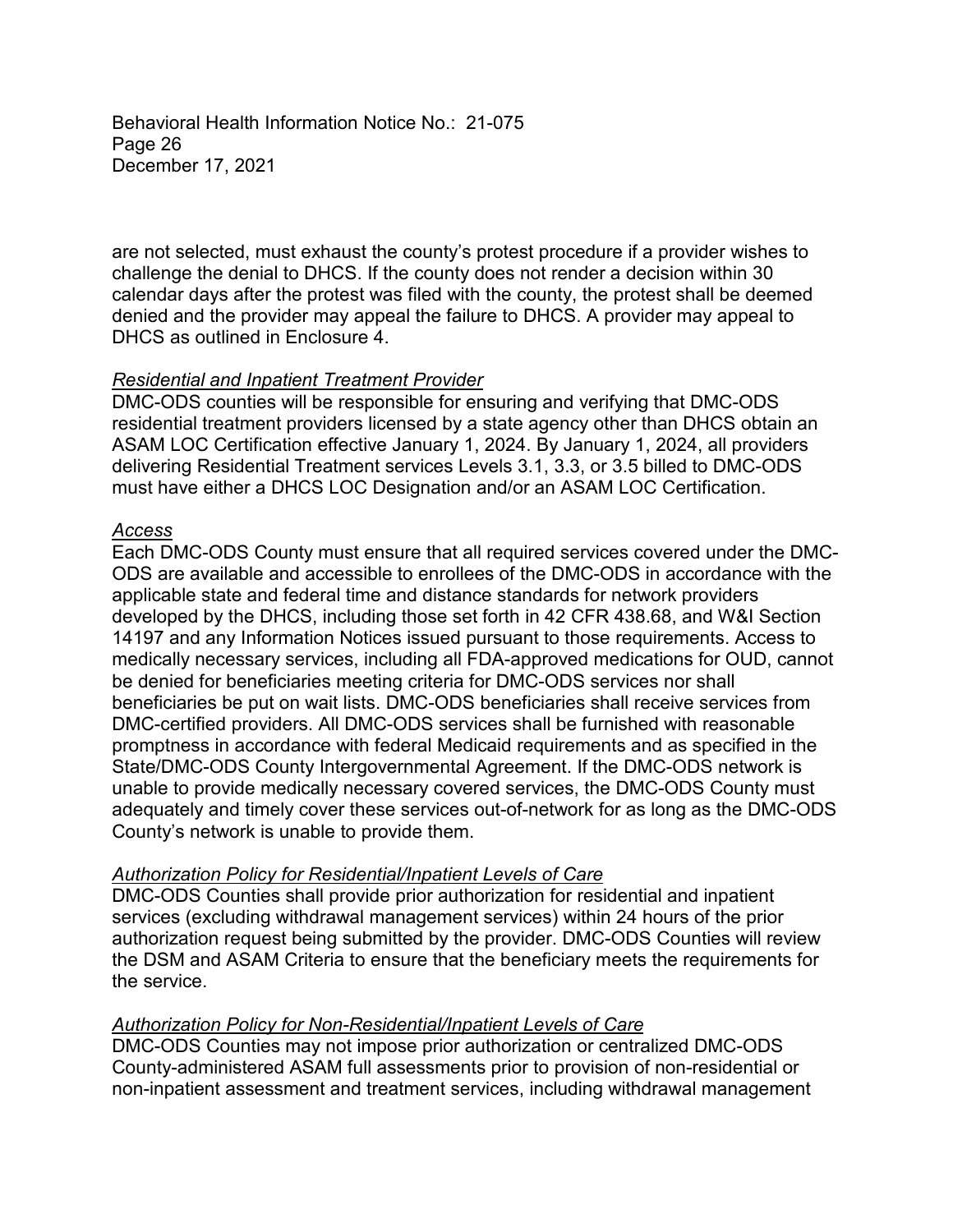Behavioral Health Information Notice No.: 21-075 Page 27 December 17, 2021

services. Brief ASAM-based screening tools may be used when beneficiaries call the DMC-ODS County's beneficiary access number to determine the appropriate location for treatment.

#### *Beneficiary Access Number*

All DMC-ODS Counties shall have a 24/7 toll free number for both prospective and current beneficiaries to call to access DMC-ODS services. Oral interpretation services and Text Telephone Relay or Telecommunications Relay Service (TTY/TRS) services must be made available for beneficiaries, as needed.

### *DMC-ODS County of Responsibility*

The DMC-ODS County is responsible for ensuring that its residents with SUD receive appropriate covered treatment services. If a beneficiary is able to access all needed covered services, then the DMC-ODS County is not obligated to subcontract with additional providers to provide more choices for that individual beneficiary. However, in accordance with 42 CFR §438.206(b)(4), if the DMC-ODS County's provider network is unable to provide needed services to a particular beneficiary, the DMC-ODS County shall adequately and timely cover these services out-of-network for as long as the DMC-ODS County's network is unable to provide them.

42 CFR 438.62(b) requires that DHCS' transition of care policy ensures continued access to services during a transition from State Plan DMC to DMC-ODS or transition from one DMC-ODS county to another DMC-ODS county when a beneficiary, in the absence of continued services, would suffer serious detriment to their health or be at risk of hospitalization or institutionalization. As outlined in [MHSUDS 18-051](https://www.dhcs.ca.gov/formsandpubs/Documents/MHSUDS%20Information%20Notices/MHSUDS_Information_Notices_2018/MHSUDS_Information_Notice_18_051_DMC_ODS_Transition_of_Care.pdf), the DMC-ODS county must allow the beneficiary to continue receiving covered DMC-ODS service(s) with an out-of-network provider when their assessment determines that, in the absence of continued services, the beneficiary would suffer serious detriment to their health or be at risk of hospitalization or institutionalization.

Accordingly, the DMC-ODS County shall ensure that beneficiaries receiving NTP services and working in or travelling to a another county (including a county that does not opt in to the DMC-ODS program) do not experience a disruption of NTP services.In accordance with 42 CFR 438.206, if the DMC-ODS county's provider network is unable to provide necessary services to a particular beneficiary (e.g., when a beneficiary travels out of county and requires daily NTP dosing), the DMC-ODS county shall adequately and timely cover these services out-of-network for the beneficiary, for as long as the DMC-ODS county's provider network is unable to provide them. In these cases, the DMC-ODS county shall coordinate and cover the out-of-network NTP services for the beneficiary. If a beneciary working in or travelling to another county is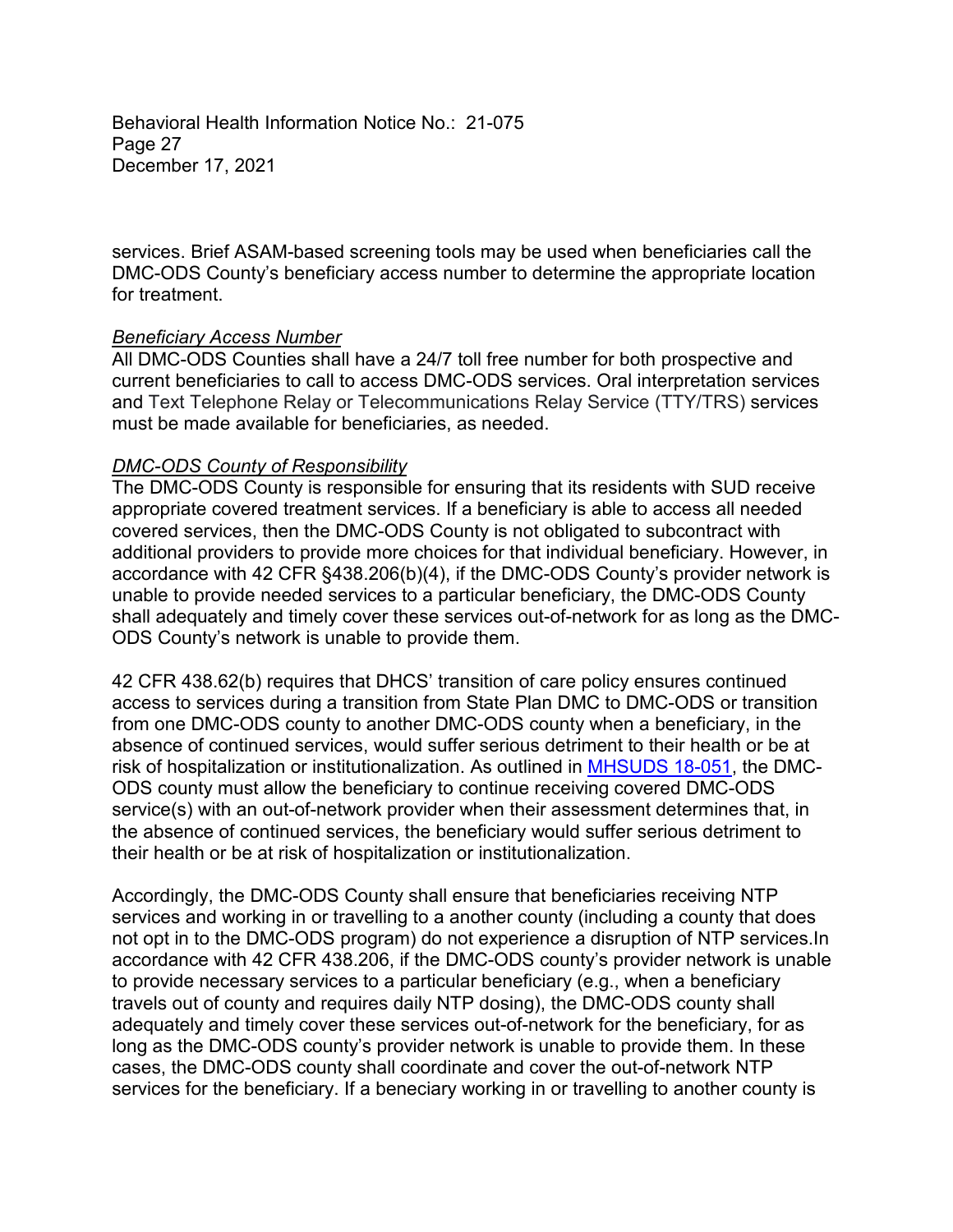Behavioral Health Information Notice No.: 21-075 Page 28 December 17, 2021

not able to receive medically necessary DMC-ODS services, including NTP services, without paying "out of pocket", the DMC-ODS county of responsibility has failed to comply with the requirements contained in 42 CFR 438.206.

If a beneficiary moves to a new county and initiates an inter-county transfer, the new county is immediately responsible for DMC-ODS treatment services and can claim reimbursement from DHCS through the Short Doyle Medi-Cal System, as of the date of the inter-county transfer initiation. Please see **BHIN 21-032** for policy clarifications on DMC-ODS County of Responsibility.

#### **Implementation Planning and Federal Approval Process** *(This section of the information notice supersedes [MHSUDS IN 16-005,](https://www.dhcs.ca.gov/formsandpubs/Documents/MHSUDS_Information_Notice_16-005.pdf) [MHSUDS IN 17-022,](https://www.dhcs.ca.gov/formsandpubs/Documents/MHSUDS_Information%20_Notice_17-022%20-%20Deadline%20to%20Submit%20DMC%20ODS%20IP.PDF) and [MHSUDS IN 19-022](https://www.dhcs.ca.gov/formsandpubs/Documents/MHSUDS%20Information%20Notices/MHSUDS_Information_Notices_2019/MHSUDS_IN_19-022-Cert_of_Document_Data%20Submissions_for_DMC-ODS.pdf))*

New counties opting to become a DMC-ODS county must submit a DMC-ODS implementation plan to the State using the DMC-ODS implementation plan template included in Enclosure #3 to this BHIN. DMC-ODS Counties cannot commence services without an implementation plan being approved by the State and CMS, a readiness review being completed by the State, and their network being certified by the State. DMC-ODS Counties must also have an executed State/DMC-ODS County intergovernmental agreement with the DMC-ODS County Board of Supervisors and approved by CMS, as well as executed memoranda of understanding with all Medi-Cal MCPs operating within the DMC-ODS County.

In order to receive approval for their DMC-ODS Count implementation plan, DMC-ODS counties shall implement coverage and ensure access for residential SUD treatment services as follows:

- At least one ASAM level of care upon implementation
- ASAM Level 3.5 available within two years of DMC-ODS implementation
- ASAM Levels 3.1-3.5 available within three years of DMC-ODS implementation

The DMC-ODS County implementation plan must describe referral mechanisms and care coordination for ASAM Levels 3.7 and 4.0 so beneficiaries can access those services, if not offered by the DMC-ODS County.

In addition, the DMC-ODS county implementation plan must implement coverage and ensure access for at least one level of withdrawal management upon implementation.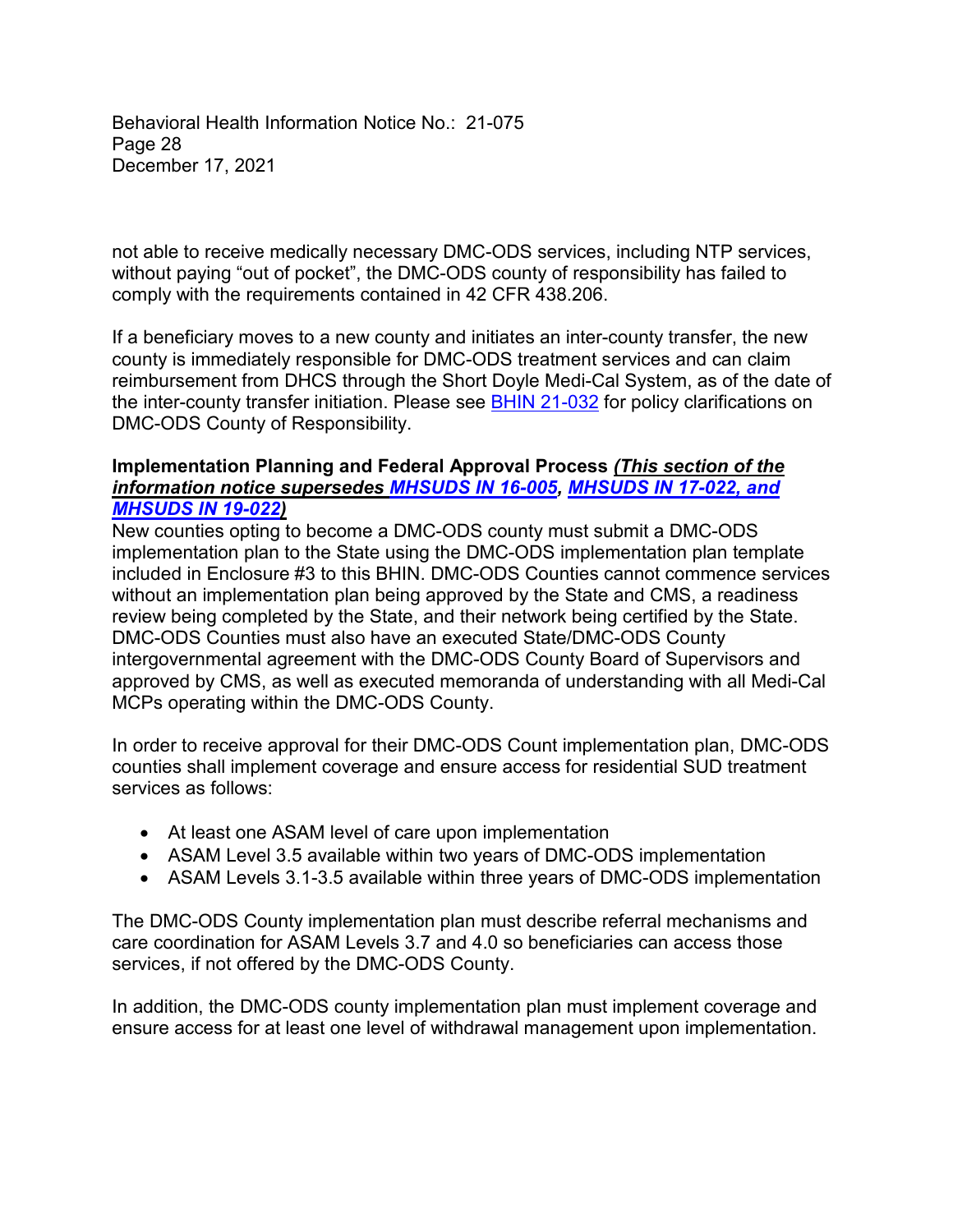Behavioral Health Information Notice No.: 21-075 Page 29 December 17, 2021

Upon CMS approval of an executed intergovernmental agreement, DMC-ODS Counties will be able to bill prospectively for all covered DMC-ODS services provided to their beneficiaries.

The intergovernmental agreement will provide further detailed requirements, including but not limited to service delivery, access, monitoring, appeals, and other state and federal requirements.

# **Practice Requirements**

DMC-ODS Counties shall ensure that providers implement at least two of the following evidenced-based treatment practices (EBPs) based on the timeline established in the DMC-ODS County implementation plan. The two EBPs are per provider, per service modality. DMC-ODS Counties shall ensure the providers have implemented EBPs and are delivering the practices to fidelity. The State will monitor the implementation of EBPs during reviews. The EBPs are:

- Motivational Interviewing A beneficiary-centered, empathic, but directive counseling strategy designed to explore and reduce a person's ambivalence toward treatment. This approach frequently includes other problem-solving or solution-focused strategies that build on beneficiaries' past successes.
- Cognitive-Behavioral Therapy Based on the theory that most emotional and behavioral reactions are learned and that new ways of reacting and behaving can be learned.
- Relapse Prevention A behavioral self-control program that teaches individuals with SUD how to anticipate and cope with the potential for relapse. Relapse prevention can be used as a stand-alone substance use treatment program or as an aftercare program to sustain gains achieved during initial SUD treatment.
- Trauma-Informed Treatment Services must take into account an understanding of trauma, and place priority on trauma survivors' safety, choice, and control.
- Psycho-Education Psycho-educational groups are designed to educate beneficiaries about substance abuse and related behaviors and consequences. Psycho-educational groups provide information designed to have a direct application to beneficiaries' lives; to instill self-awareness, suggest options for growth and change, identify community resources that can assist beneficiaries in recovery, develop an understanding of the process of recovery, and prompt people using substances to take action on their own behalf.

#### **Intersection with the Criminal Justice System**

Beneficiaries involved in the criminal justice system are often harder to treat for SUD. While research has shown that the criminal justice population can respond effectively to treatment services, the beneficiary may require more intensive services. DMC-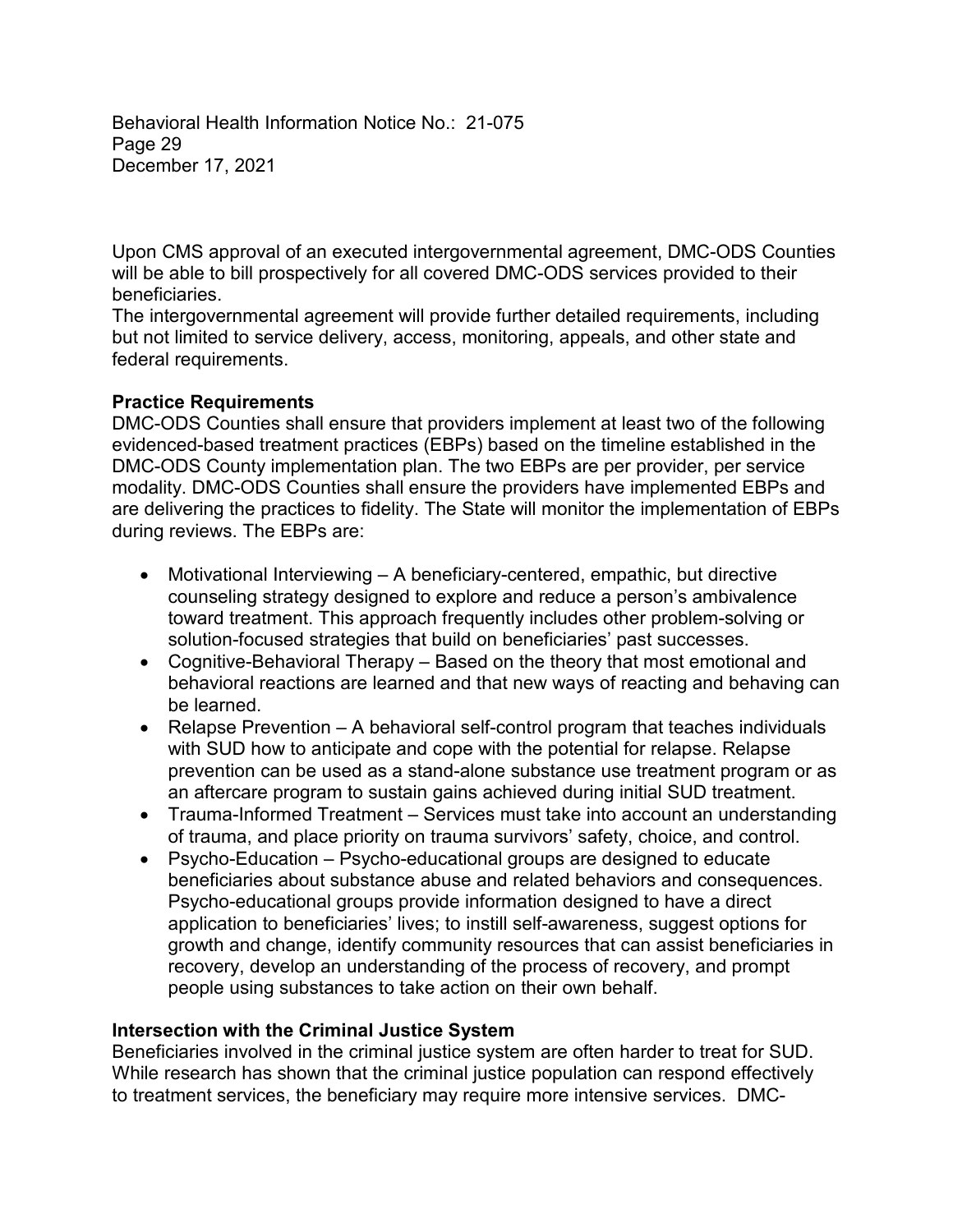Behavioral Health Information Notice No.: 21-075 Page 30 December 17, 2021

ODS counties should recognize and educate staff and collaborative partners that Parole and Probation status is not a barrier to DMC-ODS. In addition, DMC-ODS counties shall ensure that beneficiaries may receive recovery services immediately after incarceration regardless of whether or not they received SUD treatment during incarceration.

### **DMC-ODS County Oversight, Monitoring, and Reporting**

In accordance with the intergovernmental agreement between the state and a DMC-ODS County, the DMC-ODS County shall have a Quality Improvement Plan that includes the DMC-ODS County's plan to monitor the capacity of service delivery as evidenced by a description of the current number, types, and geographic distribution of SUD treatment services. For DMC-ODS Counties that have an integrated mental health and SUD department, this Quality Improvement Plan may be combined with the Mental Health Plan (MHP) Quality Improvement Plan. DMC-ODS counties must oversee subcontractors' compliance through on-site monitoring reviews and monitoring report submissions to DHCS. DMC-ODS Counties are also required to comply with compliance monitoring reviews conducted by DHCS and are responsible to develop and implement Corrective Action Plans as needed. DMC-ODS requirements shall only apply to services provided to Medi-Cal beneficiaries and not to those provided to non-Medi-Cal patients receiving services in subcontractors' facilities.

#### **DMC-ODS Financing**

#### *January 1, 2022 through June 30, 2023*

For claiming federal financial participation (FFP), Counties will certify the total allowable expenditures incurred in providing the DMC-ODS waiver services provided through county-operated providers (based on actual costs, consistent with a cost allocation methodology if warranted), contracted fee-for-service providers or contracted managed care plans (based on actual expenditures).

Participating counties shall propose county-specific interim rates for all covered DMC-ODS services that are provided by contracted providers, except for the NTP modality, and the State will approve or disapprove those rates. NTP reimbursement shall be set pursuant to the process set forth in Cal. Welf. & Inst. Code Section 14021.51. If during the State review process, the State denies the proposed rates, the county will be provided the opportunity to adjust the rates and resubmit to the State. The State shall retain all approval of the rates to assess that the rates are sufficient to ensure access to available DMC-ODS waiver services. For counties participating in a regional model, contracting with Medi-Cal MCPs to administer the DMC-ODS benefit, counties will reimburse the managed care organizations the contracted Per User Per Month (PUPM)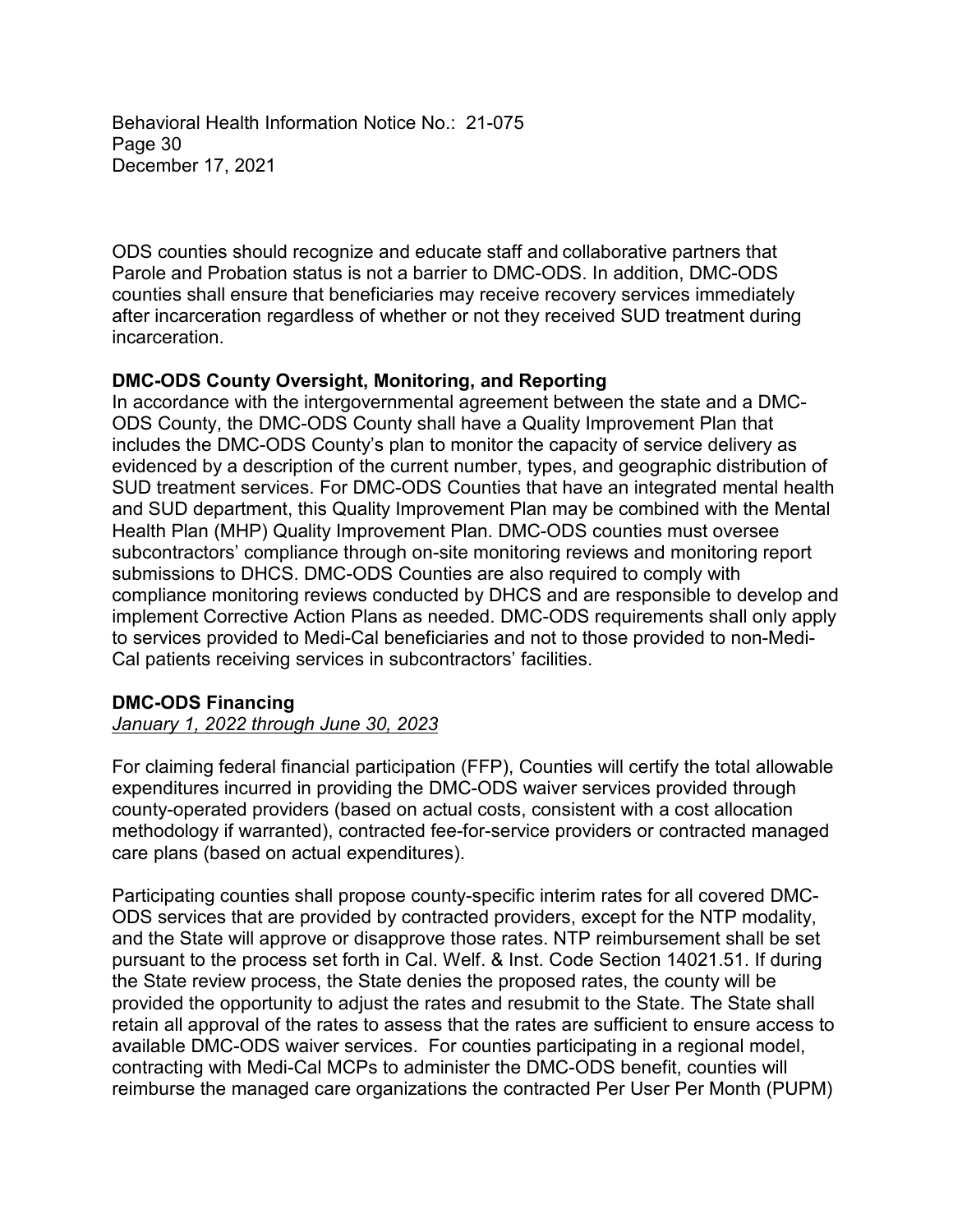Behavioral Health Information Notice No.: 21-075 Page 31 December 17, 2021

rate. The PUPM is reconciled to the lower of actual costs to the managed care plan or prevailing charges for the services rendered.

After services are provided, participating counties shall certify the total allowable public expenditures incurred in providing the DMC-ODS services provided, including costs incurred by county-operated providers (based on the county interim rate), or in payments to contracted fee-for-service (FFS) providers or contracted MCPs (based on actual expenditures by the county). Interim payments for county-operated providers will be settled based on the provider's allowable costs. All other interim payments are settled to the lower of actual cost or usual and customary charge. A CMS-approved Certified Expenditure Protocol (CPE) protocol, based on actual allowable costs, is required before Federal Financial Participation (FFP) associated with waiver services is made available to the State. This approved CPE protocol must explain the process the State will use to determine costs incurred by the counties.

SB 1020 (Statutes of 2012) created the permanent structure for the 2011 Realignment. It codified the Behavioral Health Subaccount that funds programs including Drug Medi-Cal. Allocations of Realignment funds run on a fiscal year of September 1 through August 30. The monthly allocations are dispersed to counties from the State Controller's Office. The Department of Finance develops schedules, in consultation with appropriate state agencies and the California State Association of Counties (CSAC), for the allocation of Behavioral Health Subaccount funds to the counties.

Subject to the participation standards and process to be established by the State, counties may also pilot an alternative reimbursement structure for a DMC-ODS modality if both the provider of that modality and the county mutually and contractually agree to participate, including use of case rates. The State and CMS will have the final approval of any alternative reimbursement structure pilot proposed by the county, and such pilot structure must continue to meet the terms and conditions expressed herein, including but not limited to the rate approval process described above. Counties may not utilize any alternative reimbursement structure until approval is received from DHCS and CMS.

#### *July 1, 2023 and ongoing*

DHCS will use intergovernmental transfers from all participating counties to finance the nonfederal share of all DMC-ODS payments. All participating counties receive a monthly allocation from the Local Revenue Fund 2011 (2011 Realignment) that is restricted to providing Medi-Cal Specialty Mental Health Services, Drug Medi-Cal Services, and other non-Medi-Cal SUD services. All participating counties must first meet the needs of Medi-Cal beneficiaries before spending these restricted funds on non-Medi-Cal services. All participating counties will make monthly transfers to DHCS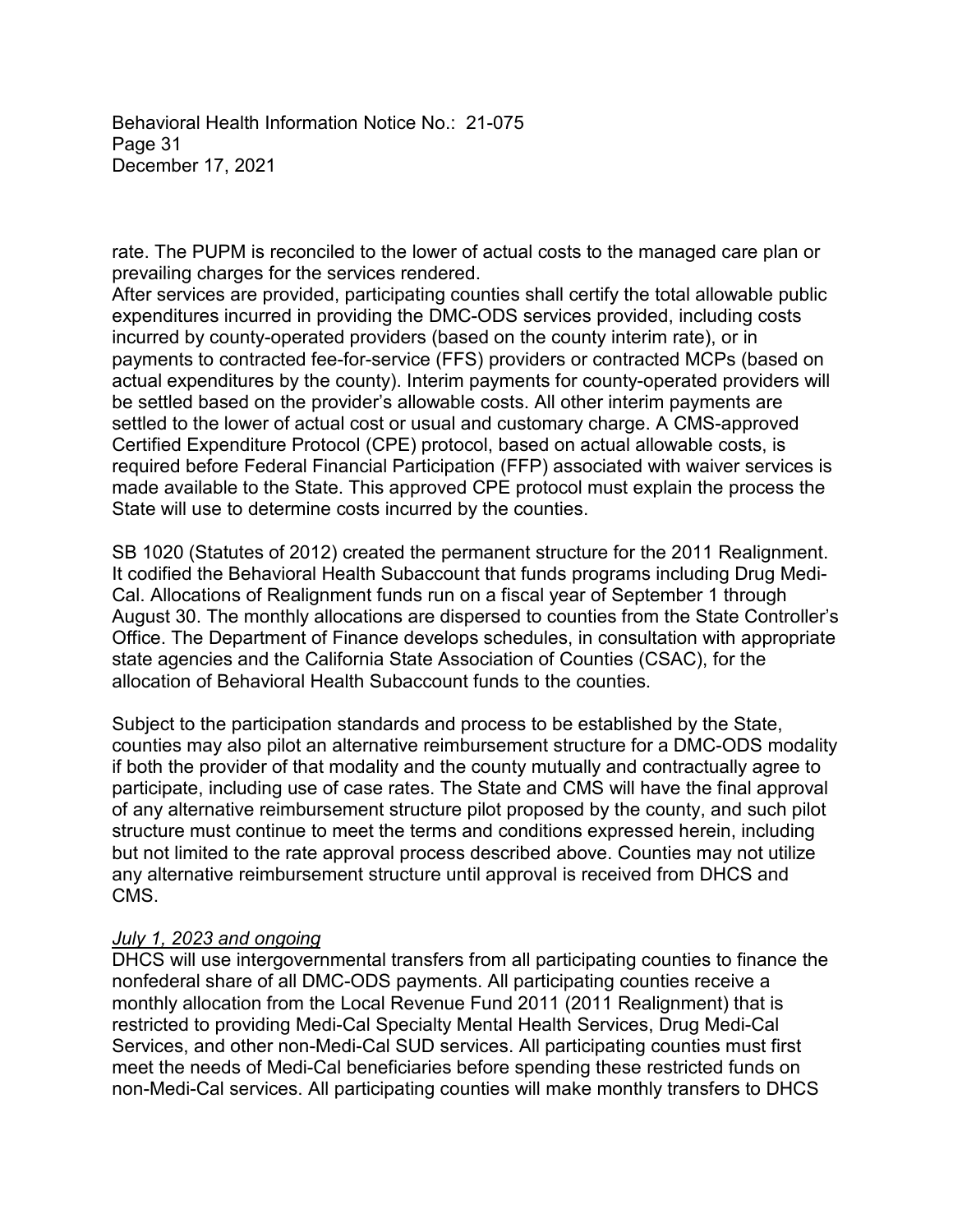Behavioral Health Information Notice No.: 21-075 Page 32 December 17, 2021

from these and any other funds eligible under federal law for federal Medicaid reimbursement to finance the nonfederal share of all DMC-ODS payments. Participating nonregional counties will be reimbursed pursuant to a fee schedule for all covered DMC-ODS services.

### **External Quality Review**

DMC-ODS Counties will include in their implementation plan a strategy and timeline for meeting External Quality Review (EQR) requirements (438.310–370). For new DMC-ODS Counties opting into the ODS, EQR requirements must be phased in within 12 months of having an approved implementation plan.

#### **Network Adequacy Requirements**

DMC-ODS Counties are required to comply with network adequacy requirements. DMC-ODS Counties will be required to submit executed memoranda of understanding with county MCPs and complete the State's readiness review.

Please contact [countysupport@dhcs.ca.gov](Mailto:countysupport@dhcs.ca.gov) for questions.

#### **List of Enclosures**

- 1. Definitions
- 2. ASAM Criteria Continuum of Care and the DMC-ODS Program
- 3. County Implementation Plan Template
- 4. Provider Appeals Process

Sincerely,

Original signed by

Shaina Zurlin, PsyD, LCSW, Chief Medi-Cal Behavioral Health

Enclosures (below)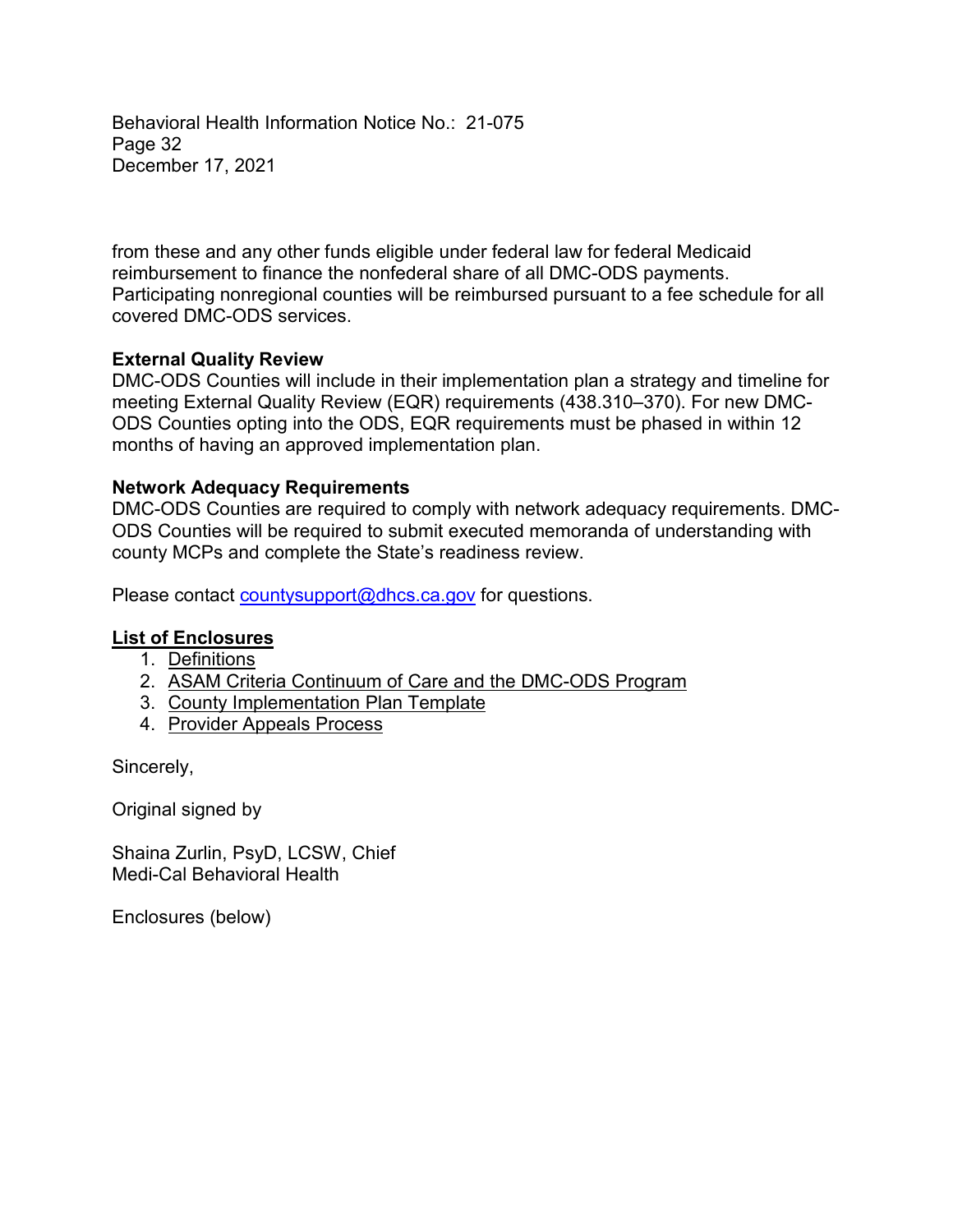Behavioral Health Information Notice No.: 21-075 Page 33 December 17, 2021

# **ENCLOSURE 1**

### **Definitions**

"Adolescent" refers to beneficiaries under age 21.

"*Assessment*" consists of activities to evaluate or monitor the status of a beneficiary's behavioral health and determine the appropriate level of care and course of treatment for that beneficiary. Assessments shall be conducted in accordance with applicable State and Federal laws, and regulations, and standards. <sup>12</sup> Assessment may be initial and periodic, and may include contact with family members or other collaterals if the purpose of the collateral's participation is to focus on the treatment needs of the beneficiary. Assessment services may include one or more of the following components:

- Collection of information for assessment used in the evaluation and analysis of the cause or nature of the substance use disorder.
- Diagnosis of substance use disorders utilizing the current DSM and assessment of treatment needs for medically necessary treatment services. This may include a physical examination and laboratory testing (e.g., body specimen screening) necessary for treatment and evaluation conducted by staff lawfully authorized to provide such services and/or order laboratory testing (laboratory testing is covered under the "Other laboratory and X-ray services" benefit of the California Medicaid State Plan).
- Treatment planning, a service activity that consists of development and updates to documentation needed to plan and address the beneficiary's needs, planned interventions and to address and monitor a beneficiary's progress and restoration of a beneficiary to their best possible functional level.

"*Family Therapy*" is a rehabilitative service that includes family members in the treatment process, providing education about factors that are important to the beneficiary's recovery as well as the holistic recovery of the family system. Family members can provide social support to the beneficiary and help motivate their loved one to remain in treatment. There may be times when, based on clinical judgment, the beneficiary is not present during the delivery of this service, but the service is for the direct benefit of the beneficiary.

 $\overline{a}$  $12$  As described above, NTPs conduct a history and physical exam by an LPHA pursuant to state and federal regulations. This history and physical exam done at admission to a NTP qualifies the purpose of determining medical necessity under the DMC-ODS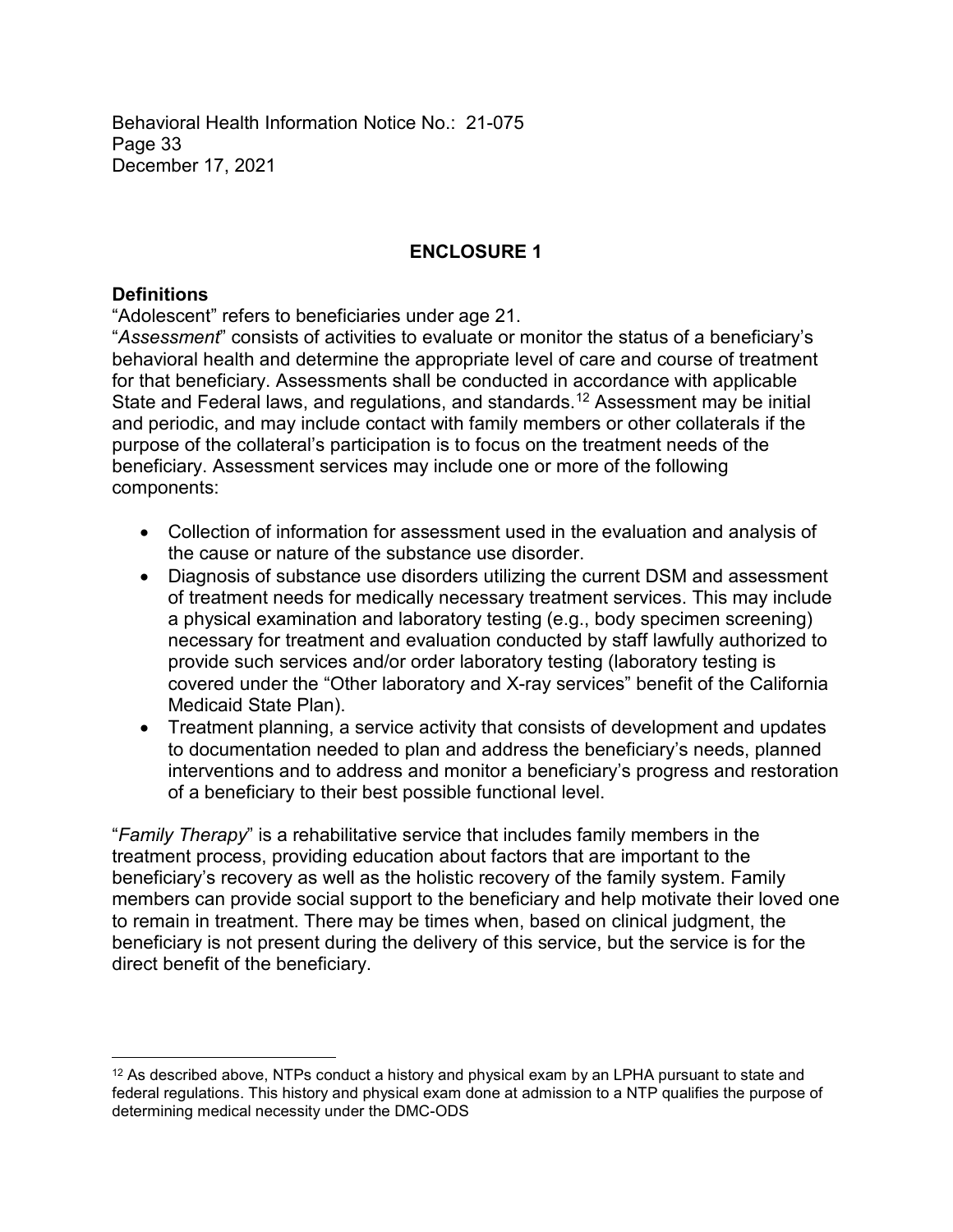Behavioral Health Information Notice No.: 21-075 Page 34 December 17, 2021

"*Group Counseling*" consists of contacts with multiple beneficiaries at the same time. Group Counseling shall focus on the needs of the participants. Group counseling shall be provided to a group that includes 2-12 individuals.

"*Individual Counseling*" consists of contacts with a beneficiary. Individual counseling can include contact with family members or other collaterals if the purpose of the collateral's participation is to focus on the treatment needs of the beneficiary by supporting the achievement of the beneficiary's treatment goals.

"*Medical Psychotherapy*" is a counseling service to treat SUDs other than OUD conducted by the medical director of a Narcotic Treatment Program on a one-to-one basis with the beneficiary.

"*Medication Services*" includes prescription or administration of medication related to substance use disorder services, or the assessment of the side effects or results of the medication. Medication Services does not include MAT for Opioid Use Disorders (OUD) or MAT for Alcohol Use Disorders (AUD) and other Non-Opioid Substance Use Disorders. Medication Services includes prescribing, administering, and monitoring medications used in the treatment or management of SUD and/or withdrawal management not included in the definitions of MAT for OUD or MAT for AUD services. "*Medications for Addiction Treatment (also known as medication assisted treatment (MAT)) for Opioid Use Disorders (OUD)*" includes all medications approved under section 505 of the Federal Food, Drug, and Cosmetic Act (21 U.S.C. 355) and all biological products licensed under section 351 of the Public Health Service Act (42 U.S.C. 262) to treat opioid use disorders.

MAT for OUD may be provided in clinical or non-clinical settings and can be delivered as a standalone service or as a service delivered as part of a level of care listed below in the "Levels of Care" section. This service includes:

- Assessment
- Care Coordination
- Counseling (individual and group)
- Family Therapy
- Medication Services
- Patient Education, which is education for the beneficiary on addiction, treatment, recovery and associated health risks.
- Prescribing and monitoring for MAT for OUD, which is prescribing, administering, dispensing, ordering, monitoring, and/or managing the medications used for MAT for OUD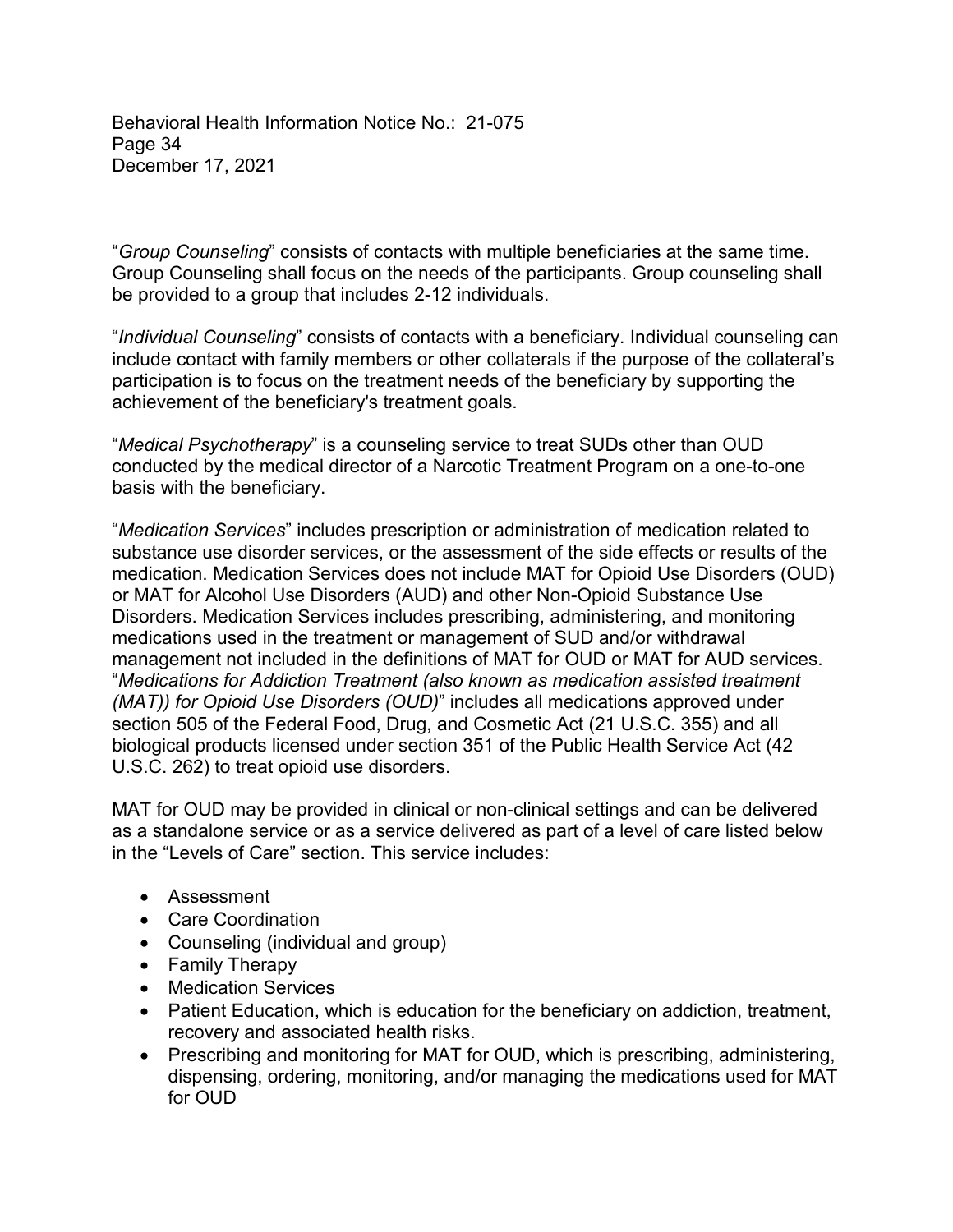Behavioral Health Information Notice No.: 21-075 Page 35 December 17, 2021

- Recovery Services
- SUD Crisis Intervention Services
- Withdrawal Management Services

"*Medications for Addiction Treatment (also known as medication assisted treatment (MAT)) for Alcohol Use Disorders (AUD) and Non-Opioid Substance Use Disorders*" includes all FDA-approved drugs and services to treat AUD and other non-opioid SUDs involving FDA-approved medications to treat AUD and non-opioid SUDs. MAT for AUD and other non-opioid SUDs may be provided in clinical or non-clinical settings and can be delivered as a standalone service or as a service delivered as part of a level of care listed below in the "Levels of Care" section. This service includes:

- Assessment
- Care Coordination
- Counseling (individual and group)
- Family Therapy
- Medication Services
- Patient Education
- Prescribing and monitoring for MAT for AUD and non-opioid SUDs, which is prescribing, administering, dispensing, ordering, monitoring, and/or managing the medications used for MAT for AUD and non-opioid SUDs
- Recovery Services
- SUD Crisis Intervention Services
- Withdrawal Management Services

"*SUD Crisis Intervention Services*" consists of contacts with a beneficiary in crisis. A crisis means an actual relapse or an unforeseen event or circumstance which presents to the beneficiary an imminent threat of relapse. SUD Crisis Intervention Services shall focus on alleviating the crisis problem, be limited to the stabilization of the beneficiary's immediate situation, and be provided in the least intensive level of care that is medically necessary to treat their condition.

"*Withdrawal Management Services*" are provided to beneficiaries when medically necessary for maximum reduction of the SUD symptoms and restoration of the beneficiary to their best possible functional level. Withdrawal Management Services include the following service components:

- Assessment
- Care Coordination
- Medication Services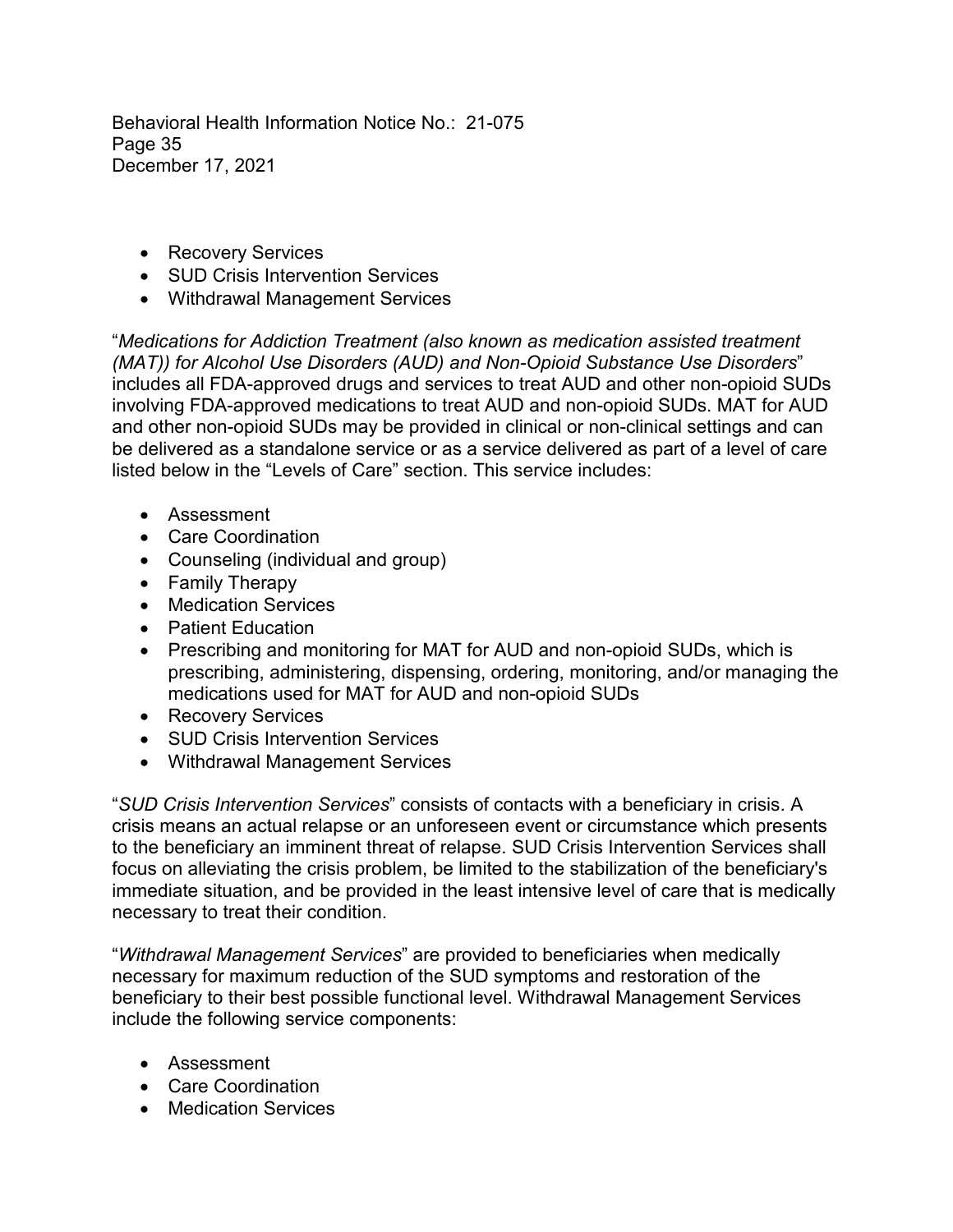Behavioral Health Information Notice No.: 21-075 Page 36 December 17, 2021

- MAT for OUD
- MAT for AUD and other non-opioid SUDs
- Observation, which is the process of monitoring the beneficiary's course of withdrawal. Observation is conducted at the frequency required by applicable state and federal laws, regulations, and standards. This may include but is not limited to observation of the beneficiary's health status.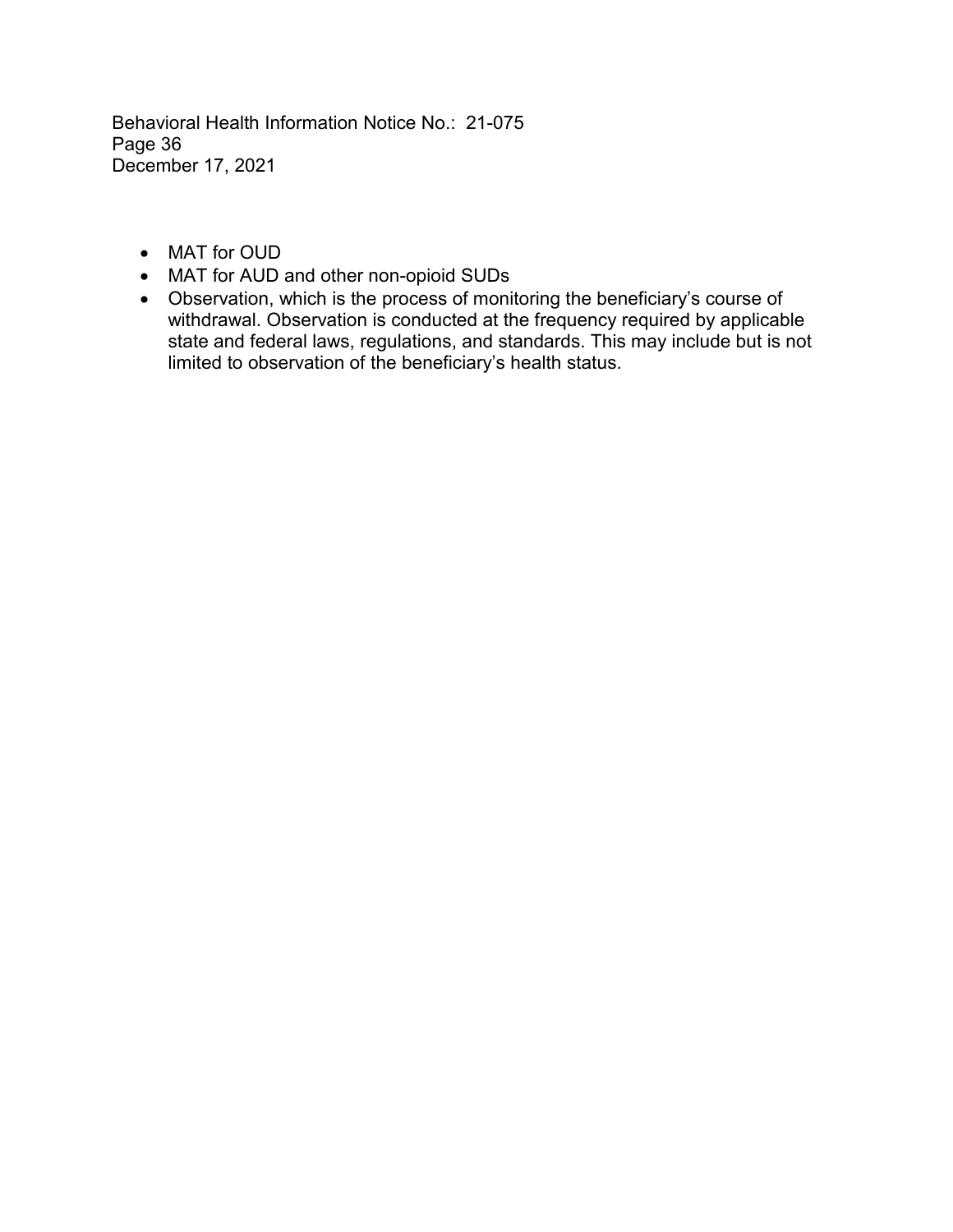Behavioral Health Information Notice No.: 21-075 Page 37 December 17, 2021

# **ENCLOSURE 2**

# **ASAM Criteria Continuum of Care Services and the DMC-ODS Program**

| <b>Benefit</b>                                                                                                                                                                                                           | <b>Medicaid authorities</b>                                                                                                                                                                                                                                                                                                                           | <b>Required or Optional for</b><br><b>DMC-ODS Counties</b>                                                                                                        |
|--------------------------------------------------------------------------------------------------------------------------------------------------------------------------------------------------------------------------|-------------------------------------------------------------------------------------------------------------------------------------------------------------------------------------------------------------------------------------------------------------------------------------------------------------------------------------------------------|-------------------------------------------------------------------------------------------------------------------------------------------------------------------|
| Alcohol and Drug<br>Screening, Assessment,<br><b>Brief Interventions and</b><br><b>Referral to Treatment</b><br>(SABIRT) (commonly<br>known as Screening, Brief<br>Intervention, and Referral<br>to Treatment, or SBIRT) | State plan<br>(individual services<br>covered)<br><b>SABIRT</b> is delivered<br>through fee-for-service<br>(FFS) and Managed Care<br>Plan (MCPs) delivery<br>systems for individuals<br>aged 11 and older<br>Early intervention services<br>in addition to SABIRT are<br>available in DMC-ODS and<br>Drug Medi-Cal for<br>beneficiaries under age 21. | Required<br>Coordination with<br><b>SABIRT</b> delivered<br>through FFS/MCPs<br>Additional early<br>intervention<br>services for<br>beneficiaries under<br>age 21 |
| Outpatient services (also<br>known as Outpatient Drug<br>Free)                                                                                                                                                           | State plan<br>(individual services<br>covered)                                                                                                                                                                                                                                                                                                        | Required                                                                                                                                                          |
| Intensive outpatient<br>services                                                                                                                                                                                         | State plan<br>(individual services<br>covered)<br>1115 expenditure authority<br>for services provided to<br>individuals in IMDs                                                                                                                                                                                                                       | Required                                                                                                                                                          |
| Partial hospitalization<br>services                                                                                                                                                                                      | State plan<br>(individual services<br>covered)<br>1115 expenditure authority<br>for services provided to<br>individuals in IMDs                                                                                                                                                                                                                       | Optional                                                                                                                                                          |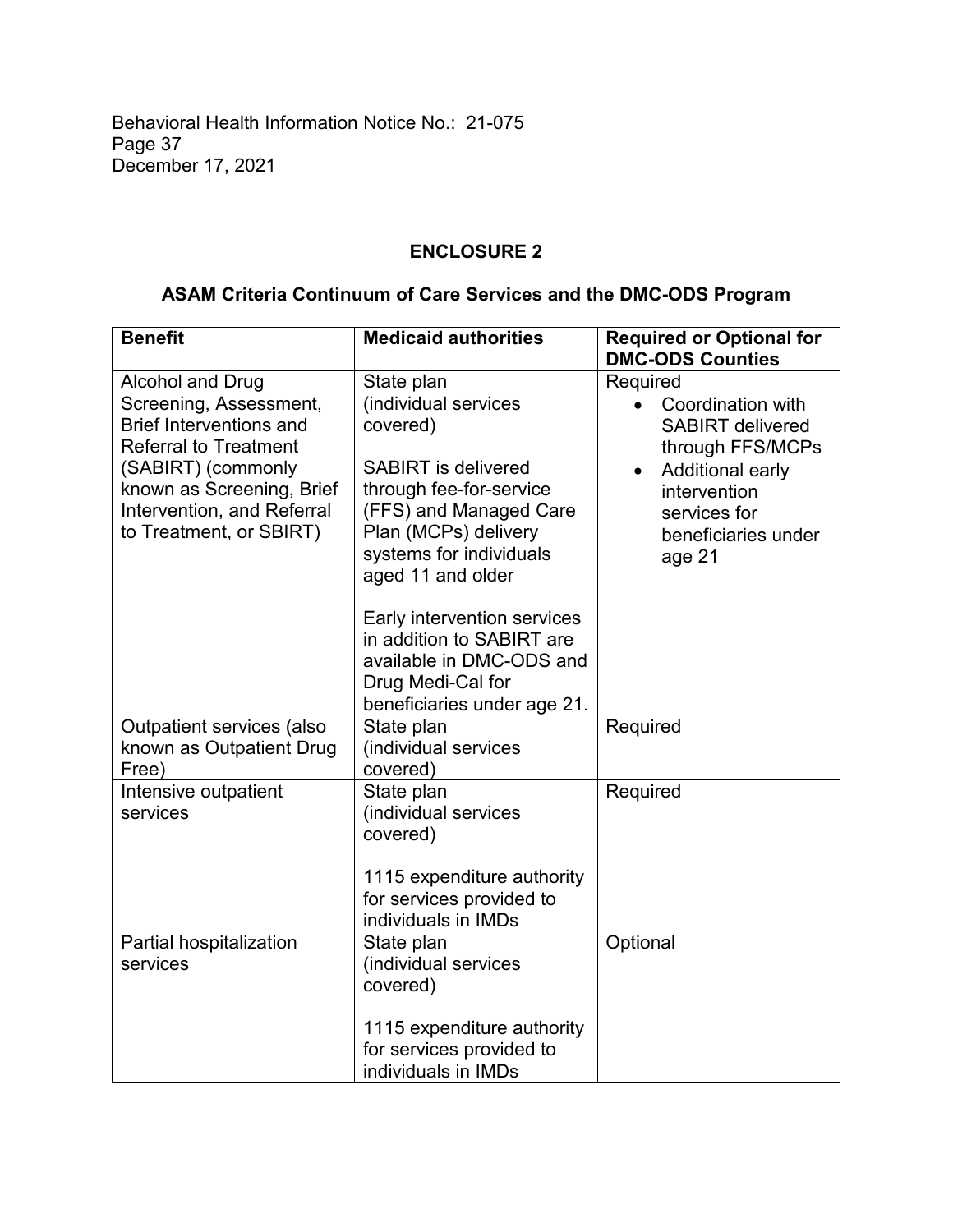| Residential/inpatient | State plan                       | Required                                       |
|-----------------------|----------------------------------|------------------------------------------------|
| services              | (individual services             | At least one ASAM                              |
|                       | covered)                         | level of care upon                             |
|                       | 1115 expenditure authority       | implementation                                 |
|                       | for services provided to         | <b>ASAM Levels 3.5</b><br>available within two |
|                       | individuals in IMDs              | years                                          |
|                       |                                  | <b>ASAM Levels 3.1</b>                         |
|                       |                                  | and 3.3 available                              |
|                       |                                  | within three years                             |
|                       |                                  | Referral<br>mechanisms and                     |
|                       |                                  | coordination with                              |
|                       |                                  | <b>ASAM Levels 3.7</b>                         |
|                       |                                  | and 4.0 delivered                              |
|                       |                                  | through FFS/MCPs                               |
|                       |                                  | Optional                                       |
|                       |                                  | <b>ASAM Levels 3.7</b>                         |
|                       |                                  | and $4.0$                                      |
| Withdrawal management | State plan                       | Required                                       |
| services              | (individual services<br>covered) | At least one level<br>(ASAM Levels 1-          |
|                       |                                  | WM, 2-WM, 3.2-                                 |
|                       | 1115 expenditure authority       | WM, 4.7-WM, 4-                                 |
|                       | for services provided to         | WM)                                            |
|                       | individuals in IMDs              | Referral<br>$\bullet$                          |
|                       |                                  | mechanisms and<br>coordination with            |
|                       |                                  | <b>ASAM Levels 3.7-</b>                        |
|                       |                                  | WM and 4.0                                     |
|                       |                                  | delivered through                              |
|                       |                                  | <b>FFS/MCPs</b>                                |
|                       |                                  | Optional                                       |
|                       |                                  | <b>Additional levels</b>                       |
|                       |                                  | (ASAM Levels 1-                                |
|                       |                                  | WM, 2-WM, 3.2-<br>WM, 4.7-WM, 4-               |
|                       |                                  | WM)                                            |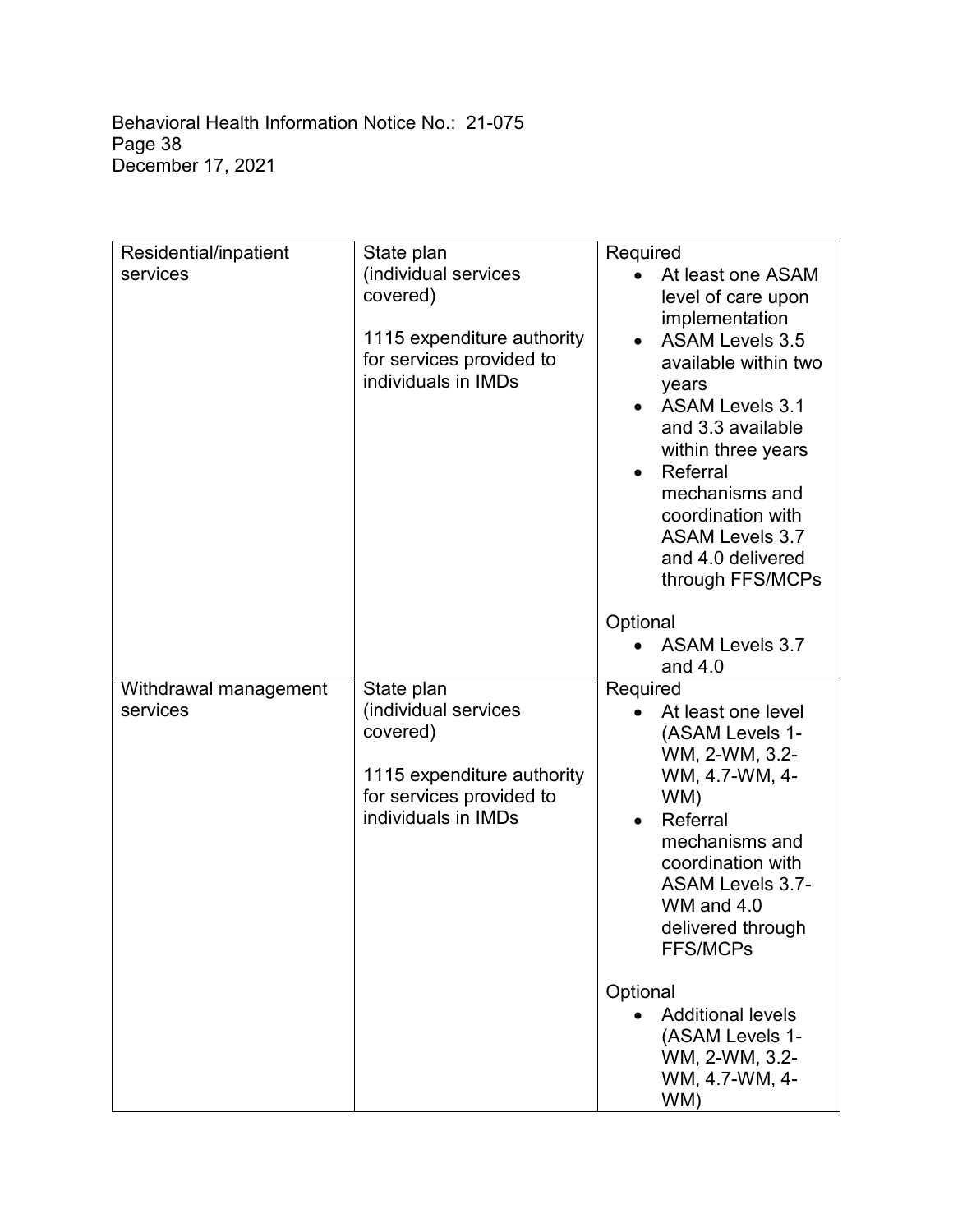| <b>Narcotic Treatment</b><br>Program services      | State plan<br>(individual services<br>covered)                                                                                                    | Required |
|----------------------------------------------------|---------------------------------------------------------------------------------------------------------------------------------------------------|----------|
|                                                    | 1115 expenditure authority<br>for services provided to<br>individuals in IMDs                                                                     |          |
| <b>Recovery Services</b>                           | State plan<br>(individual services<br>covered)                                                                                                    | Required |
| <b>Peer Support Specialist</b><br>services         | State plan<br>(individual services<br>covered)<br>1115 expenditure authority<br>for services provided to<br>individuals in IMDs                   | Optional |
| <b>Care Coordination services</b>                  | State plan<br>1115 expenditure authority<br>for services provided to<br>individuals in IMDs                                                       | Required |
| <b>Clinician consultation</b><br>services<br>(N/A) | State plan<br>(reimbursable activity; not<br>a distinct service)<br>1115 expenditure authority<br>for services provided to<br>individuals in IMDs | Required |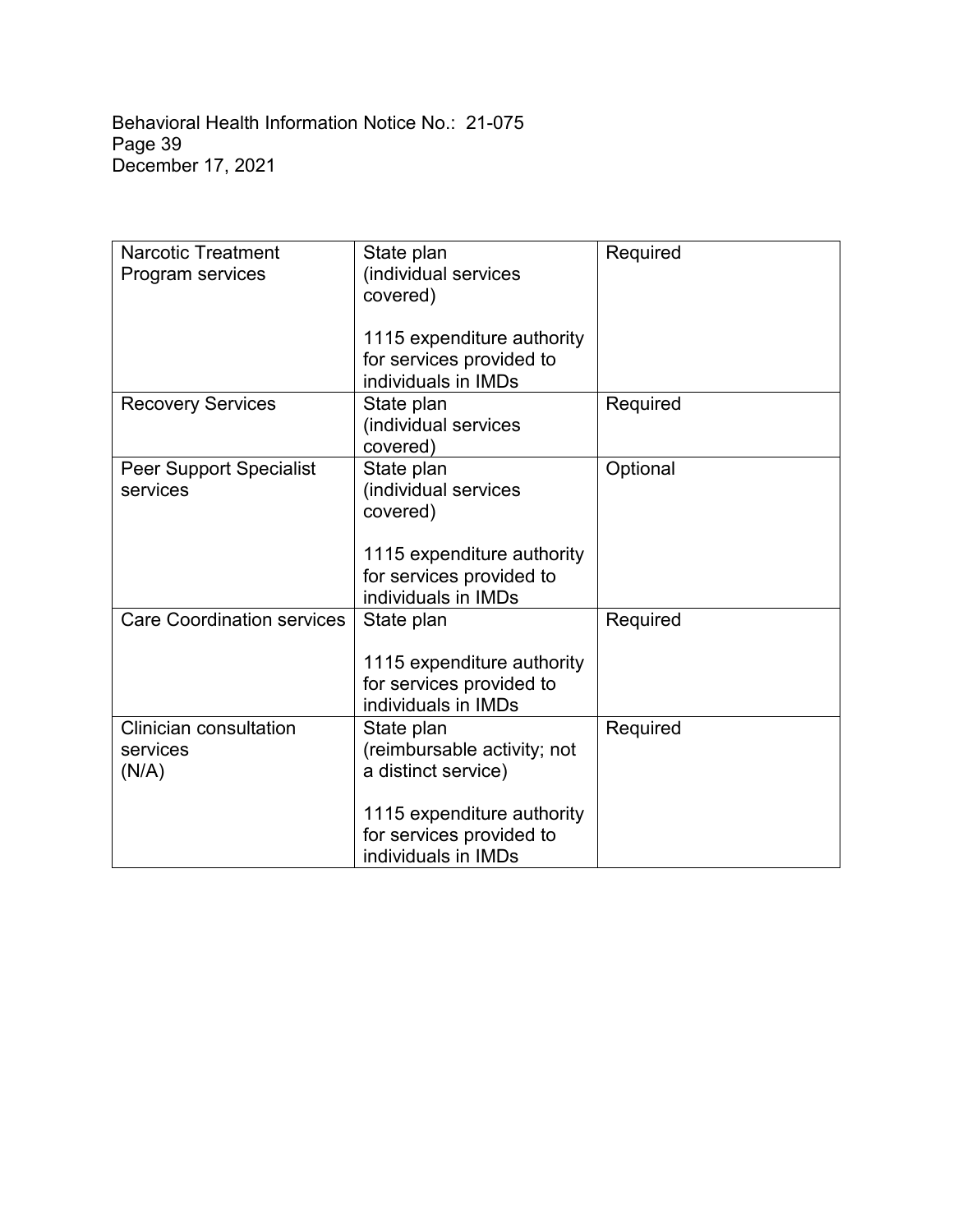Behavioral Health Information Notice No.: 21-075 Page 40 December 17, 2021

# **ENCLOSURE 3**

# **County Implementation Plan Template**

# **PART I PLAN QUESTIONS**

This part is a series of questions that summarize the county's DMC-ODS plan.

- 1. Identify the county agencies and other entities involved in developing the county plan. (Check all that apply.) Input from stakeholders in the development of the county implementation plan is required; however, all stakeholders listed are not required to participate.
	- □ County Behavioral Health Agency
	- □ County Substance Use Disorder Agency
	- $\Box$  Providers of drug/alcohol treatment services in the community
	- $\Box$  Representatives of drug/alcohol treatment associations in the community
	- □ Physical Health Care Providers
	- □ Medi-Cal Managed Care Plans
	- □ Federally Qualified Health Centers (FQHCs)
	- □ Clients/Client Advocate Groups
	- □ County Executive Office
	- □ County Public Health
	- □ County Social Services
	- □ Foster Care Agencies
	- □ Law Enforcement
	- **E** Court
	- □ Probation Department
	- □ Education
	- □ Recovery support service providers (including recovery residences)
	- □ Health Information technology stakeholders
	- Other (specify) \_\_\_\_\_\_\_\_\_\_\_\_\_\_\_\_\_\_\_\_\_\_\_\_\_\_ select Other (specify)
- 2. How was community input collected?
	- □ Community meetings
	- □ County advisory groups
	- □ Focus groups
	- $\Box$  Other method(s) (explain briefly)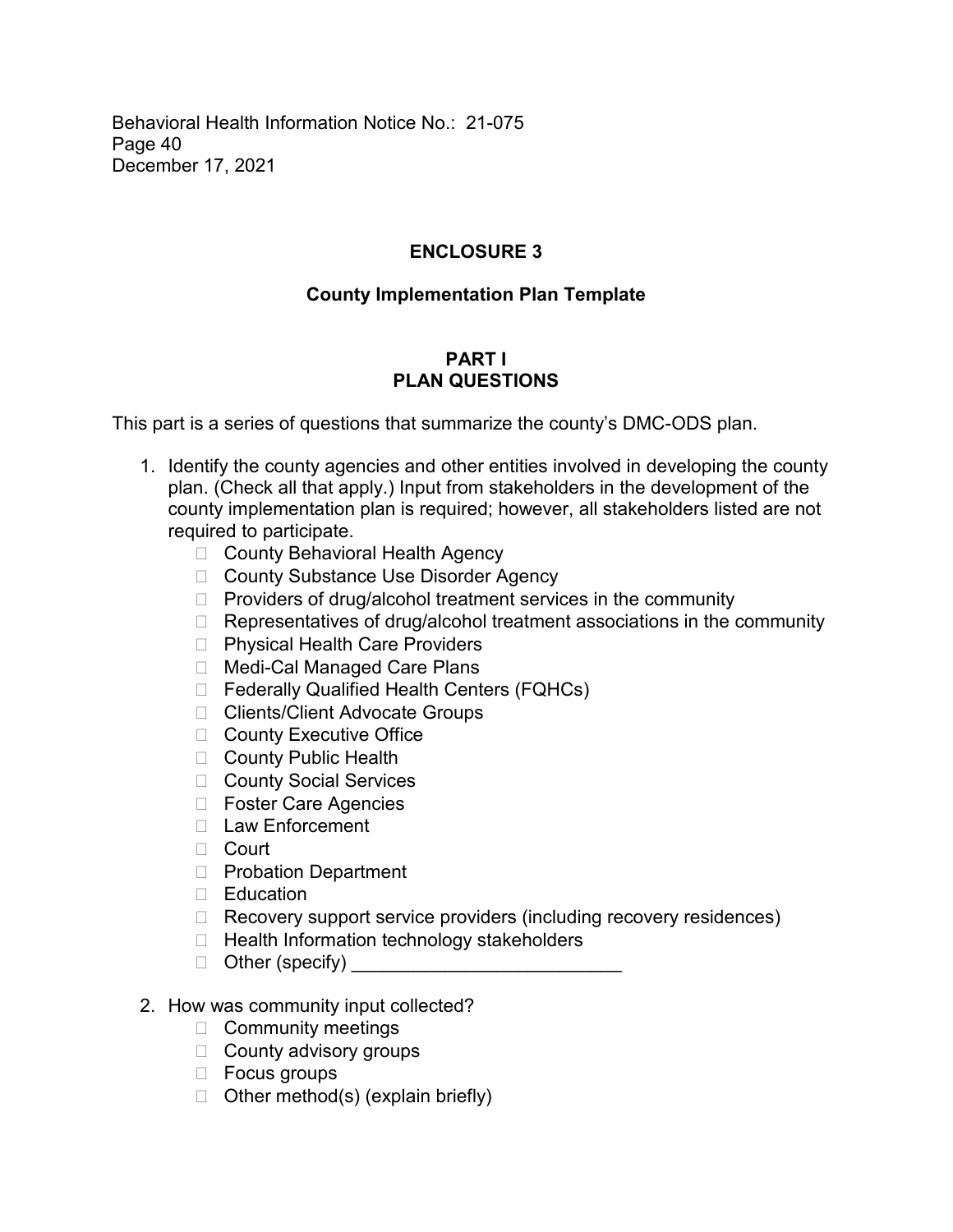Behavioral Health Information Notice No.: 21-075 Page 41 December 17, 2021

- 3. Specify how often entities and impacted community parties will meet during the implementation of this plan to continue ongoing coordination of services and activities.
	- □ Monthly
	- □ Bi-monthly
	- □ Quarterly
	- Other: \_\_\_\_\_\_\_\_\_\_\_\_\_\_\_\_\_\_\_\_\_\_\_\_\_\_ select Other:

Review Note: One box must be checked.

- 4. Prior to any meetings to discuss development of this implementation plan, did representatives from Substance Use Disorders (SUD), Mental Health (MH) and Physical Health all meet together regularly on other topics, or has preparation for the Waiver been the catalyst for these new meetings?
	- $\Box$  SUD, MH, and physical health representatives in our county have been holding regular meetings to discuss other topics prior to waiver meetings to discuss other topics prior to waiver discussions discussions.
	- $\Box$  There were previously some meetings, but they have increased in frequency or intensity as a result of the Waiver. a result of the Waiver.
	- $\Box$  There were no regular meetings previously. Waiver planning has been the catalyst for new planning meetings.
	- $\Box$  There were no regular meetings previously, but they will occur during implementation.
	- $\Box$  There were no regular meetings previously, and none are anticipated.
- 5. What services will be available to DMC-ODS clients upon year one implementation under this county plan?

# **REQUIRED**

- □ Withdrawal Management (minimum one level)
- $\Box$  Residential Services (minimum one level upon implementation; 3.5 within two years of implementation; 3.1, 3.3, and 3.5 within three years)
- □ Intensive Outpatient
- **D** Outpatient
- □ Opioid (Narcotic) Treatment Programs
- □ Recovery Services
- □ Care Coordination
- Clinician Consultation select Clinician Consultation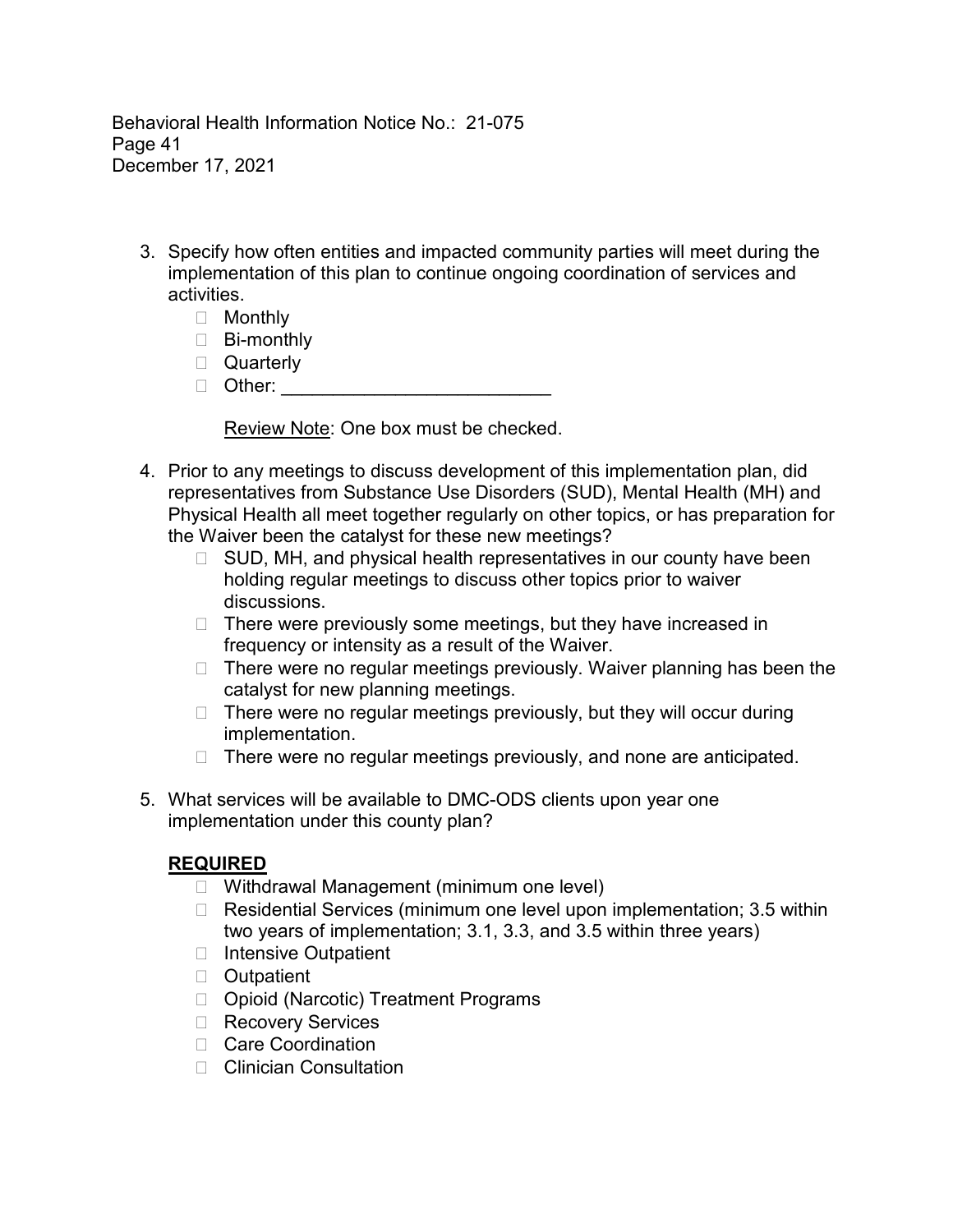Behavioral Health Information Notice No.: 21-075 Page 42 December 17, 2021

How will these required services be provided?

- $\Box$  All County operated
- □ Some County and some contracted
- □ All contracted.

# **OPTIONAL**

- □ MAT at Alternative Sites (drug product costs)
- □ Partial Hospitalization
- D Peer Support Specialist
- □ ASAM Level 3.7
- □ ASAM Level 4.0
- □ Recovery Residences (not a Medi-Cal benefit)
- Other (specify) \_\_\_\_\_\_\_\_\_\_\_\_\_\_\_\_\_\_\_\_\_\_\_\_\_\_ select Other (specify)
- 6. Has the county established a toll free 24/7 number with prevalent languages for prospective clients to call to access DMC-ODS services?
	- □ Yes (required)
	- No. Plan to establish by: \_\_\_\_\_\_\_\_\_\_\_\_\_\_\_\_\_\_\_\_\_\_\_\_\_\_ select No. Plan to establish by:

Review Note: If the county is establishing a number, please note the date it will be established and operational.

- 7. The county will participate in providing data and information to the University of California, Los Angeles (UCLA) Integrated Substance Abuse Programs for the DMC-ODS evaluation.
	- □ Yes (required)
	- No select No
- 8. The county will comply with all quarterly reporting requirements as contained in the STCs.
	- □ Yes (required)
	- No select No
- 9. Each county's Quality Improvement Committee will review the following data at a minimum on a quarterly basis since external quality review (EQR) site reviews will begin after county implementation. These data elements will be incorporated into the EQRO protocol:
	- Number of days to first DMC-ODS service/follow-up appointments at appropriate level of care after referral and assessment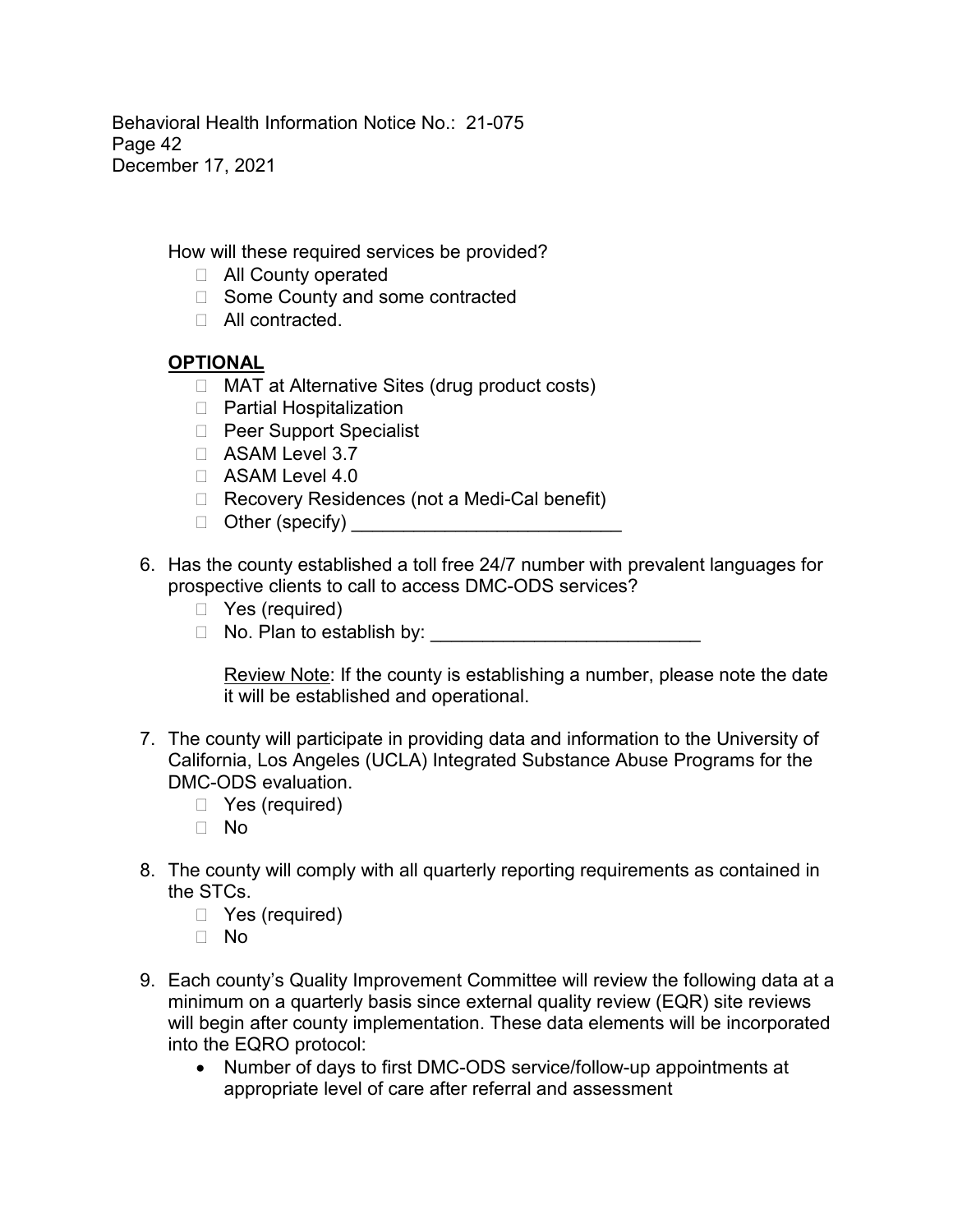Behavioral Health Information Notice No.: 21-075 Page 43 December 17, 2021

- Existence of a 24/7 telephone access line with prevalent non-English language(s)
- Access to DMC-ODS services with translation services in the prevalent non-English language(s)
- Number, percentage of denied and time period of authorization requests approved or denied
- □ Yes (required)
- No select No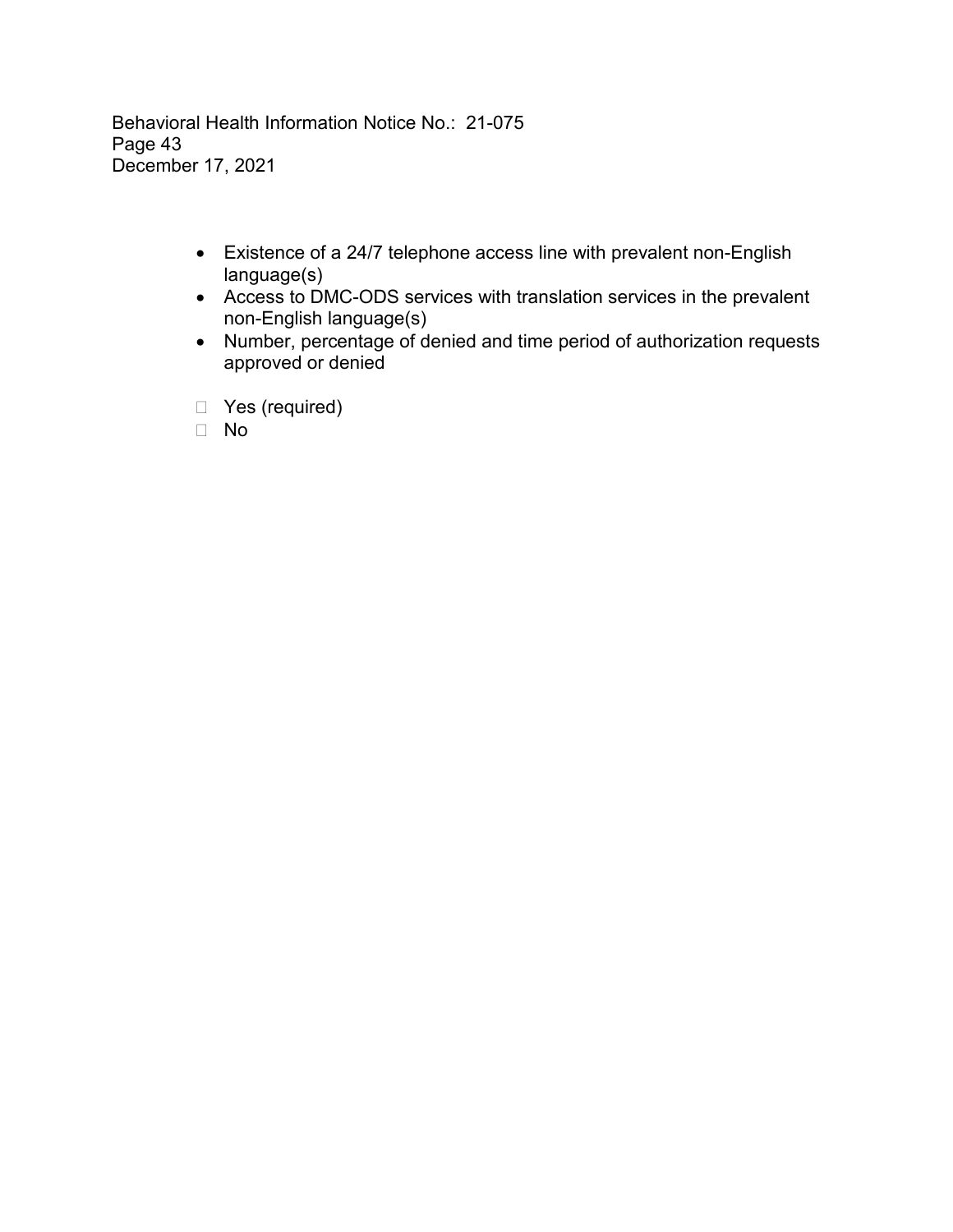Behavioral Health Information Notice No.: 21-075 Page 44 December 17, 2021

#### **PART II PLAN DESCRIPTION (Narrative)**

In this part of the plan, the county must describe DMC-ODS implementation policies, procedures, and activities.

General Review Notes:

- Number responses to each item to correspond with the outline.
- Keep an electronic copy of your implementation plan description. After DHCS and CMS review the plan description, the county may need to make revisions. When making changes to the implementation plan, use track changes mode so reviewers can see what has been added or deleted.
- Counties must submit a revised implementation plan to DHCS when the county requests to add a new level of service.

# **Narrative Description**

1. **Collaborative Process**. Describe the collaborative process used to plan DMC-ODS services. Describe how county entities, community parties, and others participated in the development of this plan and how ongoing involvement and effective communication will occur.

Review Note: Stakeholder engagement is required in development of the implementation plan.

2. **Client Flow**. Describe how clients move through the different levels identified in the continuum of care (referral, assessment, authorization, placement, transitions to another level of care). Describe what entity or entities will conduct ASAM criteria interviews, the professional qualifications of individuals who will conduct ASAM criteria interviews and assessments, how admissions to the recommended level of care will take place, how often clients will be re-assessed, and how they will be transitioned to another level of care accordingly. Include the role of how the case manager will help with the transition through levels of care and who is providing the case management services. Also describe if there will be timelines established for the movement between one level of care to another. Please describe how you plan to ensure successful care transitions for highutilizers or individuals at risk of unsuccessful transitions.

Review Note: A flow chart may be included.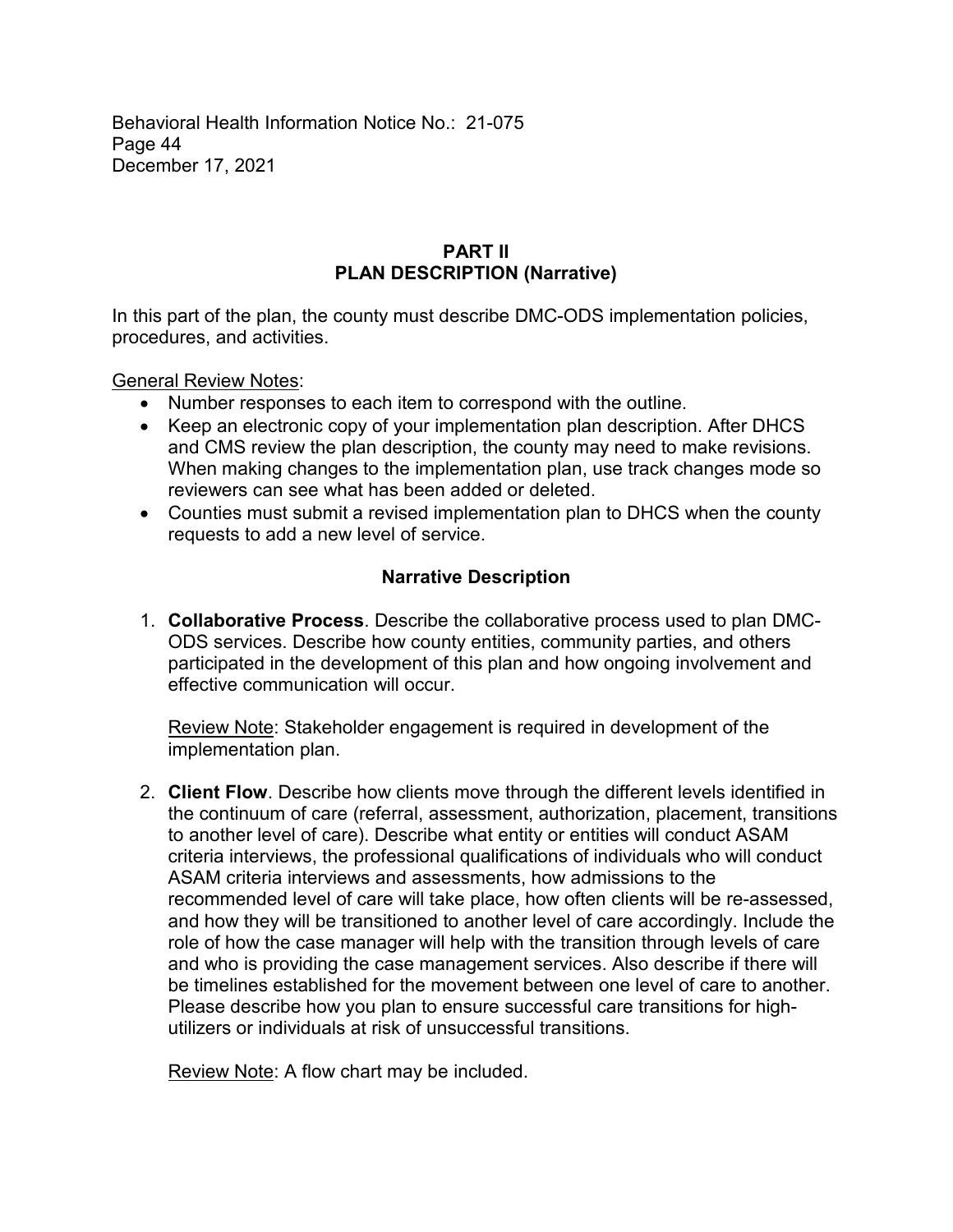Behavioral Health Information Notice No.: 21-075 Page 45 December 17, 2021

3. **Beneficiary Notification and Access Line**. For the beneficiary toll free access number, what data will be collected (e.g., measure the number of calls, waiting times, and call abandonment)? How will individuals be able to locate the access number? The access line must be toll-free, functional 24/7, accessible in prevalent non-English languages, and ADA-compliant (TTY).

Review Note: Please note that all written information must be available in the prevalent non-English languages identified by the state in a particular service area. The plan must notify beneficiaries of free oral interpretation services and how to access those services.

4. **Treatment Services**. Describe the required types of DMC-ODS services (withdrawal management, residential, intensive outpatient, outpatient, opioid/narcotic treatment programs, recovery services, care coordination, clinician consultation) and optional (MAT at alternative sites, peer support specialist services) to be provided. What barriers, if any, does the county have with the required service levels? Describe how the county plans to coordinate with surrounding opt-out counties in order to limit disruption of services for beneficiaries who reside in an opt-out county. Describe how the county plans to cover or ensure referrals and coordination to ASAM Levels 3.7 and 4.0.

Review Note: Include in each description the corresponding American Society of Addiction Medicine (ASAM) level, including opioid treatment programs. Names and descriptions of individual providers are not required in this section; however, a list of all contracted providers will be required within 30 days of the waiver implementation date. This list will be used for billing purposes for the Short Doyle 2 system.

- 5. **Coordination with Mental Health**. How will the county coordinate mental health services for beneficiaries with co-occurring disorders? Are there minimum initial coordination requirements or goals that you plan to specify for your providers? How will these be monitored? Please briefly describe the county structure for delivering SUD and mental health services. When these structures are separate, how is care coordinated?
- 6. **Coordination with Physical Health**. Describe how the counties will coordinate physical health services within the waiver. Are there minimum initial coordination requirements or goals that you plan to specify for your providers? How will these be monitored?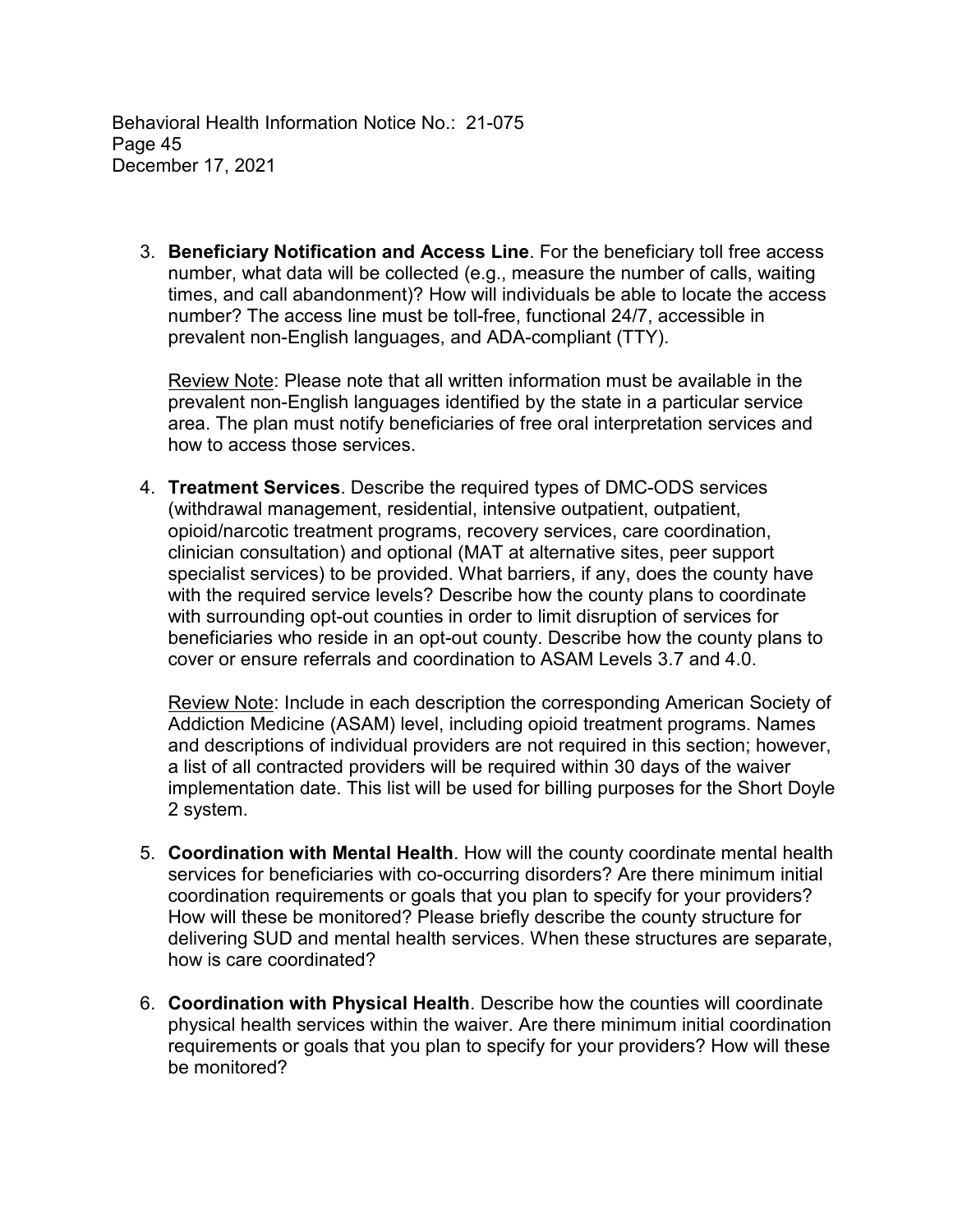Behavioral Health Information Notice No.: 21-075 Page 46 December 17, 2021

- 7. **Coordination Assistance**. The following coordination elements are listed in the STCs. Based on discussions with your health plan and providers, do you anticipate substantial challenges and/or need for technical assistance with any of the following? If so, please indicate which and briefly explain the nature of the challenges you are facing.
	- Comprehensive substance use, physical, and mental health screening;
	- Beneficiary engagement and participation in an integrated care program as needed;
	- Shared development of care plans by the beneficiary, caregivers and all providers;
	- Collaborative treatment planning with managed care;
	- Care coordination and effective communication among providers;
	- Navigation support for patients and caregivers; and
	- Facilitation and tracking of referrals between systems
- 8. **Availability of Services**. Pursuant to 42 CFR 438.206, the pilot County must ensure availability and accessibility of adequate number and types of providers of medically necessary services. At minimum, the County must maintain and monitor a network of providers that is supported by written agreements for subcontractors and that is sufficient to provide adequate access to all services covered under this contract. In establishing and monitoring the network, describe how the County will consider the following:
	- The anticipated number of Medi-Cal clients.
	- The expected utilization of services by service type.
	- The numbers and types of providers required to furnish the contracted Medi-Cal services.
	- A demonstration of how the current network of providers compares to the expected utilization by service type.
	- Hours of operation of providers.
	- Language capability for the county threshold languages.
	- Specified access standards and timeliness requirements, including number of days to first face-to-face visit after initial contact and first DMC-ODS treatment service, timeliness of services for urgent conditions and access afterhours care, and frequency of follow-up appointments in accordance with individualized treatment plans.
	- The geographic location of providers and Medi-Cal beneficiaries, considering distance, travel time, transportation, and access for beneficiaries with disabilities
	- How will the county address service gaps, including access to MAT services?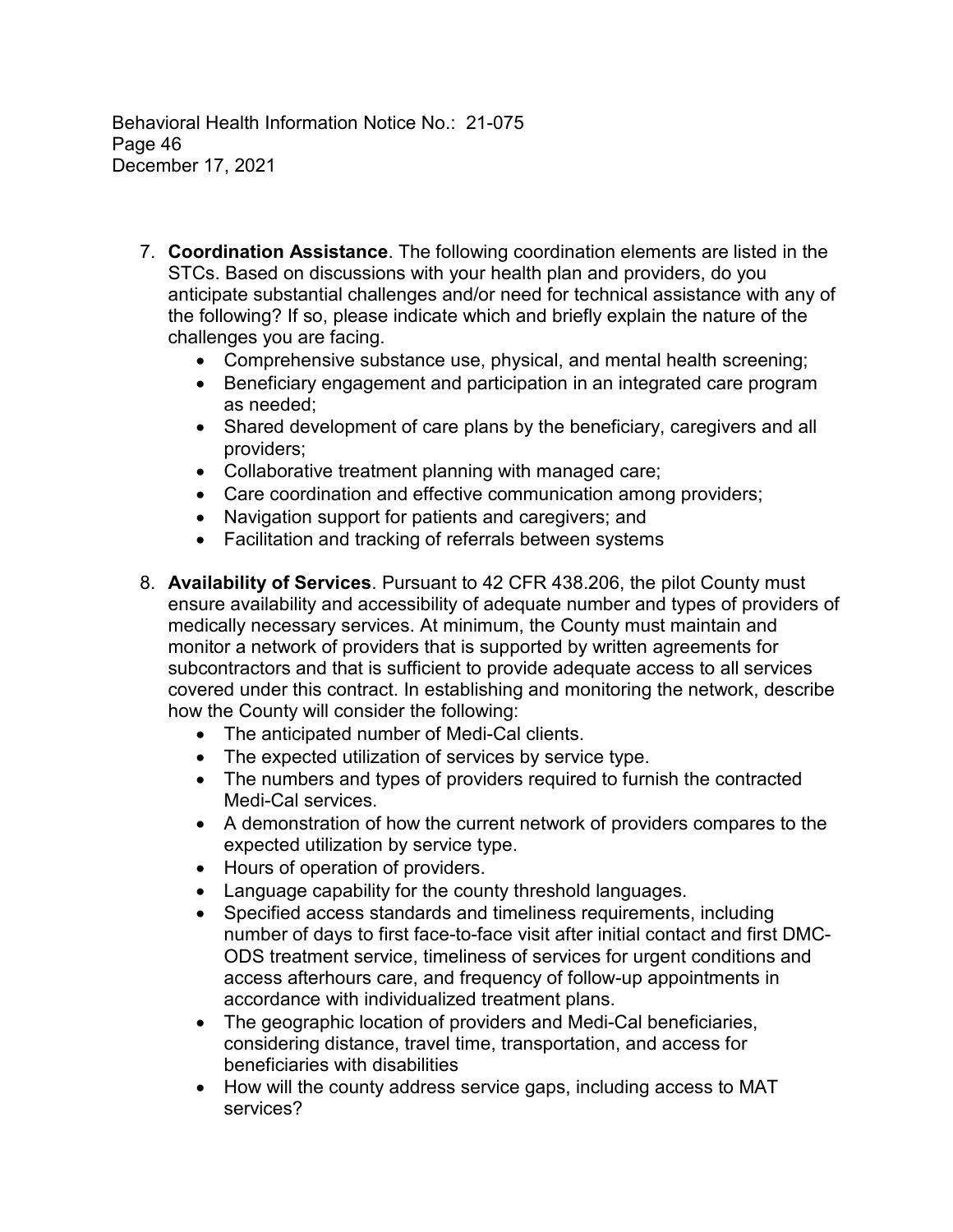Behavioral Health Information Notice No.: 21-075 Page 47 December 17, 2021

- As an appendix document, please include a list of network providers indicating, if they provide MAT, their current patient load, their total DMC-ODS patient capacity, and the populations they treat (e.g., adolescent, adult, perinatal).
- 9. **Access to Services**. In accordance with 42 CFR 438.206, describe how the County will assure the following:
	- Meet and require providers to meet standards for timely access to care and services, taking into account the urgency of need for services.
	- Require subcontracted providers to have hours of operation during which services are provided to Medi-Cal beneficiaries that are no less than the hours of operation during which the provider offers services to non-Medi-Cal patients.
	- Make services available to beneficiaries 24 hours a day, 7 days a week, when medically necessary.
	- Establish mechanisms to ensure that network providers comply with the timely access requirements.
	- Monitor network providers regularly to determine compliance with timely access requirements.
	- Take corrective action if there is a failure to comply with timely access requirements.
- 10.**Training Provided**. What training will be offered to providers chosen to participate in the waiver? How often will training be provided? Are there training topics that the county wants to provide but needs assistance?

Review Note: Include the frequency of training and whether it is required or optional.

- 11.**Technical Assistance**. What technical assistance will the county need from DHCS?
- 12.**Quality Assurance**. Describe the County's Quality Management and Quality Improvement programs. This includes a description of the Quality Improvement (QI) Committee (or integration of DMC-ODS responsibilities into the existing MHP QI Committee). The monitoring of accessibility of services outlined in the Quality Improvement Plan will at a minimum include:
	- Timeliness of first initial contact to face-to-face appointment
	- Frequency of follow-up appointments in accordance with individualized treatment plans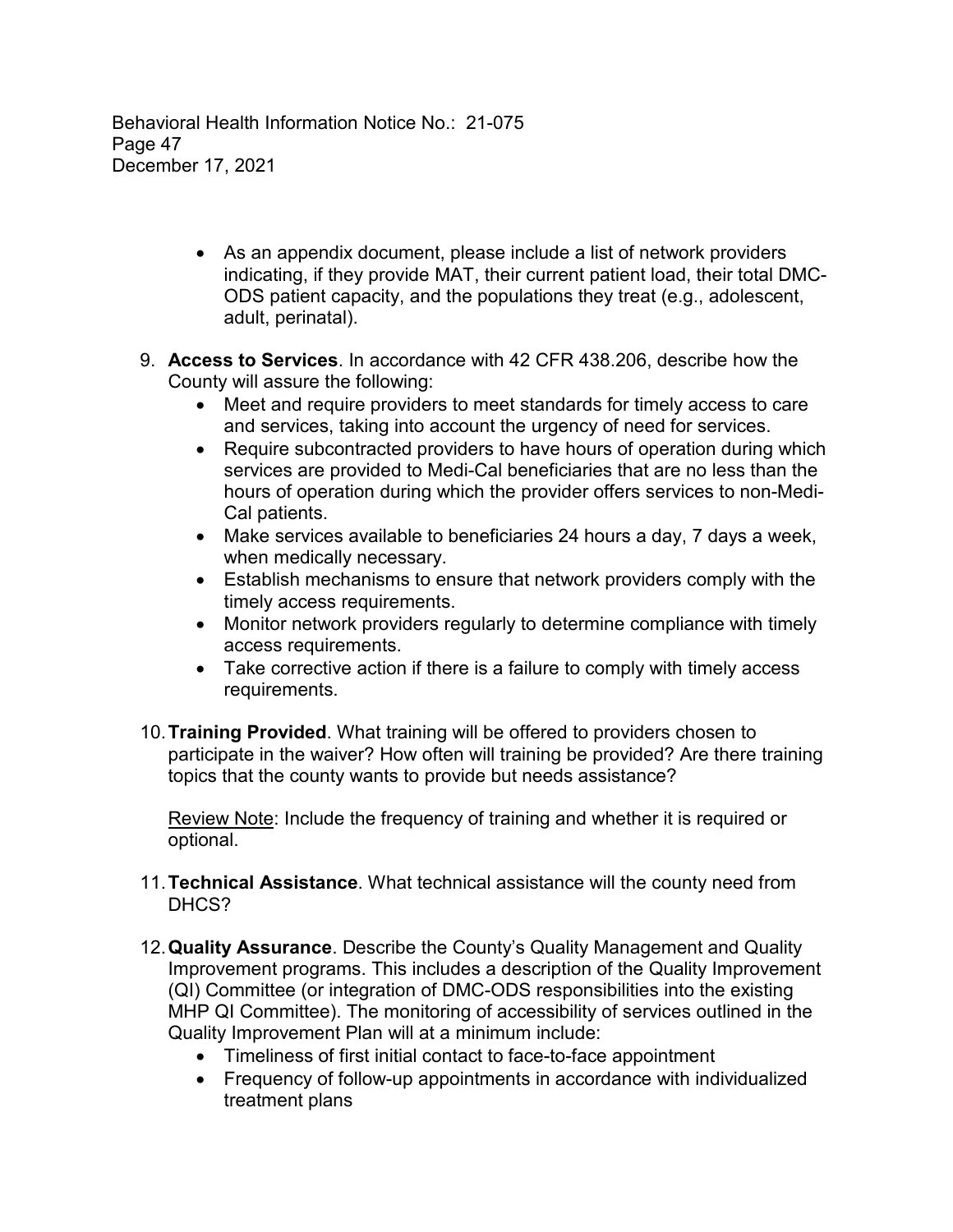Behavioral Health Information Notice No.: 21-075 Page 48 December 17, 2021

- Timeliness of services of the first dose of NTP services
- Access to after-hours care
- Responsiveness of the beneficiary access line
- Strategies to reduce avoidable hospitalizations
- Coordination of physical and mental health services with waiver services at the provider level
- Assessment of the beneficiaries' experiences, including complaints, grievances and appeals
- Telephone access line and services in the prevalent non-English languages.

Review Note: Plans must also include how beneficiary complaints data shall be collected, categorized and assessed for monitoring Grievances and Appeals. At a minimum, plans shall specify:

- How to submit a grievance, appeal, and state fair hearing
- The timeframe for resolution of appeals (including expedited appeal)
- The content of an appeal resolution
- Record Keeping
- Continuation of Benefits
- Requirements of state fair hearings.
- 13.**Evidence Based Practices**. How will the counties ensure that providers are implementing at least two of the identified evidence based practices? What action will the county take if the provider is found to be in non-compliance?
- 14.**Regional Model**. If the county is implementing a regional model, describe the components of the model. Include service modalities, participating counties, and identify any barriers and solutions for beneficiaries. How will the county ensure access to services in a regional model (refer to question 7)?
- 15.**Memorandum of Understanding**. Submit a signed copy of each Memorandum of Understanding (MOU) between the county and the managed care plans. The MOU must outline the mechanism for sharing information and coordination of service delivery as described in Section 152 "Care Coordination" of the STCs. If upon submission of an implementation plan, the managed care plan(s) has not signed the MOU(s), the county may explain to the State the efforts undertaken to have the MOU(s) signed and the expected timeline for receipt of the signed MOU(s).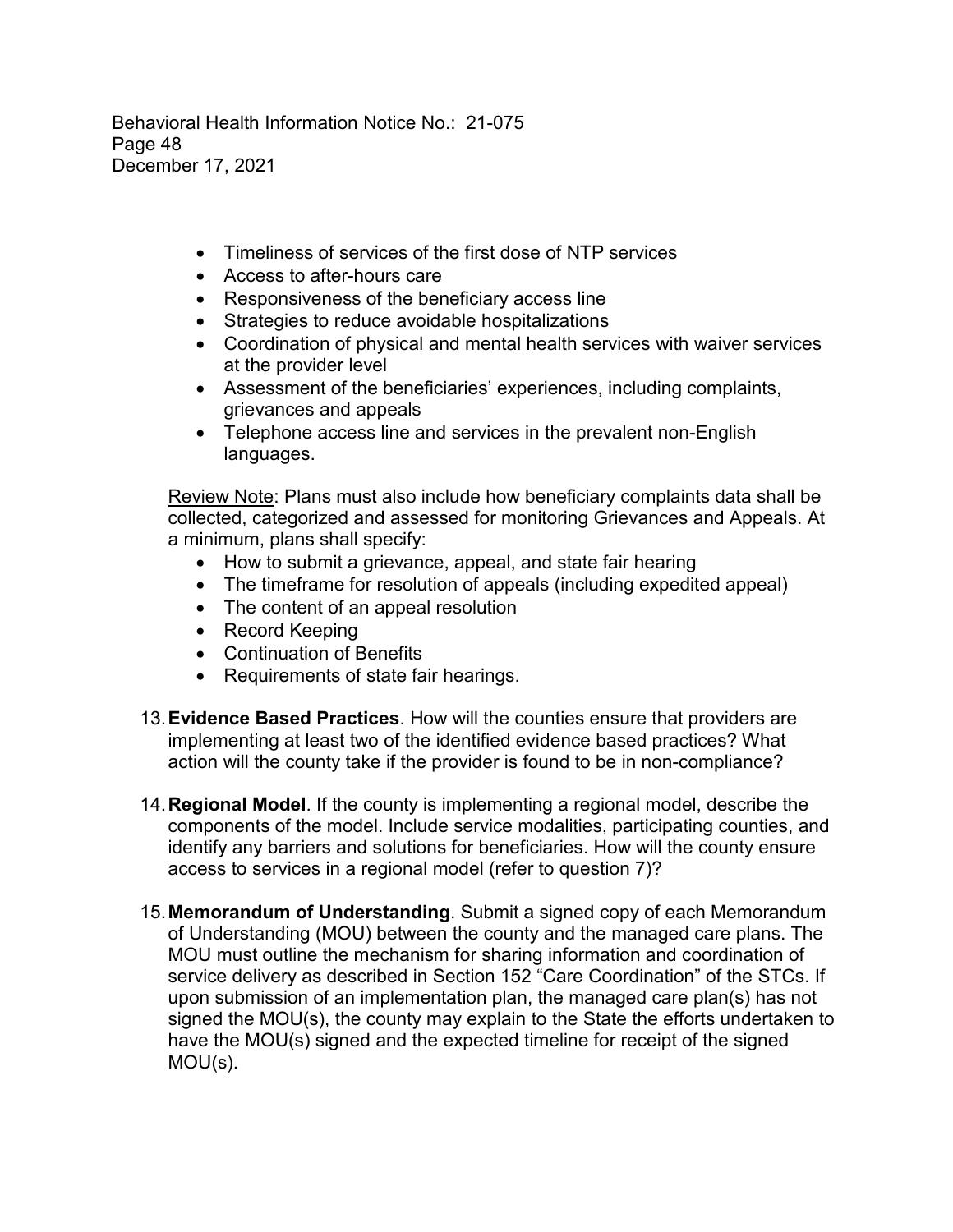Behavioral Health Information Notice No.: 21-075 Page 49 December 17, 2021

> Review Note: The following elements in the MOU should be implemented at the point of care to ensure clinical integration between DMC-ODS and managed care providers:

- Comprehensive substance use, physical, and mental health screening, including ASAM Level 0.5 SBIRT services;
- Beneficiary engagement and participation in an integrated care program as needed;
- Shared development of care plans by the beneficiary, caregivers and all providers;
- Collaborative treatment planning with managed care;
- Delineation of case management responsibilities;
- A process for resolving disputes between the county and the Medi-Cal managed care plan that includes a means for beneficiaries to receive medically necessary services while the dispute is being resolved;
- Availability of clinical consultation, including consultation on medications;
- Care coordination and effective communication among providers including procedures for exchanges of medical information;
- Navigation support for patients and caregivers; and
- Facilitation and tracking of referrals.
- 16.**Telehealth Services**. Describe how the telehealth and telephone delivery of services will be structured for providers and how will the county ensure confidentiality.
- 17.**Contracting**. Describe the county's selective provider contracting process. What length of time is the contract term? Describe the local appeal process for providers that do not receive a contract. If current DMC providers do not receive a DMC-ODS contract, how will the county ensure beneficiaries will continue receiving treatment services?
- 18.**Residential Authorization**. Describe the county's authorization process for residential services. Continued stay authorization requests for residential services must be addressed within 24 hours.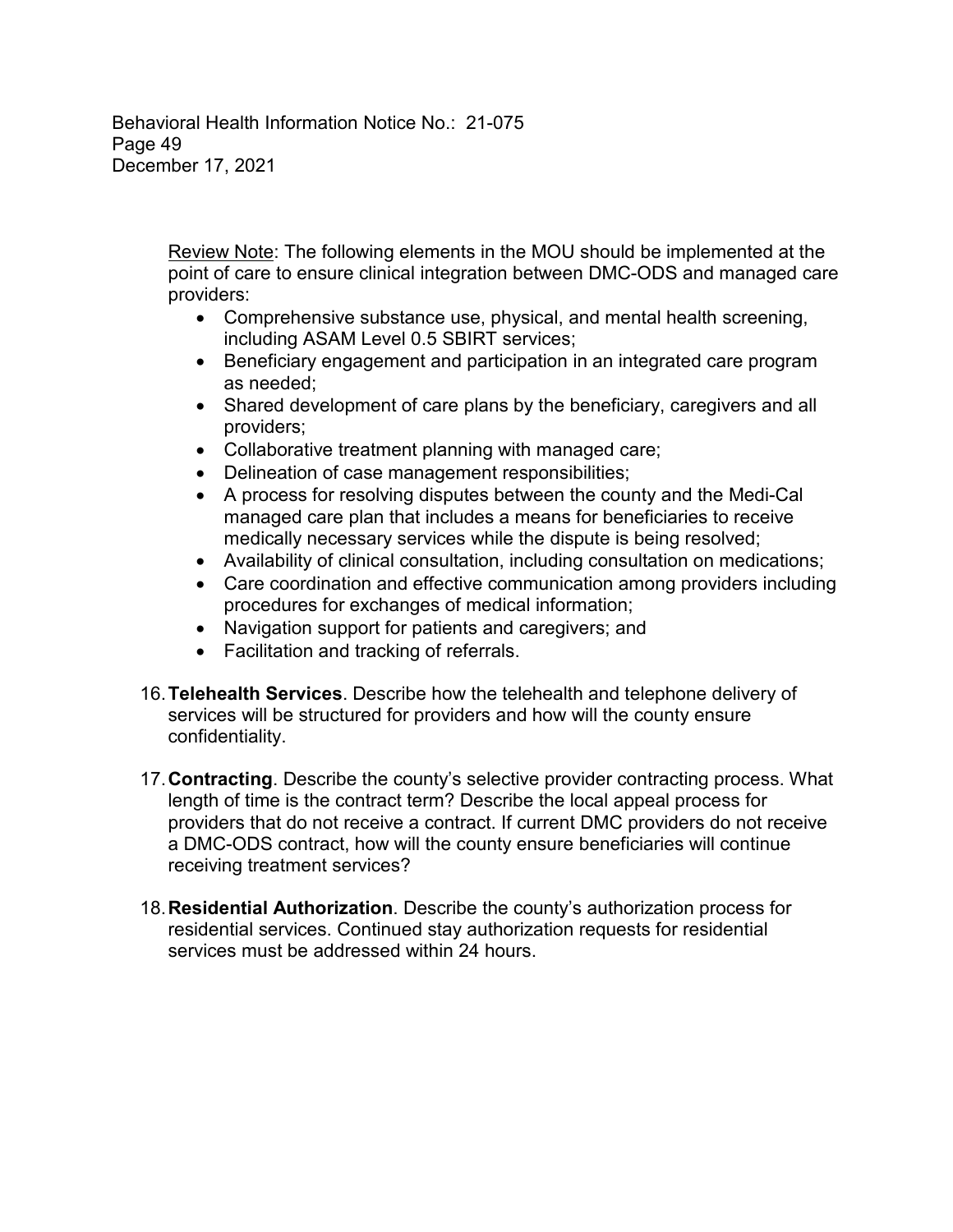Behavioral Health Information Notice No.: 21-075 Page 50 December 17, 2021

# **County Approval**

The County Behavioral Health Director (for Los Angeles and Napa AOD Program Director) must review and approve the Implementation Plan. The signature below verifies this approval.

\_\_\_\_\_\_\_\_\_\_\_\_\_\_\_\_\_\_\_\_\_\_\_\_\_\_\_\_\_\_ \_\_\_\_\_\_\_\_\_\_\_\_\_\_\_\_\_\_\_\_\_\_\_

County Behavioral Health Director **Date** Date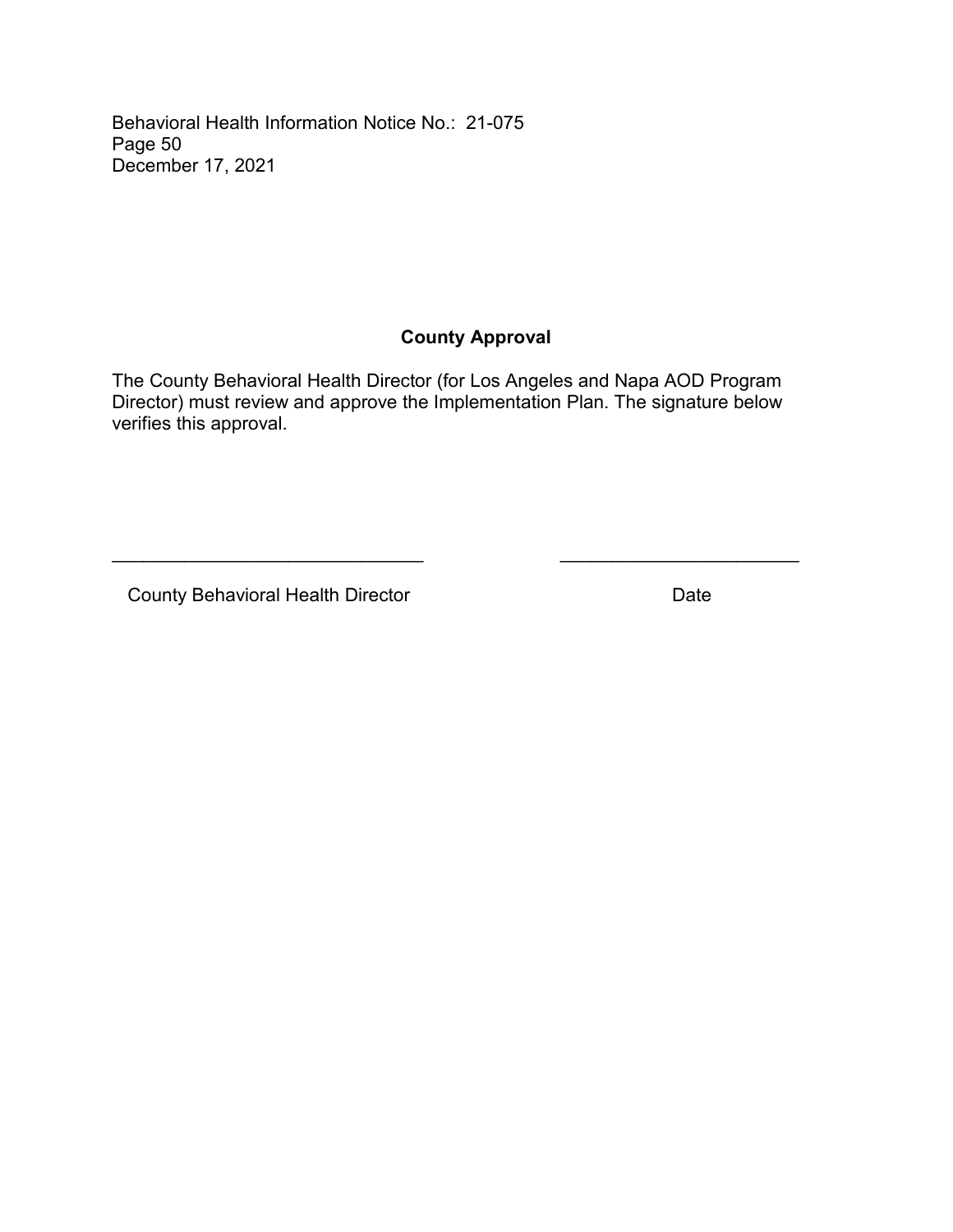Behavioral Health Information Notice No.: 21-075 Page 51 December 17, 2021

# **ENCLOSURE 4**

## **Provider Appeals Process**

- 1. Following a county's contract protest procedure, a provider may appeal to DHCS if it believes that the county erroneously rejected the provider's solicitation for a contract.
- 2. A provider may appeal to DHCS, following an unsuccessful contract protest, if the provider meets all objective qualifications and it has reason to believe the county has an inadequate network of providers to meet beneficiary need and the provider can demonstrate it is capable of providing high quality services under current rates, and:
	- A. It can demonstrate arbitrary or inappropriate county fiscal limitations; or
	- B. It can demonstrate that the contract was denied for reasons unrelated to the quality of the provider or network adequacy.
- 3. DHCS does not have the authority to enforce State or Federal equal employment opportunity laws through this appeal process. If a provider believes that a county's decision not to contract violated Federal or State equal employment opportunity laws, that provider should file a complaint with the appropriate government agency.
- 4. A provider shall have 30 calendar days from the conclusion of the county protest period to submit an appeal to the DHCS. Untimely appeals will not be considered. The provider shall serve a copy of its appeal documentation on the county. The appeal documentation, together with a proof of service, may be served by certified mail, facsimile, or personal delivery.
- 5. The provider shall include the following documentation to DHCS for consideration of an appeal:
	- A. County's solicitation document;
	- B. County's response to the county's solicitation document;
	- C. County's written decision not to contract
	- D. Documentation submitted for purposes of the county protest;
	- E. Decision from county protest; and
	- F. Evidence supporting the basis of appeal.
- 6. The county shall have 10 working days from the date set forth on the provider's proof of service to submit its written response with supporting documentation to DHCS. In its response, the County must include the following documentation: